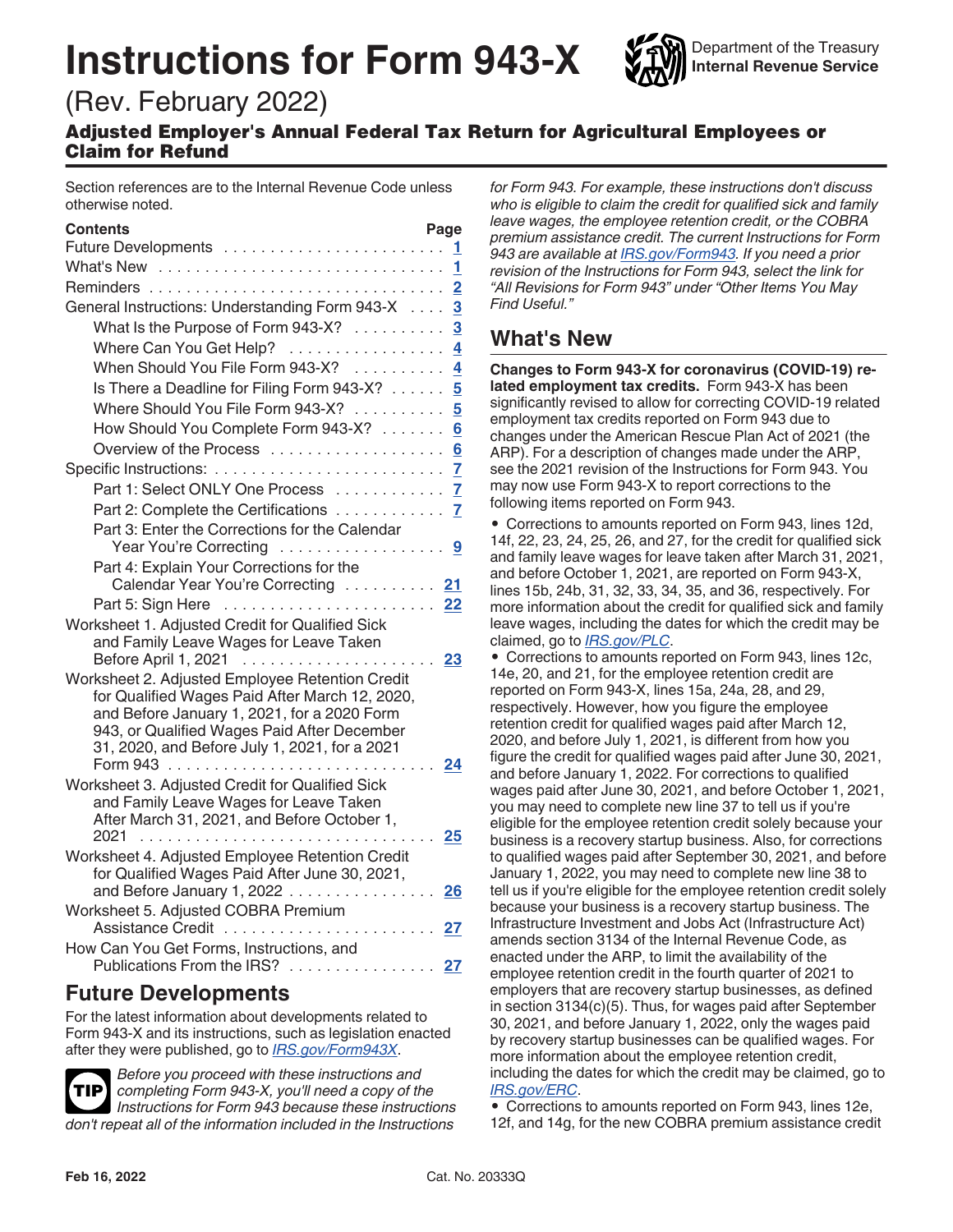<span id="page-1-0"></span>are reported on Form 943-X, lines 15c, 15d, and 24c, respectively. For more information on COBRA premium assistance payments and the credit, see Notice 2021-31, 2021-23 I.R.B. 1173, available at *[IRS.gov/irb/](https://www.IRS.gov/irb/2021-23_IRB#NOT-2021-31) [2021-23\\_IRB#NOT-2021-31](https://www.IRS.gov/irb/2021-23_IRB#NOT-2021-31)*; and Notice 2021-46, 2021-33 I.R.B. 303, available at *[IRS.gov/irb/](https://www.IRS.gov/irb/2021-33_IRB#NOT-2021-46) [2021-33\\_IRB#NOT-2021-46](https://www.IRS.gov/irb/2021-33_IRB#NOT-2021-46)*.

• Lines 7, 8, 14, 23, 26, and 27 are now applicable only to qualified sick leave and qualified family leave taken before April 1, 2021.

*If you claimed the credit for qualified sick and family leave wages for leave taken before April 1, 2021, and you make any corrections on Form 943-X to amounts*  $\frac{1}{2}$  and  $\frac{1}{2}$  and  $\frac{1}{2}$  and  $\frac{1}{2}$  and  $\frac{1}{2}$  and  $\frac{1}{2}$  and  $\frac{1}{2}$  and  $\frac{1}{2}$  and  $\frac{1}{2}$  and  $\frac{1}{2}$  and  $\frac{1}{2}$  and  $\frac{1}{2}$  and  $\$ *used to figure this credit, you'll need to refigure the amount of this credit using [Worksheet 1.](#page-22-0) You'll also use this worksheet to figure this credit if you're claiming it for the first time on Form 943-X. If you claimed the credit for qualified sick and family leave wages for leave taken after March 31, 2021, and before October 1, 2021, and you make any corrections on Form 943-X to amounts used to figure this credit, you'll need to refigure the amount of this credit using [Worksheet 3.](#page-24-0) You'll also use this worksheet to figure this credit if you're claiming it for the first time on Form 943-X. If you claimed the employee retention credit for wages paid after March 12, 2020, and before July 1, 2021, and you make any corrections on Form 943-X to amounts used to figure this credit, you'll need to refigure the amount of this credit using [Worksheet 2](#page-23-0). You'll also use this worksheet to figure this credit if you're claiming it for the first time on Form 943-X. If you claimed the employee retention credit for wages paid after June 30, 2021, and before January 1, 2022, and you make any corrections on Form 943-X to amounts used to figure this credit, you'll need to refigure the amount of this credit using [Worksheet 4.](#page-25-0) You'll also use this worksheet to figure this credit if you're claiming it for the first time on Form 943-X. If you claimed the COBRA premium assistance credit and you make any corrections on Form 943-X to amounts used to figure this credit, you'll need to refigure the amount of this credit using [Worksheet 5.](#page-26-0) You'll also use this worksheet to figure this credit if you're claiming it for the first time on Form 943-X.*

# **Reminders**

*If a line on Form 943-X doesn't apply to you, leave it blank. If you're correcting a year before 2020, you must leave blank lines 7, 8, 14, 15a, 21, 22, 23, 24a, 26, 27, 28, 29, and 30. If you're correcting a year before 2021, you must leave blank lines 15b, 15c, 15d, 24b, 24c, 31, 32, 33, 34, 35, 36, 37, and 38.* **TIP**

**Payroll tax credit for certain tax-exempt organizations affected by qualified disasters.** Section 303(d) of the Taxpayer Certainty and Disaster Tax Relief Act of 2020 allows for a payroll tax credit for certain tax-exempt organizations affected by certain qualified disasters not related to COVID-19. This credit is claimed on Form 5884-D. You'll enter the credit claimed on Form 5884-D on [Worksheet](#page-22-0) [1](#page-22-0) to figure your credit for qualified sick and family leave wages for leave taken before April 1, 2021, or [Worksheet 2](#page-23-0) to figure the employee retention credit for wages paid after March 12, 2020, and before July 1, 2021. For more information about this credit, go to *[IRS.gov/Form5884D](https://www.irs.gov/form5884d)*.

**COBRA premium assistance credit for employees who were involuntarily terminated from employment between September 1, 2008, and May 31, 2010.** The 2008– 2010 COBRA premium assistance credit was available to an employer for premiums paid on behalf of employees who were involuntarily terminated from employment between September 1, 2008, and May 31, 2010; it isn't available for individuals who were involuntarily terminated after May 31, 2010. The IRS previously kept these lines available on Form 943-X because, in rare circumstances, such as instances where COBRA eligibility was delayed as a result of employer-provided health insurance coverage following termination, the credit was still available. It is extremely unlikely that any employers would still be providing health insurance coverage for an employee terminated between September 1, 2008, and May 31, 2010. Therefore, the IRS is no longer accepting claims for the 2008–2010 COBRA premium assistance credit. However, if you need to correct a previously claimed 2008–2010 COBRA premium assistance credit for a year in which the statute of limitations on corrections hasn't expired, you can file the February 2018 revision of Form 943-X and make the corrections on lines 17a and 17b.

**Employee consents to support a claim for refund.** Rev. Proc. 2017-28, 2017-14 I.R.B. 1061, available at *[IRS.gov/irb/](https://www.irs.gov/irb/2017-14_IRB#RP-2017-28) [2017-14\\_IRB#RP-2017-28](https://www.irs.gov/irb/2017-14_IRB#RP-2017-28)*, provides guidance to employers on the requirements for employee consents used by an employer to support a claim for refund of overcollected social security tax and Medicare tax. The revenue procedure clarifies the basic requirements for both a request for employee consent and for the employee consent, and permits a consent to be requested, furnished, and retained in an electronic format as an alternative to a paper format. The revenue procedure also contains guidance concerning when an employer may claim a refund of only the employer share of overcollected social security tax and Medicare tax. The revenue procedure requires that any request for consent include an Additional Medicare Tax notice indicating that any claim on the employees' behalf won't include a claim for overpaid Additional Medicare Tax.

**Qualified small business payroll tax credit for increasing research activities.** For tax years beginning after 2015, a qualified small business may elect to claim up to \$250,000 of its credit for increasing research activities as a payroll tax credit against the employer share of social security tax. The payroll tax credit election must be made on or before the due date of the originally filed income tax return (including extensions). Any election to take the payroll tax credit may be revoked only with the consent of the IRS. The portion of the credit used against the employer share of social security tax is allowed in the first calendar quarter beginning after the date that the qualified small business filed its income tax return. The election and determination of the credit amount that will be used against the employer share of social security tax are made on Form 6765, Credit for Increasing Research Activities. The amount from Form 6765, line 44, must then be reported on Form 8974, Qualified Small Business Payroll Tax Credit for Increasing Research Activities. Form 8974 is used to determine the amount of the credit that can be used in the current quarter. The amount from Form 8974, line 12, is reported on Form 943, line 12a (line 12 for years prior to 2020). Any corrections to Form 943, line 12a (line 12 for years prior to 2020), are reported on Form 943-X, line 13. If you make a correction on Form 943-X, line 13, you must attach a corrected Form 8974. For more information about the payroll tax credit, go to *[IRS.gov/ResearchPayrollTC](https://www.irs.gov/researchpayrolltc)*.

**Correcting federal income tax withheld.** Generally, you may only correct administrative errors to federal income tax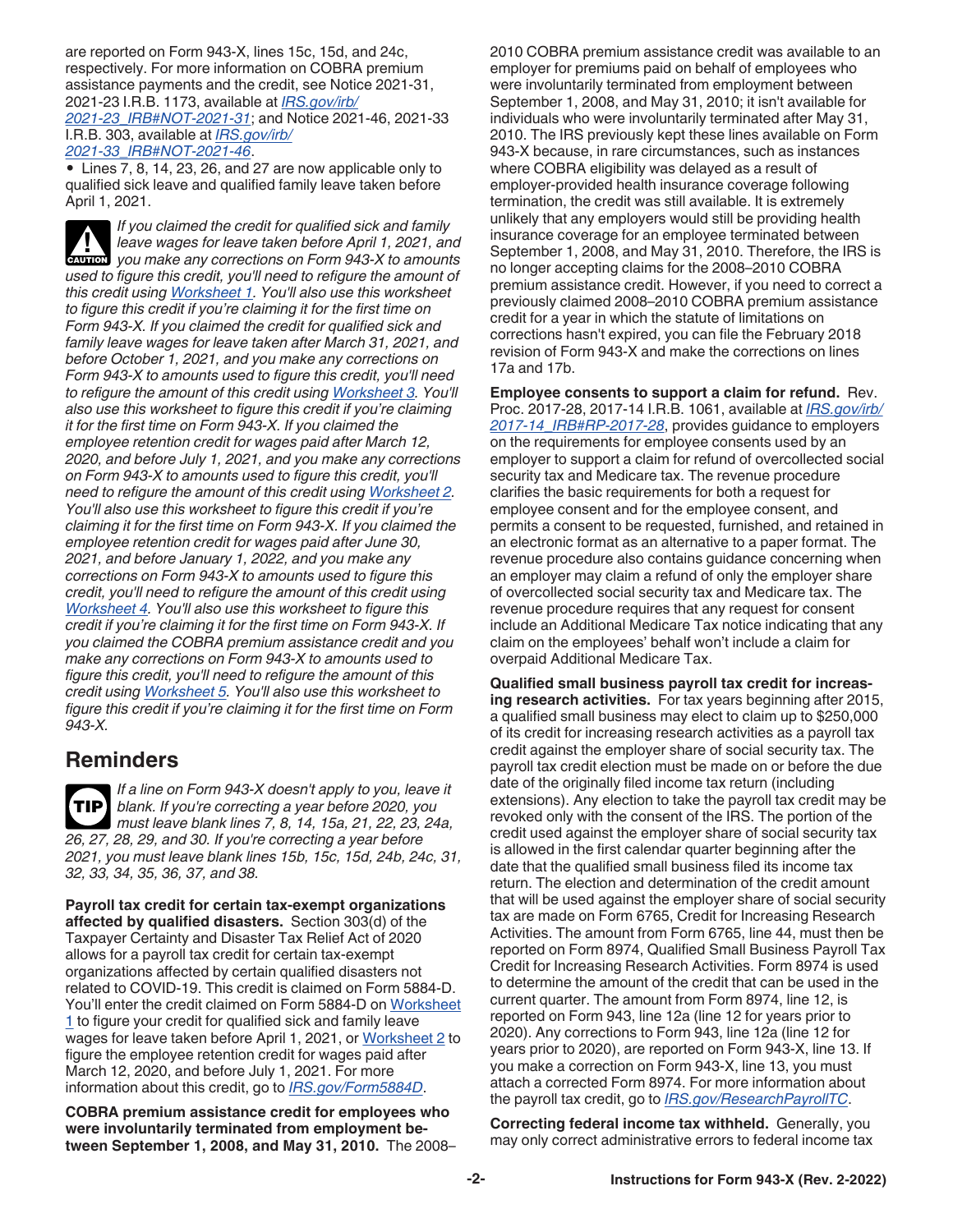<span id="page-2-0"></span>withholding (that is, errors in which the amount reported on Form 943, line 8, isn't the amount you actually withheld from an employee's wages) and errors for which section 3509 rates apply. See section 9 of Pub. 51, Agricultural Employer's Tax Guide, for more information about corrections during the calendar year and about administrative errors. See section 2 of Pub. 15, Employer's Tax Guide, for more information about section 3509. If section 3509 rates apply, see the instructions for [lines 16–19,](#page-15-0) later.



*Only transposition or math errors involving the inaccurate reporting of the amount actually withheld*  **CAUTION** are "administrative errors."

You can't file a Form 943-X to correct federal income tax withholding for prior years for nonadministrative errors. In other words, you can't correct federal income tax actually withheld from an employee in a prior year if you discover that you didn't withhold the right amount. For example, you can't correct federal income tax withheld in a prior year because you used the wrong income tax withholding table or you didn't treat a payment correctly as taxable or nontaxable. Similarly, if you paid federal income tax in a prior year on behalf of your employee rather than deducting it from the employee's pay (which resulted in additional wages subject to tax), and in a subsequent year you determine that you incorrectly calculated the amount of tax, you can't correct the federal income tax withholding. However, you must still make any necessary corrections to the amount of wages you reported on Form 943 and Form W-2, Wage and Tax Statement, for a prior year by filing Form 943-X and Form W-2c, Corrected Wage and Tax Statement, respectively.

*The amount actually withheld is reflected on payroll information or on Form W-2, which can be used by the employee to claim a credit for withholding for individual income tax return purposes.* **TIP**

**Correcting Additional Medicare Tax withholding and wages subject to Additional Medicare Tax withholding.**  Wages subject to Additional Medicare Tax withholding are reported on Form 943, line 6, and the withholding is reported on line 7. Certain errors discovered on a previously filed Form 943 are corrected on Form 943-X, line 10. However, you can't file a Form 943-X to correct the wrong amount of Additional Medicare Tax actually withheld from an employee in a prior year, including any amount you paid on behalf of your employee rather than deducting it from the employee's pay (which resulted in additional wages subject to tax). See the instructions for [line 10,](#page-10-0) later, for more information on the types of errors that can be corrected and how the correction is reported on Form 943-X. For more information about Additional Medicare Tax withholding, see the Instructions for Form 943 or go to *[IRS.gov/ADMT](https://www.irs.gov/admt)*.

**You may need to attach Schedule R (Form 943) to your Form 943-X.** If you were required to file Schedule R (Form 943), Allocation Schedule for Aggregate Form 943 Filers, when you filed Form 943, you must complete Schedule R (Form 943) when correcting an aggregate Form 943. Schedule R (Form 943) is completed only for those clients and customers who have corrections reported on Form 943-X. Schedule R (Form 943) is filed as an attachment to Form 943-X.

Approved section 3504 agents and certified professional employer organizations (CPEOs) must complete and file Schedule R (Form 943) when filing an aggregate Form 943. Aggregate Forms 943 are filed by agents approved by the

IRS under section 3504. To request approval to act as an agent for an employer, the agent files Form 2678 with the IRS. Aggregate Forms 943 are also filed by CPEOs approved by the IRS under section 7705. To become a CPEO, the organization must apply through the IRS Online Registration System at *[IRS.gov/CPEO](https://www.irs.gov/cpeo)*. CPEOs file Form 8973, Certified Professional Employer Organization/Customer Reporting Agreement, to notify the IRS that they started or ended a service contract with a customer.

Other third-party payers that file aggregate Forms 943, such as non-certified PEOs, must complete and file Schedule R (Form 943) if they have clients that are claiming the qualified small business payroll tax credit for increasing research activities, the credit for qualified sick and family leave wages, or the employee retention credit, or clients deferring the employer or the employee share of social security tax. If you're an other third-party payer that didn't file Schedule R (Form 943) with Form 943 because you didn't meet these requirements, but are now filing Form 943-X to report these credits or the deferral of the employer or the employee share of social security tax for your clients, then you must now file Schedule R (Form 943) and attach it to Form 943-X.

# **General Instructions: Understanding Form 943-X**

# **What Is the Purpose of Form 943-X?**

Use Form 943-X to correct errors on a previously filed Form 943. Use Form 943-X to correct:

- Wages subject to social security tax;
- Wages subject to Medicare tax;
- Wages subject to Additional Medicare Tax withholding;
- Federal income tax withheld from wages;

• Deferred amount of the employer share of social security tax;

• Deferred amount of the employee share of social security tax;

• Qualified small business payroll tax credit for increasing research activities;

• Amounts reported on Form 943 for the credit for qualified sick and family leave wages for leave taken before April 1, 2021, including adjustments to Form 943, lines 2a, 2b, 12b, 14d, 18, and 19;

• Amounts reported on Form 943 for the credit for qualified sick and family leave wages for leave taken after March 31, 2021, and before October 1, 2021, including adjustments to Form 943, lines 12d, 14f, 22, 23, 24, 25, 26, and 27;

• Amounts reported on Form 943 for the employee retention credit, including adjustments to Form 943, lines 12c, 14e, 20, 21, 28, and 29; and

• Amounts reported on Form 943 for the COBRA premium assistance credit, including adjustments to Form 943, lines 12e, 12f, and 14g.

Use Form 843, Claim for Refund and Request for Abatement, to request a refund or abatement of assessed interest or penalties. Don't request a refund or abatement of assessed interest or penalties on Form 943 or Form 943-X.



*We use the terms "correct" and "corrections" on Form 943-X and in these instructions to include* 

*interest-free adjustments under sections 6205 and 6413 and claims for refund and abatement under sections 6402, 6414, and 6404. See Rev. Rul. 2009-39 for examples*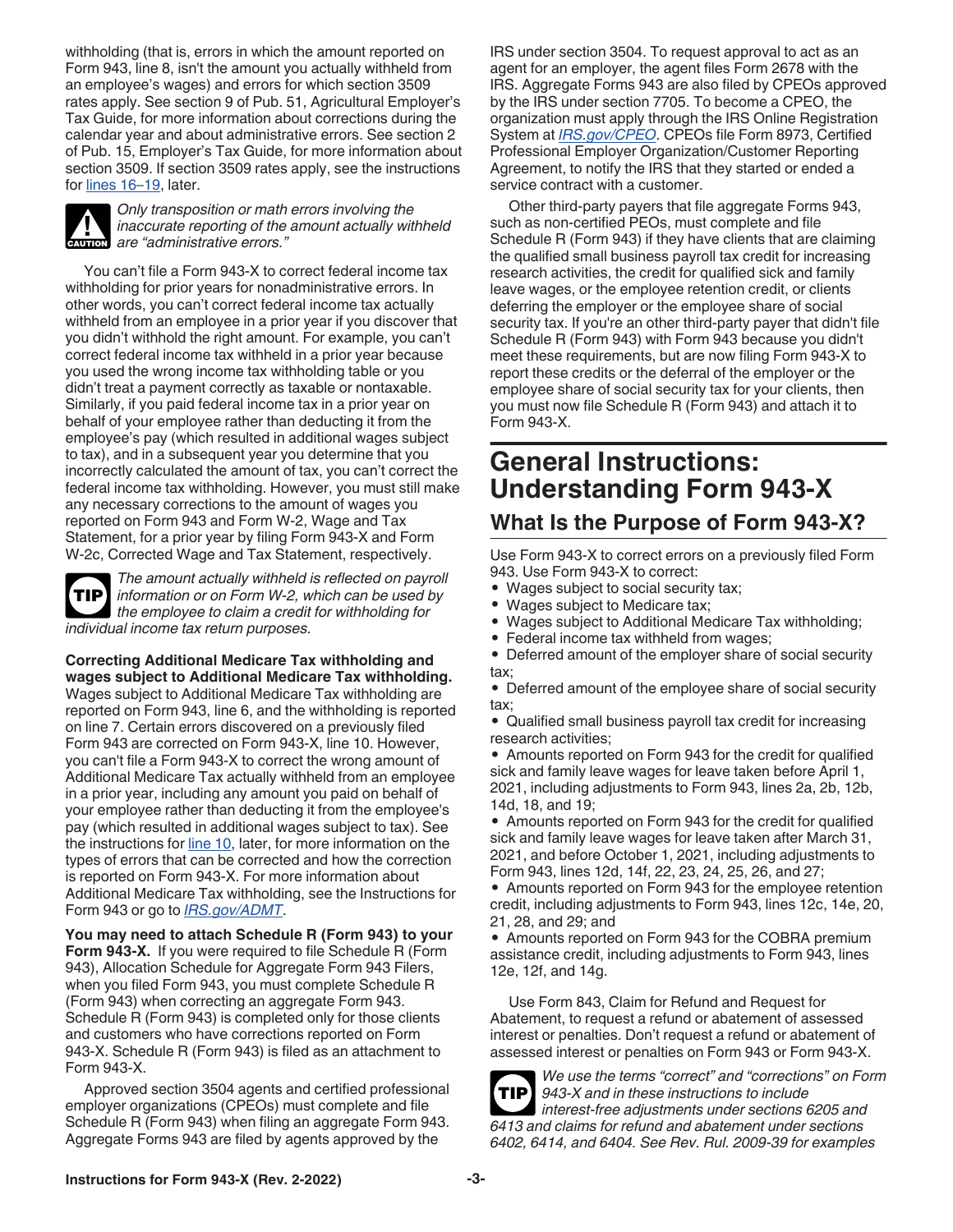<span id="page-3-0"></span>*of how the interest-free adjustment and claim for refund rules apply in 10 different situations. You can find Rev. Rul. 2009-39, 2009-52 I.R.B. 951, at [IRS.gov/irb/](https://www.irs.gov/irb/2009-52_IRB#RR-2009-39) [2009-52\\_IRB#RR-2009-39.](https://www.irs.gov/irb/2009-52_IRB#RR-2009-39)*

When you discover an error on a previously filed Form 943, you must:

• Correct that error using Form 943-X;

• File a separate Form 943-X for each Form 943 that you're correcting; and

• Generally, file Form 943-X separately. Don't file Form 943-X with Form 943. However, if you didn't previously file Form 943 because you mistakenly treated your employees as nonemployees, you may have to file Form 943-X with Form 943. See the instructions for [line 40,](#page-20-0) later.

If you didn't file a Form 943 for 1 or more years, for which you should have filed Form 943, don't use Form 943-X. Instead, file Form 943 for each of those years. Also, see *When Should You File Form 943-X*, later. However, if you didn't file Forms 943 because you improperly treated workers as independent contractors or nonemployees and are now reclassifying them as employees, see the instructions for [line 40,](#page-20-0) later.



*Unless otherwise specified in these instructions, an underreported employment tax credit or social security tax deferral should be treated like an overreported tax amount. An overreported employment tax credit or social security tax deferral should be treated like an underreported tax amount. For more information, including which process to select on lines 1 and 2, see* [Correcting an](#page-6-0)  [employment tax credit or social security tax deferral](#page-6-0)*, later.*

Report the correction of underreported and overreported tax amounts for the same year on a single Form 943-X, unless you're requesting a refund or abatement. If you're requesting a refund or abatement and you're correcting both underreported and overreported tax amounts, file one Form 943-X correcting the underreported tax amounts only and a second Form 943-X correcting the overreported tax amounts.

You'll use the adjustment process if you underreported employment taxes and are making a payment, or if you overreported employment taxes and will be applying the credit to Form 943 for the period during which you file Form 943-X. However, see the *[Caution](#page-4-0)* under *Is There a Deadline for Filing Form 943-X*, later, if you're correcting overreported tax amounts during the last 90 days of a period of limitations. You'll use the claim process if you overreported employment taxes and are requesting a refund or abatement of the overreported tax amount. Follow the chart on page 6 of Form 943-X for help in choosing whether to use the adjustment process or the claim process. Be sure to give us a detailed explanation on line 41 for each correction that you show on Form 943-X.

Continue to report current year adjustments for fractions of cents, third-party sick pay, and group-term life insurance on Form 943, line 10.

You have additional requirements to complete when filing Form 943-X, such as certifying that you filed (or will file) all applicable Forms W-2 and Forms W-2c. For corrections of overreported federal income tax, social security tax, Medicare tax, or Additional Medicare Tax, you must make any certifications that apply to your situation.



# **Where Can You Get Help?**

For help filing Form 943-X or for questions about federal employment taxes and tax corrections, you can:

• Go to *[IRS.gov/EmploymentTaxes](https://www.irs.gov/employmenttaxes)* and *[IRS.gov/](https://www.irs.gov/correctingemploymenttaxes) [CorrectingEmploymentTaxes](https://www.irs.gov/correctingemploymenttaxes)*;

• See Pub. 51; or

• Call the IRS Business and Specialty Tax Line toll free at 800-829-4933 or 800-829-4059 (TDD/TTY for persons who are deaf, hard of hearing, or have a speech disability), Monday–Friday from 7:00 a.m. to 7:00 p.m. local time (Alaska and Hawaii follow Pacific time).

See also *[How Can You Get Forms, Instructions, and](#page-26-0) [Publications From the IRS](#page-26-0)*, later.

# **When Should You File Form 943-X?**

File Form 943-X when you discover an error on a previously filed Form 943.

However, if your only errors on Form 943 relate to the number of employees (Form 943, line 1) or to federal tax liabilities reported on your Monthly Summary of Federal Tax Liability on Form 943 or on Form 943-A, Agricultural Employer's Record of Federal Tax Liability, don't file Form 943-X. For more information about correcting federal tax liabilities reported on your Monthly Summary of Federal Tax Liability on Form 943 or on Form 943-A, see the Form 943-A instructions.

**Due dates.** The due date for filing Form 943-X depends on when you discover an error and if you underreported or overreported tax. If you underreported tax, see *Underreported tax*, later. For overreported tax amounts, you may choose to either make an interest-free adjustment or file a claim for refund or abatement. If you're correcting overreported tax amounts, see *[Overreported](#page-4-0)  [tax—Adjustment process](#page-4-0)* and *[Overreported tax—Claim](#page-4-0) [process](#page-4-0)*, later.

If any due date falls on a Saturday, Sunday, or legal holiday, you may file Form 943-X on the next business day. If we receive Form 943-X after the due date, we will treat Form 943-X as filed on time if the envelope containing Form 943-X is properly addressed, contains sufficient postage, and is postmarked by the U.S. Postal Service on or before the due date, or sent by an IRS-designated private delivery service (PDS) on or before the due date. If you don't follow these guidelines, we will consider Form 943-X filed when it is actually received. See Pub. 51 for more information on legal holidays. For more information about PDSs, see *[Where](#page-4-0)  [Should You File Form 943-X](#page-4-0)*, later.

**Underreported tax.** If you're correcting underreported tax, you must file Form 943-X by the due date of the return for the return period in which you discovered the error (January 31 of the following year) and **pay** the amount you owe **by the time you file**. Doing so will generally ensure that your correction is interest free and not subject to failure-to-pay (FTP) or failure-to-deposit (FTD) penalties. See *[What About](#page-5-0) [Penalties and Interest](#page-5-0)*, later. For details on how to make a payment, see the instructions for [line 25](#page-18-0), later.

If Form 943-X is filed late (after the due date of the return for the return period in which you discovered the error), you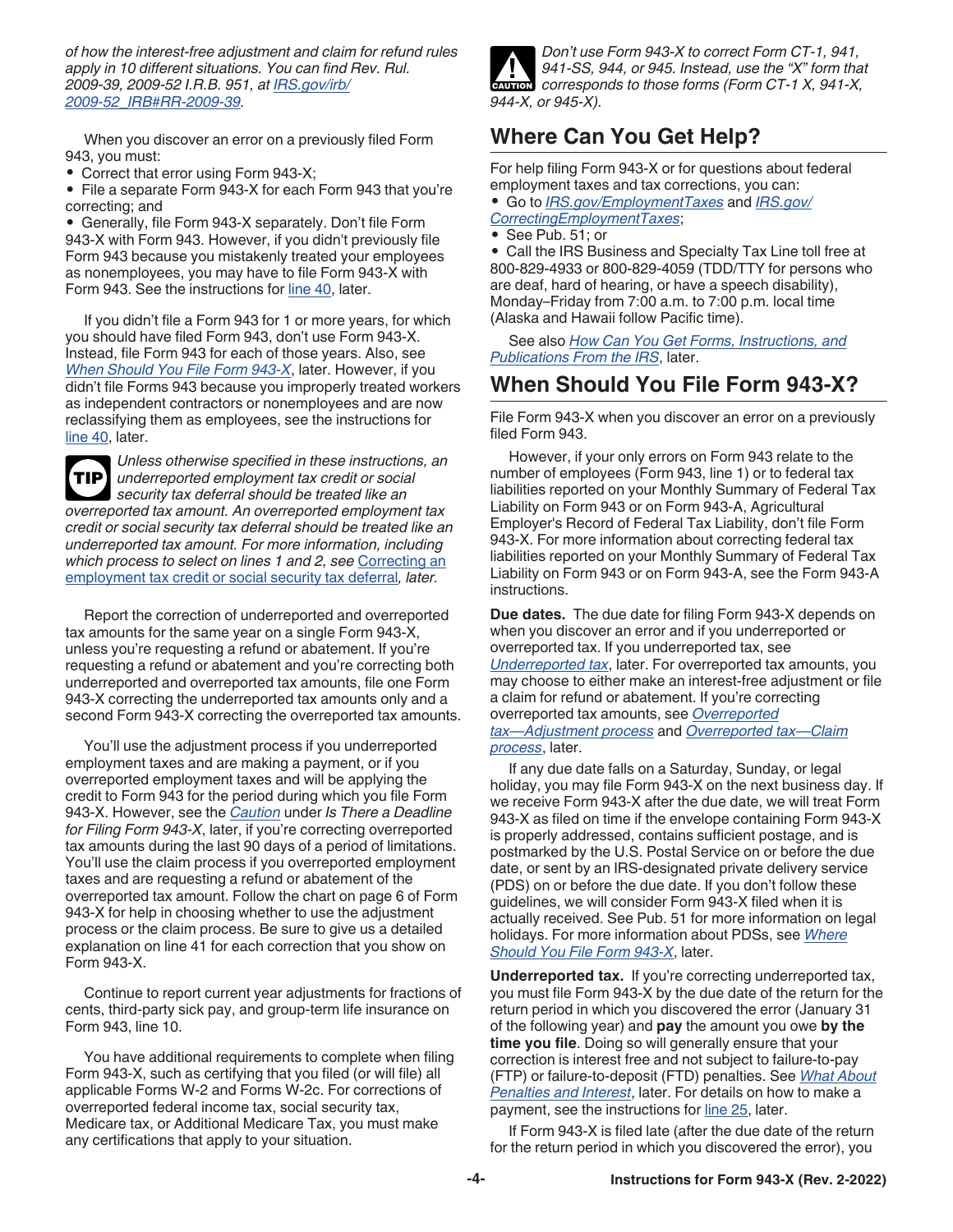<span id="page-4-0"></span>must attach an amended Form 943-A to Form 943-X. Otherwise, the IRS may assess an "averaged" FTD penalty. See *"Averaged" FTD penalty* in section 7 of Pub. 51 for more information about "averaged" FTD penalties. The total tax reported on Form 943-A, line M, must match the corrected tax (Form 943, line 13, combined with any correction reported on Form 943-X, line 20) for the year, less any previous abatements and interest-free tax assessments.

*Example—You owe tax.* On February 16, 2022, you discovered that you underreported \$1,000 of social security and Medicare wages on your 2021 Form 943. File Form 943-X and pay the amount you owe by January 31, 2023, because you discovered the error in 2022 and January 31, 2023, is the due date for that year. If you file Form 943-X before January 31, 2023, pay the amount you owe when you file.



*Form 943-X can't be used to correct underreported amounts of Additional Medicare Tax unless the*  **z** amounts of Additional Medicare Tax unless the amounts were withheld from employee wages.

**Overreported tax—Adjustment process.** If you overreported tax and choose to apply the credit to Form 943, file an adjusted return on Form 943-X soon after you discover the error but more than 90 days before the period of limitations on the credit or refund for Form 943 expires. See *Is There a Deadline for Filing Form 943-X*, later.

*Form 943-X can't be used to correct overreported amounts of Additional Medicare Tax unless the*  **z** amounts of Additional Medicare Tax unless the amounts weren't withheld from employee wages.

*Example—You want your credit applied to Form 943.*  You filed your 2021 Form 943 on January 31, 2022, and payments were timely made. On May 2, 2022, you discover that you overreported tax on your 2021 Form 943. You file Form 943-X on June 3, 2022, and check the box on line 1 to indicate you want to use the adjustment process. The IRS treats your credit as a tax deposit made on January 1, 2022. When you file your 2022 Form 943, include the amount from Form 943-X, line 25, on the "Total deposits" line of your 2022 Form 943.

**Overreported tax—Claim process.** If you overreported tax on Form 943, you may choose to file a claim for refund or abatement on Form 943-X any time before the period of limitations on the credit or refund expires. If you also need to correct any underreported tax amounts, you must file another Form 943-X reporting only corrections to the underreported tax amounts. See *Is There a Deadline for Filing Form 943-X*, later.



*You may not file a refund claim to correct federal income tax or Additional Medicare Tax actually*  **CAUTION** *income tax or Additional N*<br> *withheld from employees.* 

# **Is There a Deadline for Filing Form 943-X?**

Generally, you may correct overreported taxes on a previously filed Form 943 if you file Form 943-X within 3 years of the date Form 943 was filed or 2 years from the date you paid the tax reported on Form 943, whichever is later. You may correct underreported taxes on a previously filed Form 943 if you file Form 943-X within 3 years of the date the Form 943 was filed. We call each of these time frames a "period of limitations." For purposes of the period of

limitations, Form 943 is considered filed on April 15 of the succeeding calendar year if filed before that date.

*Example.* You filed your 2018 Form 943 on January 28, 2019, and payments were timely made. The IRS treats the return as if it were filed on April 15, 2019. On January 20, 2022, you discovered that you overreported social security and Medicare wages on that form by \$350. To correct the error, you must file Form 943-X by April 18, 2022, and use the claim process.

*If you file Form 943-X to correct overreported tax amounts in the last 90 days of a period of limitations,*  **ENTION** you must use the claim process. You can't use the *adjustment process. If you're also correcting underreported tax amounts, you must file another Form 943-X to correct the underreported tax amounts using the adjustment process and pay any tax due.* **!**

# **Where Should You File Form 943-X?**

Send your completed Form 943-X to the address shown below. **IF you're in . . . THEN use this address . . .**

| Connecticut, Delaware, District of<br>Columbia, Florida, Georgia, Illinois,<br>Indiana, Kentucky, Maine,<br>Maryland, Massachusetts,<br>Michigan, New Hampshire, New<br>Jersey, New York, North Carolina,<br>Ohio, Pennsylvania, Rhode Island,<br>South Carolina, Tennessee,<br>Vermont, Virginia, West Virginia,<br>Wisconsin | Department of the Treasury<br>Internal Revenue Service<br>Cincinnati, OH 45999-0008 |
|--------------------------------------------------------------------------------------------------------------------------------------------------------------------------------------------------------------------------------------------------------------------------------------------------------------------------------|-------------------------------------------------------------------------------------|
| Alabama, Alaska, Arizona,<br>Arkansas, California, Colorado,<br>Hawaii, Idaho, Iowa, Kansas,<br>Louisiana, Minnesota, Mississippi,<br>Missouri, Montana, Nebraska,<br>Nevada, New Mexico, North<br>Dakota, Oklahoma, Oregon, South<br>Dakota, Texas, Utah, Washington,<br>Wyoming                                              | Department of the Treasury<br>Internal Revenue Service<br>Ogden, UT 84201-0008      |
| No legal residence or principal place<br>of business in any state                                                                                                                                                                                                                                                              | Internal Revenue Service<br>P.O. Box 409101<br>Ogden, UT 84409                      |
| Special filing address for exempt<br>organizations; federal, state, and<br>local governmental entities; and<br>Indian tribal governmental entities,<br>regardless of location                                                                                                                                                  | Department of the Treasury<br>Internal Revenue Service<br>Ogden, UT 84201-0008      |

PDSs can't deliver to P.O. boxes. You must use the U.S. Postal Service to mail an item to a P.O. box address. Go to *[IRS.gov/PDS](https://www.irs.gov/pds)* for the current list of PDSs. If you file Form 943-X using a PDS, send it to the following address.

Ogden - Internal Revenue Submission Processing **Center** 1973 Rulon White Blvd. Ogden, UT 84201

Use this address even if your business is located in a state that files in Cincinnati.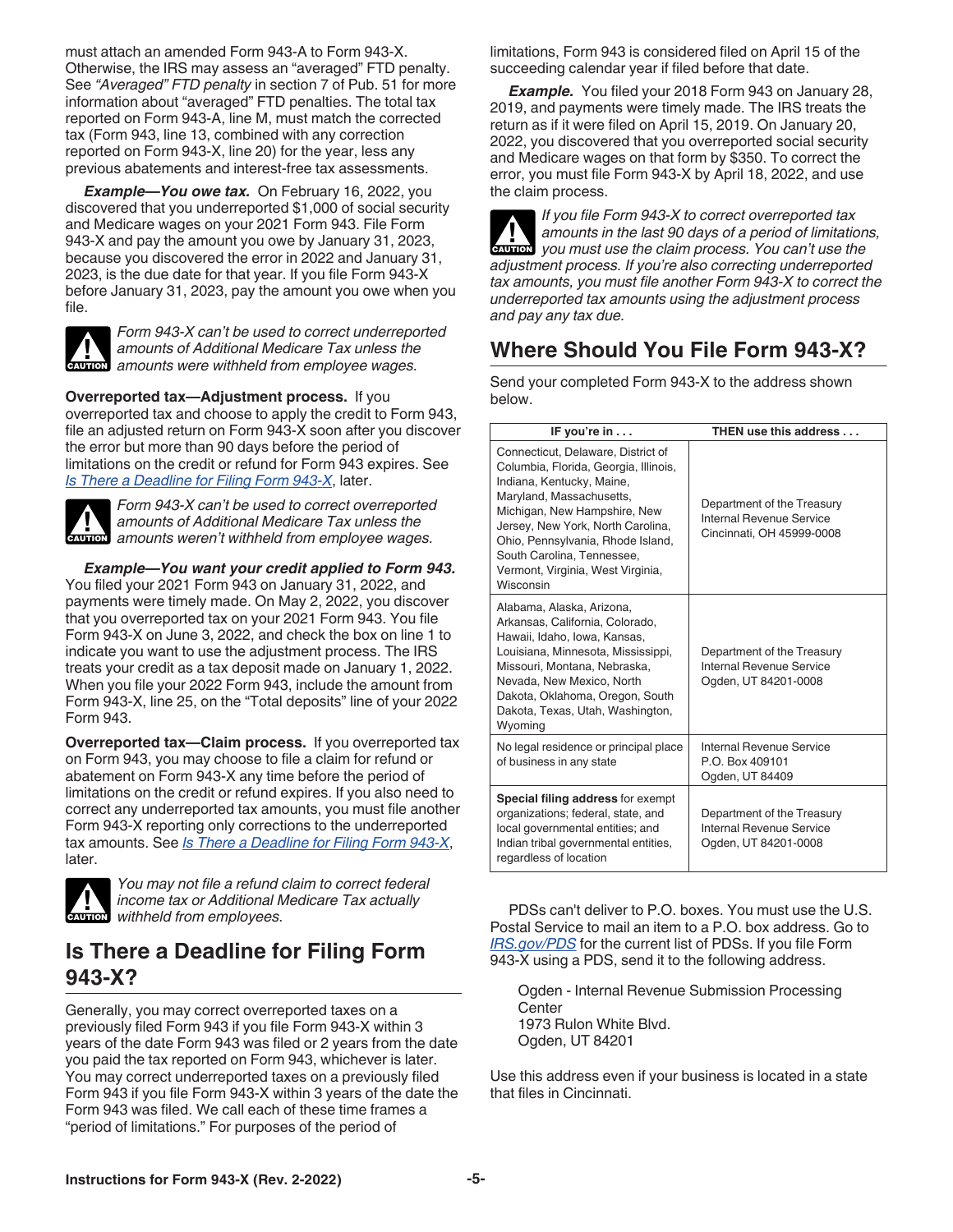### <span id="page-5-0"></span>**Use a Separate Form 943-X for Each Year You're Correcting**

Use a separate Form 943-X for each Form 943 that you're correcting. For example, if you found errors on your Forms 943 for 2020 and 2021, file one Form 943-X to correct the 2020 Form 943. File a second Form 943-X to correct the 2021 Form 943.

### **Employer Identification Number (EIN), Name, and Address**

Enter your EIN, name, and address in the spaces provided. Also enter your name and EIN on the top of pages 2, 3, 4, and 5, and on any attachments. If your address has changed since you filed your Form 943, enter the corrected information and the IRS will update your address of record. Be sure to write your name, EIN, "Form 943-X," and the calendar year you're correcting on the top of any attachments.

# **Return You're Correcting**

Enter the calendar year of the Form 943 you're correcting in the box at the top of page 1. Enter the same calendar year on pages 2, 3, 4, and 5, and on any attachments.

### **Enter the Date You Discovered Errors**

You **must** enter the date you discovered errors. You discover an error when you have enough information to be able to correct the error. If you're reporting several errors you discovered at different times, enter the earliest date you discovered an error here. Report any subsequent dates and related errors on line 41.

### **Must You Make an Entry on Each Line?**

You must provide all of the information requested at the top of Form 943-X, page 1. You must check one box (but not both) in Part 1. In Part 2, you must check the box on line 3 and any applicable boxes on lines 4 and 5. In Part 3, if any line doesn't apply, leave it blank. Complete Parts 4 and 5 as instructed.

### **How Should You Report Negative Amounts?**

Form 943-X uses negative numbers to show reductions in tax (credits) and positive numbers to show additional tax (amounts you owe).

When reporting a negative amount in columns 3 and 4, use a minus sign instead of parentheses. For example, enter "-10.59" instead of "(10.59)." However, if you're completing the return on your computer and your software only allows you to use parentheses to report negative amounts, you may use them.

# **How Should You Make Entries on Form 943-X?**

You can help the IRS process Form 943-X timely and accurately if you follow these guidelines.

• Type or print your entries.

• Use Courier font (if possible) for all typed or computer-generated entries.

• Omit dollar signs. You may use commas and decimal points, if desired. Enter dollar amounts to the left of any preprinted decimal point and cents to the right of it.

- Always show an amount for cents, even if it is zero. Don't round entries to whole dollars.
- Complete all five pages and sign Form 943-X on page 5.
- Staple multiple sheets in the upper-left corner.

### **What About Penalties and Interest?**

Generally, your correction of an underreported tax amount won't be subject to an FTP penalty, FTD penalty, or interest if you:

• File on time (by the due date of Form 943 for the year in which you discover the error),

• **Pay** the amount shown on line 25 **by the time you file**  Form 943-X,

• Enter the date you discovered the error, and

• Explain in detail the grounds and facts relied on to support the correction.

No correction will be eligible for interest-free treatment if any of the following apply.

• The amounts underreported relate to an issue that was raised in an examination of a prior period.

• You knowingly underreported your employment tax liability.

• You received a notice and demand for payment.

• You received a notice of determination under section 7436.

If you receive a notice about a penalty after you file this return, reply to the notice with an explanation and we will determine if you meet reasonable-cause criteria. Don't attach an explanation when you file your return.

# **Overview of the Process**

To correct a previously filed Form 943, use Form 943-X to file either an adjusted employment tax return or a claim for refund or abatement. The adjustment process and the claim process are outlined below.

*If you underreported the tax.* If you underreported the tax on a previously filed Form 943, check the box on line 1 and **pay** any additional amount you owe **by the time you file** Form 943-X. For details on how to make a payment, see the instructions for [line 25,](#page-18-0) later.

*Example—You underreported employment taxes.* On June 21, 2022, you discovered an error that results in additional tax on your 2021 Form 943. File Form 943-X by January 31, 2023, and pay the amount you owe by the time you file. See *[When Should You File Form 943-X](#page-3-0)*, earlier. Don't attach Form 943-X to your 2022 Form 943.

*If you overreported the tax.* If you overreported the tax on a previously filed Form 943, **choose** one of the following options.

• *Use the adjustment process.* Check the box on line 1 to apply any credit (negative amount) from line 25 to Form 943 for the year during which you file Form 943-X.

• *Use the claim process.* Check the box on line 2 to file a claim on Form 943-X requesting a refund or abatement of the amount shown on line 25.

| To ensure that the IRS has enough time to process a           |
|---------------------------------------------------------------|
| $[TIP]$ credit for an overreporting tax adjustment in the     |
| year during which you file Form 943-X, you're                 |
| encouraged to file Form 943-X correcting the overreported     |
| tax amount in the first 11 months of a year. For example, if  |
| you discover an overreported tax amount in December, you      |
| may want to file Form 943-X during the first 11 months of the |
| next year. However, there must be 90 days remaining on the    |
| period of limitations when you file Form 943-X. See the       |
|                                                               |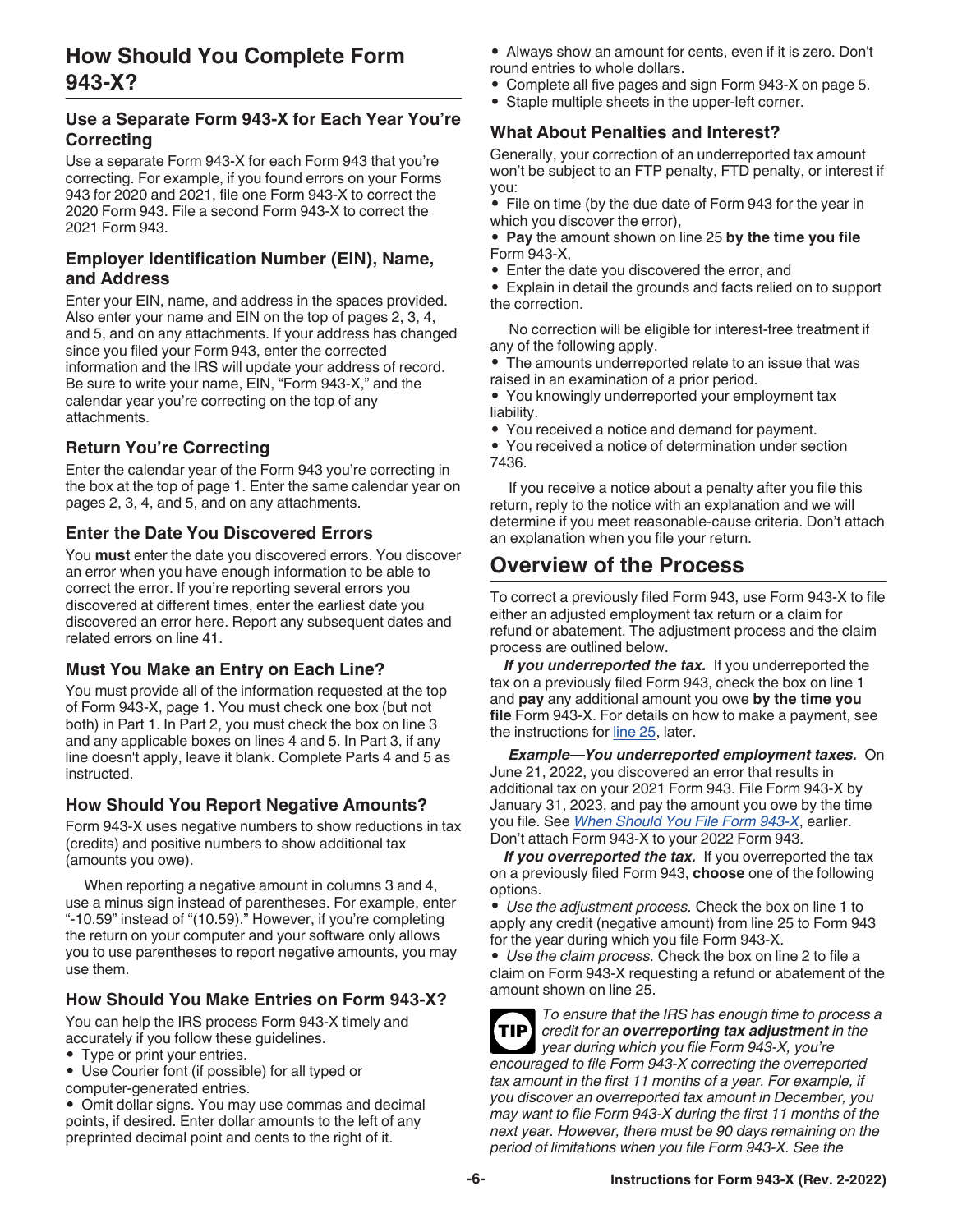<span id="page-6-0"></span>[Caution](#page-4-0) *under* Is There a Deadline for Filing Form 943-X*, earlier. This should ensure that the IRS will have enough time to process Form 943-X so the credit will be posted before you file Form 943, thus avoiding an erroneous balance due notice from the IRS. See the example below.*

*Example—You want your overreported tax applied as a credit on Form 943.* On December 20, 2022, you discover you overreported your tax on your 2021 Form 943 and want to choose the adjustment process. To allow the IRS enough time to process the credit, you file Form 943-X on January 4, 2023, and take the credit on your 2023 Form 943.

# **Specific Instructions: Part 1: Select ONLY One Process**

Because Form 943-X may be used to file either an adjusted employment tax return or a claim for refund or abatement, you **must** check one box on either line 1 or line 2. Don't check both boxes.

**Correcting an employment tax credit or social security** 

**tax deferral.** For lines 1 and 2, if you underreported an employment tax credit or the amount of social security tax deferred, treat it like you overreported a tax amount. If you overreported an employment tax credit or the amount of social security tax deferred, treat it like you underreported a tax amount. If you're filing Form 943-X to adjust only an employment tax credit and/or the amount of social security tax deferred and you're not correcting any overreported taxes on Form 943-X, lines 6–11, skip lines 4 and 5.

### **1. Adjusted Employment Tax Return**

Check the box on line 1 if you're correcting underreported tax amounts or overreported tax amounts and you would like to use the adjustment process to correct the errors.

If you're correcting both underreported tax amounts and overreported tax amounts on this form, you **must** check this box. If you check this box, any negative amount shown on line 25 will be applied as a credit (tax deposit) to your Form 943 for the year in which you're filing this form. See *Example—You want your overreported tax applied as a credit to Form 943*, earlier.



*Form 943-X can't be used to correct overreported amounts of Additional Medicare Tax unless the*  **z** amounts of Additional Medicare Tax unless the amounts were not withheld from employee wages.

**If you owe tax. Pay** the amount shown on line 25 **by the time you file** Form 943-X. Generally, you won't be charged interest if you file on time, pay on time, enter the date you discovered the error, and explain the correction on line 41.

**If you have a credit.** You overreported employment taxes (you have a negative amount on line 25) and want the IRS to apply the credit on Form 943 for the period during which you filed Form 943-X. The IRS will apply your credit on the first day of the Form 943 year during which you filed Form 943-X. However, the credit you show on Form 943-X, line 25, may not be fully available on your Form 943 if the IRS corrects it during processing or you owe other taxes, penalties, or interest. The IRS will notify you if your claimed credit changes or if the amount available as a credit on Form 943 was reduced because of unpaid taxes, penalties, or interest.

*Don't check the box on line 1 if you're correcting overreported tax amounts and the period of*  **limitations on credit or refund for Form 943 will expire <b>CAUTION** *within 90 days of the date you file Form 943-X. See* [Is There](#page-4-0) [a Deadline for Filing Form 943-X](#page-4-0)*, earlier.*

### **2. Claim**

Check the box on line 2 to use the claim process if you're correcting **overreported tax amounts only** and you're claiming a refund or abatement for the negative amount (credit) shown on line 25. Don't check this box if you're correcting any underreported tax amounts on this form.

You must check the box on line 2 if you have a credit (a negative amount on line 25) and the period of limitations on credit or refund for Form 943 will expire within 90 days of the date you file Form 943-X. See *[Is There a Deadline for Filing](#page-4-0) [Form 943-X](#page-4-0)*, earlier.

The IRS usually processes claims shortly after they are filed. The IRS will notify you if your claim is denied, accepted as filed, or selected to be examined. See Pub. 556, Examination of Returns, Appeal Rights, and Claims for Refund, for more information.

Unless the IRS corrects Form 943-X during processing or you owe other taxes, penalties, or interest, the IRS will refund the amount shown on line 25, plus any interest that applies.



*You may not file a refund claim to correct federal income tax or Additional Medicare Tax actually*  **CAUTION** *income tax or Additional N*<br> *withheld from employees.* 

# **Part 2: Complete the Certifications**

You must complete all certifications that apply by checking the appropriate boxes. If all of your corrections relate to underreported tax amounts, complete line 3 only; skip lines 4 and 5 and go to Part 3. If your corrections relate to overreported tax amounts, other than corrections related to underreported employment tax credits and social security tax deferrals, you have a duty to ensure that your employees' rights to recover overpaid employee social security and Medicare taxes that you withheld are protected. The certifications on lines 4 and 5 address the requirement to: • Repay or reimburse your employees for the overcollection of employee social security and Medicare taxes, or • Obtain consents from your employees to file a claim on their behalf. See *[Rev. Proc. 2017-28](https://www.irs.gov/irb/2017-14_IRB#RP-2017-28)* for guidance on the requirements for both a request for employee consent and for the employee consent.

### **3. Filing Forms W-2 or Forms W-2c**

Check the box on line 3 to certify that you filed or will file Forms W-2 or Forms W-2c, with the Social Security Administration (SSA), as required, showing your employees' correct wage and tax amounts. See the General Instructions for Forms W-2 and W-3 for detailed information about filing requirements. References to Form W-2 on Form 943-X and in these instructions also apply to Forms W-2AS, W-2CM, W-2GU, and W-2VI, unless otherwise noted.

You must check the box on line 3 to certify that you filed Forms W-2 or Forms W-2c even if your corrections on Form 943-X don't change amounts shown on those forms. For example, if your only correction to Form 943 involves misstated tax adjustments, which don't impact the amounts reported on your employee's Form W-2 (see the instructions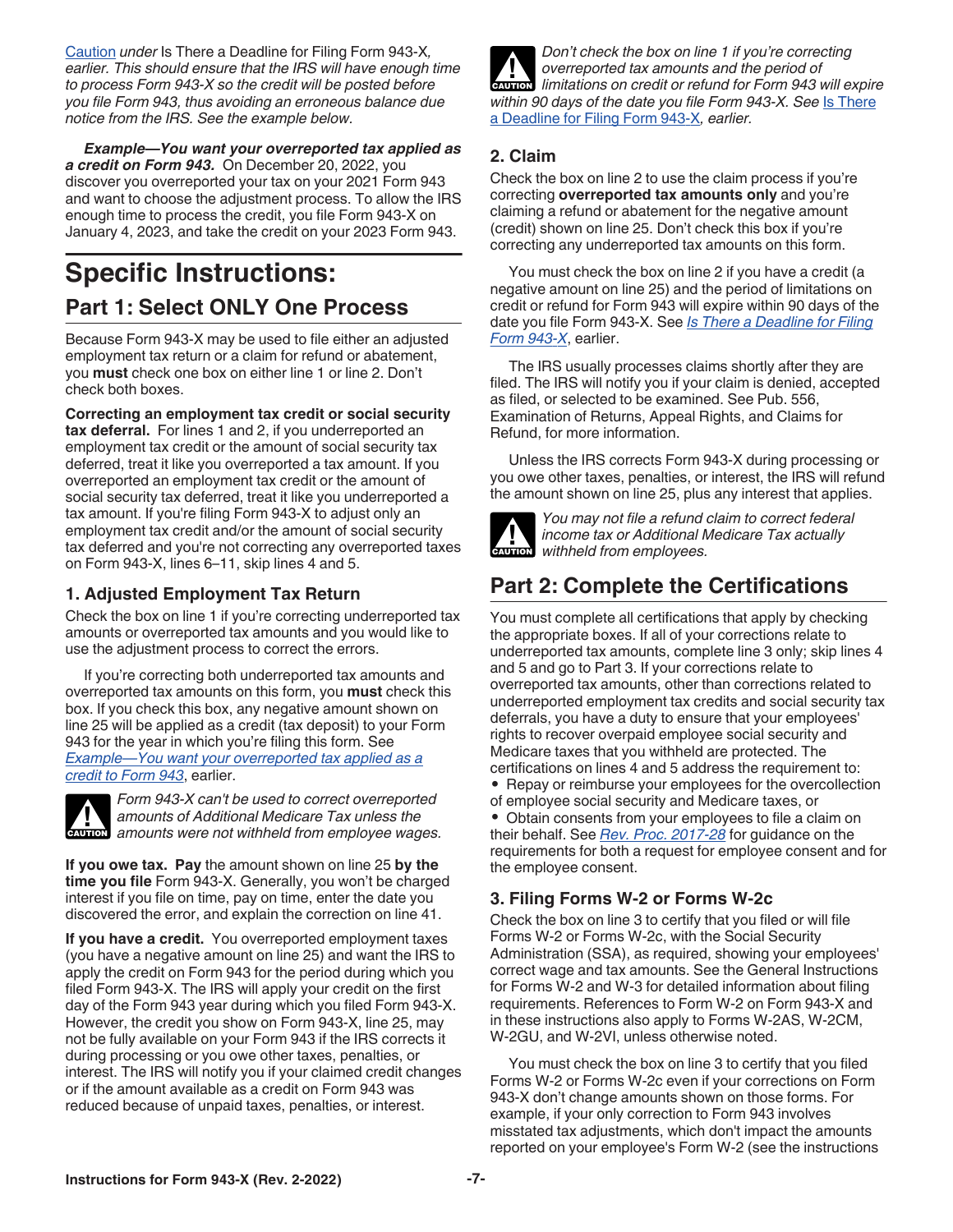for [line 12,](#page-12-0) later), check the box on line 3 to certify that you already filed all required Forms W-2 and W-2c with the SSA. In this situation, you're certifying that you don't need to file Form W-2c because you already filed a correct Form W-2.

### **4. Certifying Overreporting Adjustments**

If you overreported federal income tax, social security tax, Medicare tax, or Additional Medicare Tax and checked the box on line 1, check the appropriate box on line 4. You may need to check more than one box. If you obtained written statements from some employees but you couldn't locate employees or secure the statements of the remaining employees, check all applicable boxes. Provide a summary on line 41 of the amount of the corrections for the employees who provided written statements and for those who didn't.



*You may not use Form 943-X to correct overreported amounts of Additional Medicare Tax unless the*  **z** amounts of Additional Medicare Tax unless the amounts weren't withheld from employee wages.

**4a.** Check the box on line 4a if your overreported amount includes each affected employee share of overcollected taxes. You're certifying that you repaid or reimbursed the employee share of prior year taxes and you received written statements from the employees stating that they didn't and won't receive a refund or credit for the prior year taxes. Don't send these statements to the IRS. Keep them for your records. Generally, all employment tax records must be kept for at least 4 years. Records related to qualified sick leave wages and qualified family leave wages for leave taken after March 31, 2021, and before October 1, 2021, and records related to qualified wages for the employee retention credit paid after June 30, 2021, should be kept for at least 6 years. Copies must be submitted to the IRS if requested.

**4b.** Check the box on line 4b to certify that your overreported amount is only for the employer share of taxes on those employees who you were unable to find or those who didn't give you a statement described on line 4a.

**4c.** Check the box on line 4c to certify that your overreported amount is only for federal income tax, social security tax, Medicare tax, or Additional Medicare Tax that you didn't withhold from your employees.

### **5. Certifying Claims**

If you're filing a claim for refund or abatement of overreported federal income tax, social security tax, Medicare tax, or Additional Medicare Tax and checked the box on line 2, check the appropriate box on line 5. You may need to check more than one box. If you obtained written statements or consents from some employees but you couldn't locate employees or secure the statements of the remaining employees, check all applicable boxes. Provide a summary on line 41 of the amount of the corrections for the employees who provided statements or consents and for those who didn't.

*You may not file a refund claim to correct the incorrect amount of federal income tax or Additional Medicare Tax actually withheld from employees. If*  $\blacksquare$ *you request their consent to file a claim for social security tax or Medicare tax, you must tell your employees that you can't claim a refund of any Additional Medicare Tax on their behalf. See [Rev. Proc. 2017-28](https://www.irs.gov/irb/2017-14_IRB#RP-2017-28) for sample language to use in your request.*

**5a.** Check the box on line 5a if your overreported tax includes each affected employee share of prior year social security and Medicare tax. You're certifying that you repaid or reimbursed to the employees their share of prior year social security and Medicare tax and you received written statements from those employees stating that they didn't and won't receive a refund or credit for the prior year taxes. Don't send these statements to the IRS. Keep them for your records. Generally, all employment tax records must be kept for at least 4 years. Records related to qualified sick leave wages and qualified family leave wages for leave taken after March 31, 2021, and before October 1, 2021, and records related to qualified wages for the employee retention credit paid after June 30, 2021, should be kept for at least 6 years. Copies must be submitted to the IRS if requested.

**5b.** Check the box on line 5b if your overreported tax includes each affected employee share of prior year social security and Medicare tax and you haven't yet repaid or reimbursed the employee share of taxes. You're certifying that you received consent from each affected employee to file a claim on the employee share of those taxes and you received written statements from those employees stating that they didn't and won't receive a refund or credit for the prior year taxes.

An employee consent must:

• Contain the name, address, and social security number (or truncated taxpayer identification number, when appropriate) of the employee;

• Contain the name, address, and EIN of the employer;

• Contain the tax period(s), type of tax, and the amount of tax for which the consent is provided;

• Affirmatively state that the employee authorizes the employer to claim a refund for the overpayment of the employee share of tax;

• Include the employee's written statement certifying that the employee hasn't made any previous claims (or the claims were rejected) and won't make any future claims for refund or credit of the amount of the overcollection;

• Identify the basis of the claim; and

• Be dated and contain the employee's signature under penalties of perjury. The penalties of perjury statement should be located immediately above the required signature.

Don't send these statements and consents to the IRS. Keep them for your records. Generally, all employment tax records must be kept for at least 4 years. Records related to qualified sick leave wages and qualified family leave wages for leave taken after March 31, 2021, and before October 1, 2021, and records related to qualified wages for the employee retention credit paid after June 30, 2021, should be kept for at least 6 years. Copies must be submitted to the IRS if requested.

In certain situations, you may not have repaid or reimbursed your employees or obtained their consents before filing a claim, such as in cases where the period of limitations on credit or refund is about to expire. In those situations, file Form 943-X but don't check a box on line 5. Tell us on line 41 that you haven't repaid or reimbursed employees or obtained consents at the time you file the claim. However, you must repay or reimburse your employees and certify that you have done so before the IRS can allow the claim.

**5c.** Check the box on line 5c to certify that your overreported tax is only for the employer share of social security and Medicare tax. This applies when affected employees didn't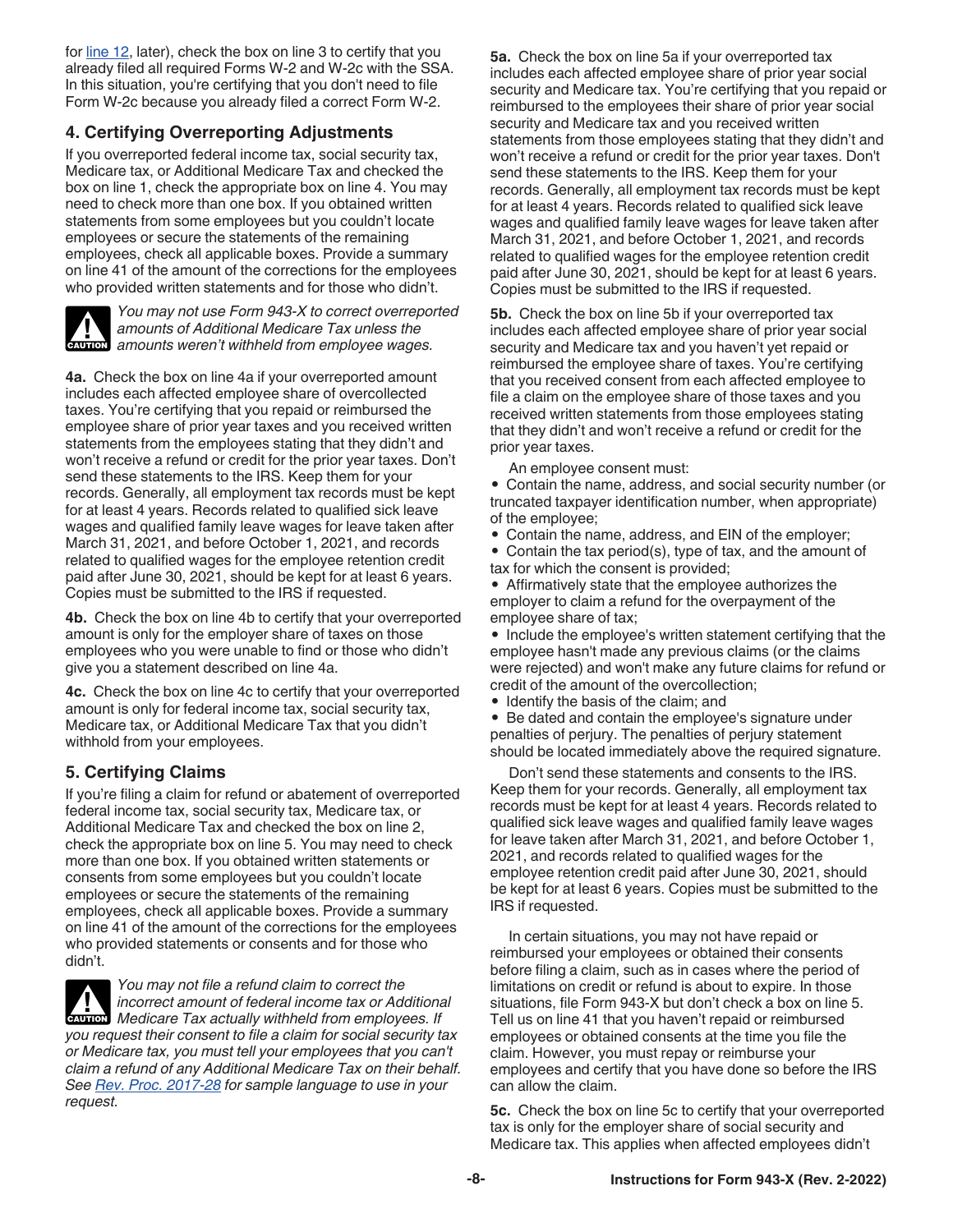<span id="page-8-0"></span>give you consent to file a claim for refund for the employee share of social security and Medicare tax, they couldn't be found, or they didn't give you a statement described on line 5b.

**5d.** Check the box on line 5d to certify that your overreported amount is only for federal income tax, social security tax, Medicare tax, or Additional Medicare Tax that you didn't withhold from your employees.

# **Part 3: Enter the Corrections for the Calendar Year You're Correcting**

#### **What Amounts Should You Report in Part 3?**

On lines 6–11, columns 1 and 2, for each line you're correcting, show amounts for **all** of your employees, not just for those employees whose amounts you're correcting.

If a correction that you report in column 4 includes both underreported and overreported amounts (see the instructions for [line 39](#page-20-0), later), give us details for each error on line 41.

Because special circumstances apply for lines 12–19, 21– 24c, and 26–38, read the instructions for each line carefully before entering amounts in the columns.

If any line doesn't apply to you, leave it blank.

*If you previously adjusted or amended Form 943 using Form 943-X or because of an IRS examination change, show amounts in column 2 that include those previously reported corrections.* **CAUTION !**

### **6. Wages Subject to Social Security Tax**

*Qualified sick leave wages and qualified family leave wages for leave taken after March 31, 2021, and before October 1, 2021, were included on Form 943, line 2, and can be adjusted only on Form 943-X, line 6.* **TIP**

If you're correcting the taxable social security wages you reported on Form 943, line 2, enter the total corrected amount for **all** employees in column 1. In column 2, enter the amount you originally reported or as previously corrected. In column 3, enter the difference between columns 1 and 2.

If you or the IRS previously corrected the amount reported on Form 943, line 2, enter in column 2 the amount after any previous corrections.

 line 6 (column 1) - line 6 (column 2)

line 6 (column 3) If the amount in column 2 is larger than the amount in column 1, use a minus sign in column 3.

Multiply the amount in column 3 by 0.124 (12.4% tax rate) and enter that result in column 4.

line 6 (column 3) x 0.124

line 6 (column 4) If the amount in column 3 used a minus sign, also use a minus sign in column 4.

**Note.** If you checked the box on Form 943-X, line 4b or line 5c, because you're correcting only the employer share of tax on a decrease to social security wages, use 0.062 (6.2%) when multiplying the amount shown in column 3. If you're correcting both shares of tax for some employees and only the employer share for other employees, enter the properly calculated amount in column 4. Be sure to show your calculations on line 41.

*Example—Social security wages decreased.* You reported \$9,000 as social security wages on your 2021 Form 943, line 2. In December of 2022, you discover that you included \$2,000 in social security wages for one of your employees twice. To correct the error, figure the difference on Form 943-X as shown.

| Column 1 (corrected amount) | 7.000.00  |
|-----------------------------|-----------|
| Column 2 (Form 943, line 2) | -9.000.00 |
| Column 3 (difference)       | -2.000.00 |

Use the difference in column 3 to determine your tax correction.

| Column 3 (difference)     | $-2.000.00$ |
|---------------------------|-------------|
| Tax rate (12.4%)          | x 0.124     |
| Column 4 (tax correction) | $-248.00$   |

Be sure to explain the reasons for this correction on line 41.

#### **7. Qualified Sick Leave Wages (For Leave Taken Before April 1, 2021)**

*Adjustments to the social security tax on qualified sick leave wages and qualified family leave wages for leave taken before April 1, 2021, are reported on Form 943-X, lines 7 and 8, respectively. Adjustments to the nonrefundable portion of the credit for qualified sick and family leave wages for leave taken before April 1, 2021, are reported on Form 943-X, line 14, and adjustments to the refundable portion of the credit are reported on Form 943-X, line 23. Adjustments to qualified health plan expenses allocable to qualified sick leave wages and to qualified family leave wages for leave taken before April 1, 2021, are reported on Form 943-X, lines 26 and 27, respectively. For corrections to a 2020 Form 943, the credit for qualified sick and family leave wages is only available for wages paid with respect to leave taken after March 31, 2020, and before January 1, 2021. If you claimed the credit for qualified sick and family leave wages for leave taken before April 1, 2021, on your original Form 943, and you make any corrections on Form 943-X to amounts used to figure this credit, you'll need to refigure the amount of this credit using [Worksheet 1.](#page-22-0) You'll also use this worksheet to figure this credit if you're claiming the credit for the first time on Form 943-X. For more information about the credit for qualified sick and family leave wages, go to [IRS.gov/PLC](https://www.irs.gov/plc).* **TIP**

Qualified sick leave wages paid with respect to leave taken before April 1, 2021, aren't subject to the employer share of social security tax; therefore, the tax rate on these wages is 6.2% (0.062). For more information about qualified sick leave wages, see *[Definition of qualified sick and family leave](#page-13-0) [wages for leave taken before April 1, 2021](#page-13-0)*, later, and go to *[IRS.gov/PLC](https://www.irs.gov/plc)*. If you're correcting the qualified sick leave wages you reported on Form 943, line 2a, enter the total corrected amount in column 1. In column 2, enter the amount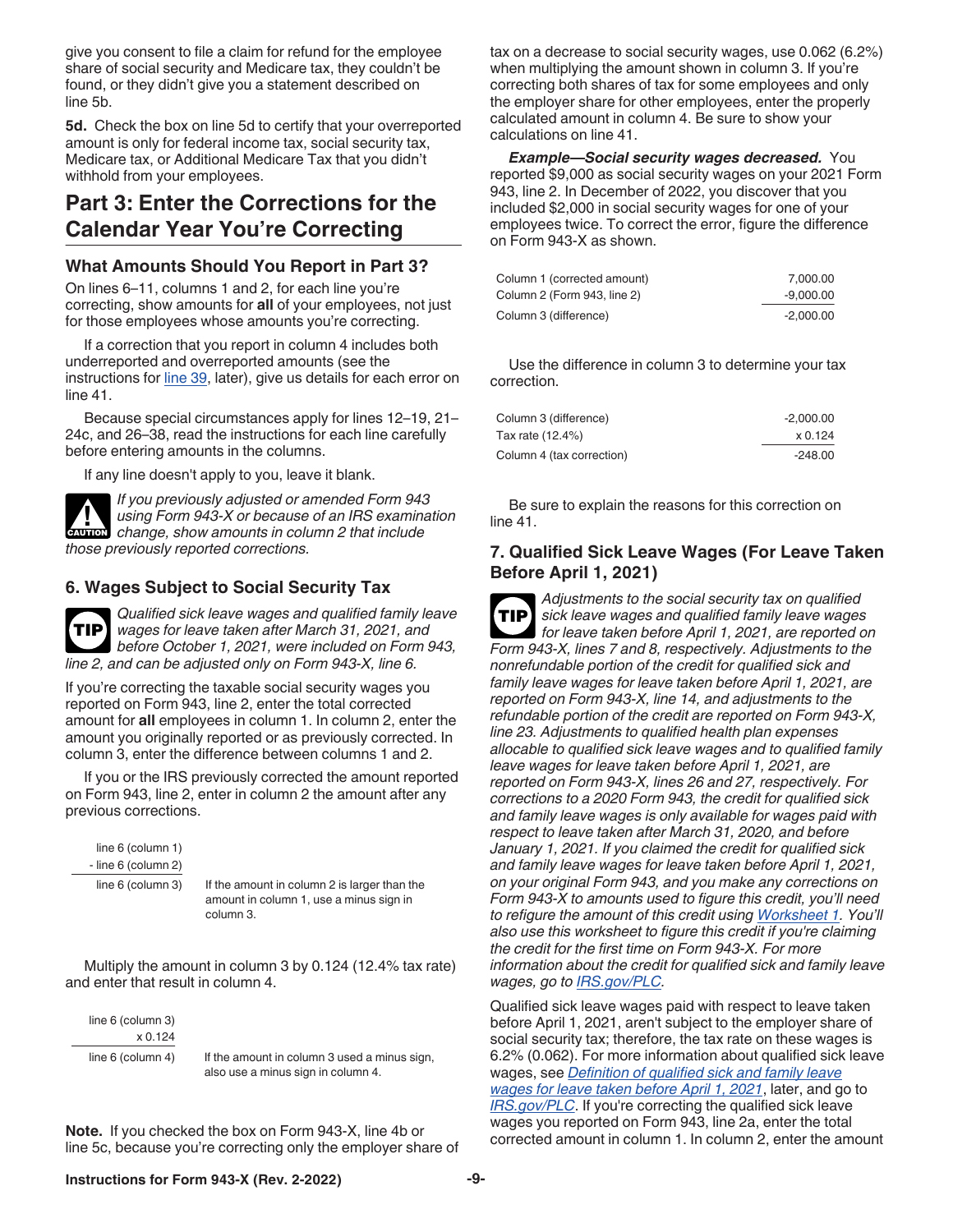you originally reported or as previously corrected. In column 3, enter the difference between columns 1 and 2.

| line 7 (column 1)   |
|---------------------|
| - line 7 (column 2) |
| line 7 (column 3)   |

If the amount in column 2 is larger than the amount in column 1, use a minus sign in column 3.

Multiply the amount in column 3 by 0.062 and enter that result in column 4.

|             | line 7 (column 3) |  |
|-------------|-------------------|--|
|             | x 0.062           |  |
| lf t<br>ءاه | line 7 (column 4) |  |

the amount in column 3 used a minus sign, also use a minus sign in column 4.

**Note.** If you erroneously reported qualified sick leave wages for leave taken before April 1, 2021, on Form 943, line 2, instead of on line 2a, you'll need to make a correction on Form 943-X, lines 6 and 7, and enter the properly calculated amount in column 4 for each line.

*Example—Qualified sick leave wages increased.* You paid \$2,000 of qualified sick leave wages to only one of your employees in 2020. In March 2022, you discover that you only reported \$1,000 of qualified sick leave wages on your 2020 Form 943. To correct the error, figure the difference on Form 943-X as shown.

| Column 1 (corrected amount)  | 2.000.00    |
|------------------------------|-------------|
| Column 2 (Form 943, line 2a) | $-1.000.00$ |
| Column 3 (difference)        | 1.000.00    |

Use the difference in column 3 to determine your tax correction.

| Column 3 (difference)     | 1.000.00 |
|---------------------------|----------|
| Tax rate $(6.2%)$         | x 0.062  |
| Column 4 (tax correction) | 62.00    |

Be sure to explain the reasons for this correction on line 41.

#### **8. Qualified Family Leave Wages (For Leave Taken Before April 1, 2021)**

Qualified family leave wages paid with respect to leave taken before April 1, 2021, aren't subject to the employer share of social security tax; therefore, the tax rate on these wages is 6.2% (0.062). For more information about qualified family leave wages, see *[Definition of qualified sick and family leave](#page-13-0) [wages for leave taken before April 1, 2021](#page-13-0)*, later, and go to **[IRS.gov/PLC](https://www.irs.gov/plc)**. If you're correcting the qualified family leave wages you reported on Form 943, line 2b, enter the total corrected amount in column 1. In column 2, enter the amount you originally reported or as previously corrected. In column 3, enter the difference between columns 1 and 2.

 line 8 (column 1) - line 8 (column 2)

line 8 (column 3) If the amount in column 2 is larger than the amount in column 1, use a minus sign in column 3.

Multiply the amount in column 3 by 0.062 and enter that result in column 4.

| line 8 (column 3) |  |
|-------------------|--|
| x 0.062           |  |
| line 8 (column 4) |  |

If the amount in column 3 used a minus sign, also use a minus sign in column 4.

**Note.** If you erroneously reported qualified family leave wages for leave taken before April 1, 2021, on Form 943, line 2, instead of on line 2b, you'll need to make a correction on Form 943-X, lines 6 and 8, and enter the properly calculated amount in column 4 for each line.

*Example—Qualified family leave wages decreased.*  You paid \$1,000 of qualified family leave wages to only one of your employees in 2020. In March 2022, you discover that you erroneously reported \$3,000 of qualified family leave wages on your 2020 Form 943. To correct the error, figure the difference on Form 943-X as shown.

| Column 1 (corrected amount)  | 1.000.00    |
|------------------------------|-------------|
| Column 2 (Form 943, line 2b) | $-3,000.00$ |
| Column 3 (difference)        | $-2,000.00$ |

Use the difference in column 3 to determine your tax correction.

| Column 3 (difference)     | $-2.000.00$ |
|---------------------------|-------------|
| Tax rate (6.2%)           | x 0.062     |
| Column 4 (tax correction) | $-124.00$   |

Be sure to explain the reasons for this correction on line 41.

#### **9. Wages Subject to Medicare Tax**

If you're correcting the taxable Medicare wages you reported on Form 943, line 4, enter the total corrected amount in column 1. In column 2, enter the amount you originally reported or as previously corrected. In column 3, enter the difference between columns 1 and 2.

| line 9 (column 1)   |                                                                                                      |
|---------------------|------------------------------------------------------------------------------------------------------|
| - line 9 (column 2) |                                                                                                      |
| line 9 (column 3)   | If the amount in column 2 is larger than the<br>amount in column 1, use a minus sign in column<br>З. |

Multiply the amount in column 3 by 0.029 (2.9% tax rate) and enter that result in column 4.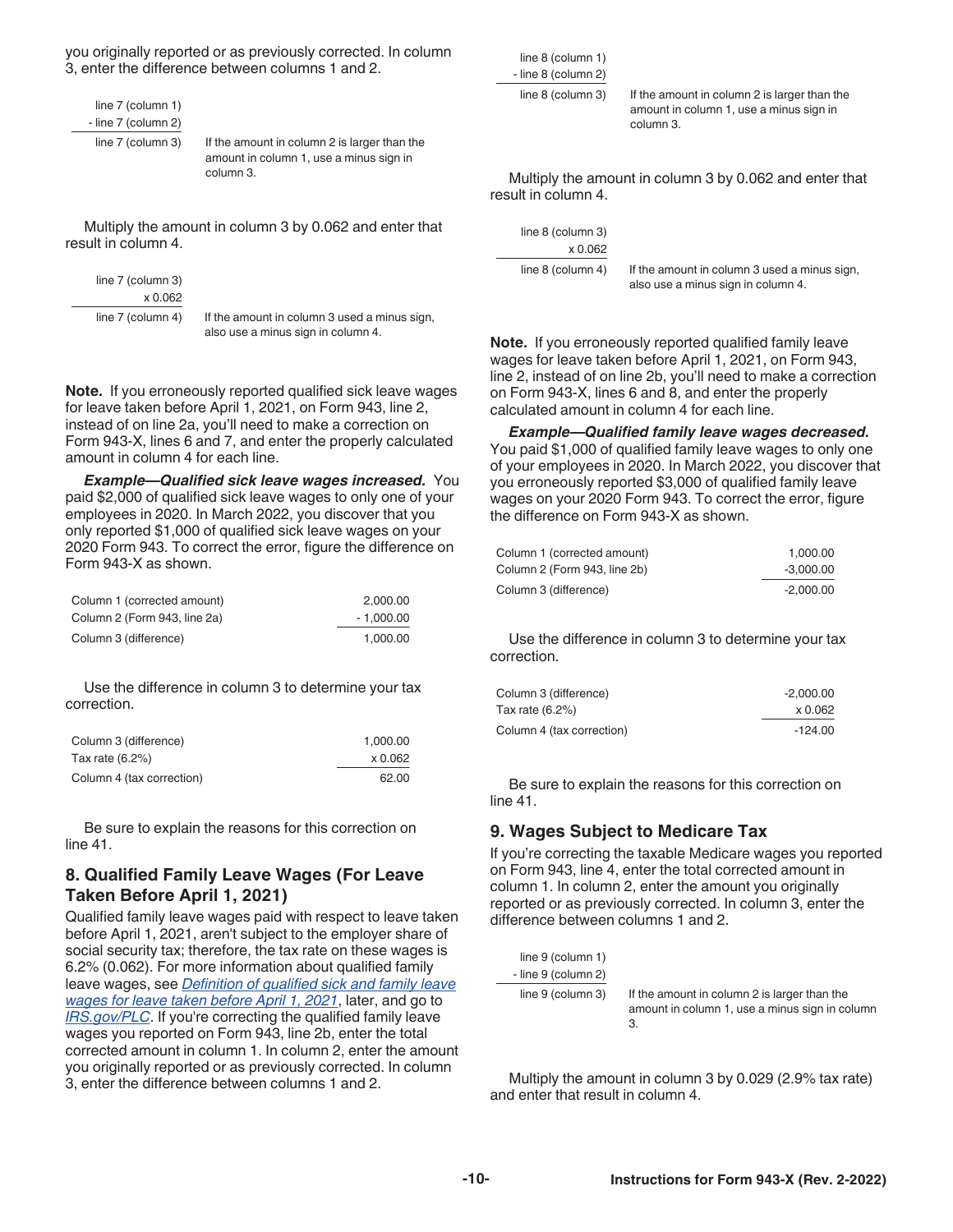<span id="page-10-0"></span>line 9 (column 3) x 0.029

| line 9 (column 4) | If the amount in column 3 used a minus sign, |
|-------------------|----------------------------------------------|
|                   | also use a minus sign in column 4.           |

**Note.** If you checked the box on Form 943-X, line 4b or line 5c, because you're correcting only the employer share of tax on a decrease to Medicare wages, use 0.0145 (1.45%) when multiplying the amount in column 3. If you're correcting both shares of tax for some employees and only the employer share for other employees, enter the properly calculated amount in column 4. Be sure to explain your calculations on line 41.

*Example—Medicare wages decreased.* Following *[Example—Social security wages decreased](#page-8-0)* in the instructions for line 6, the wages that you counted twice were also taxable Medicare wages. To correct the error, figure the difference on Form 943-X as shown.

| Column 1 (corrected amount) | 7.000.00    |
|-----------------------------|-------------|
| Column 2 (Form 943, line 4) | $-9.000.00$ |
| Column 3 (difference)       | $-2.000.00$ |

Use the difference in column 3 to determine your tax correction.

| Column 3 (difference)     | $-2.000.00$ |
|---------------------------|-------------|
| Tax rate $(2.9\%)$        | x 0.029     |
| Column 4 (tax correction) | $-58.00$    |

Be sure to explain the reasons for this correction on line 41.

#### **10. Wages Subject to Additional Medicare Tax Withholding**

You may use Form 943-X to correct errors to Additional Medicare Tax withholding for prior years if the amount reported on Form 943, line 7, isn't the amount you actually withheld. This type of error is an administrative error. The administrative error adjustment corrects the amount reported on Form 943 to agree with the amount actually withheld from employees.

You may also correct errors to Additional Medicare Tax withholding for prior years if section 3509 rates apply. If section 3509 rates apply, see the instructions for [lines 16–19](#page-15-0), later.

If a prior year error was a nonadministrative error, you may correct only the **wages** subject to Additional Medicare Tax withholding that were originally reported on Form 943, line 6, or previously corrected on Form 943-X. You can't correct the tax reported on Form 943, line 7.

Prior year administrative errors. If you're correcting the wages subject to Additional Medicare Tax withholding that you reported on Form 943, line 6, enter the total corrected amount in column 1. In column 2, enter the amount you originally reported or as previously corrected. In column 3, enter the difference between columns 1 and 2.

 line 10 (column 1) - line 10 (column 2)

line 10 (column 3) If the amount in column 2 is larger than the amount in column 1, use a minus sign in column 3.

Multiply the amount in column 3 by 0.009 (0.9% tax rate) and enter that result in column 4.

| If the amount in column 3 used a minus sign,<br>also use a minus sign in column 4. |
|------------------------------------------------------------------------------------|
|                                                                                    |

*Example—Prior year administrative error (incorrectly reported amount of Additional Medicare Tax actually withheld).* Nathan Black's wages exceeded the \$200,000 withholding threshold for Additional Medicare Tax in November 2021. The total wages paid to Nathan for 2021 were \$230,000. You withheld \$270 (\$30,000 x 0.009) from Nathan's wages. However, on your 2021 Form 943 you mistakenly reported \$3,000 on line 6, and Additional Medicare Tax withheld of \$27 on line 7. You discover the error on March 16, 2022. This is an example of an administrative error that may be corrected in a later calendar year because the amount actually withheld isn't the amount reported on your 2021 Form 943. Use Form 943-X, line 10, to correct the error as shown below.

| Column 1 (corrected amount) | 30,000,00   |
|-----------------------------|-------------|
| Column 2 (Form 943, line 6) | $-3.000.00$ |
| Column 3 (difference)       | 27,000.00   |

Use the difference in column 3 to determine your tax correction.

| Column 3 (difference)     | 27,000.00 |
|---------------------------|-----------|
| Tax rate $(0.9\%)$        | x 0.009   |
| Column 4 (tax correction) | 243.00    |

Be sure to explain the reasons for this correction on line 41.

*Prior year nonadministrative errors.* You may correct **only** the taxable wages subject to Additional Medicare Tax withholding that you reported on Form 943, line 6. Enter the total corrected amount in column 1. In column 2, enter the amount you originally reported or as previously corrected. In column 3, enter the difference between columns 1 and 2.

| line 10 (column 1)   |                                                                                                      |
|----------------------|------------------------------------------------------------------------------------------------------|
| - line 10 (column 2) |                                                                                                      |
| line 10 (column 3)   | If the amount in column 2 is larger than the<br>amount in column 1, use a minus sign in column<br>З. |

Don't multiply the amount in column 3 by 0.009 (0.9% tax rate). Leave column 4 blank and explain the reasons for this correction on line 41.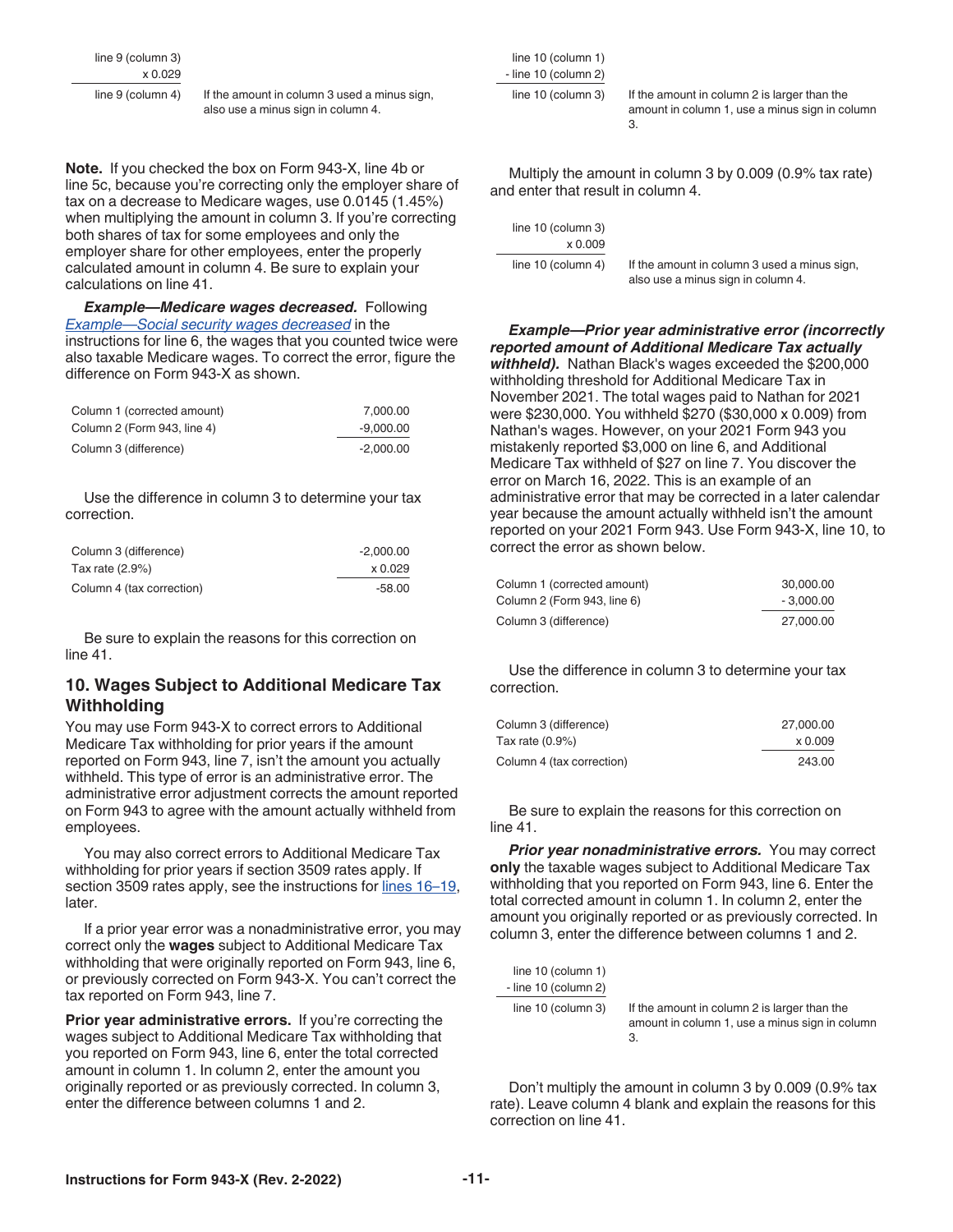*Example—Prior year nonadministrative error (failure to withhold Additional Medicare Tax when required).*  Leah Green's wages exceeded the \$200,000 withholding threshold for Additional Medicare Tax in December 2021. The total wages paid to Leah for 2021 were \$220,000. You were required to withhold \$180 (\$20,000 x 0.009) but you withheld nothing and didn't report an amount on line 6 or line 7 of your 2021 Form 943. You discover the error on March 16, 2022. File Form 943-X to correct the wages subject to Additional Medicare Tax withholding for your 2021 Form 943, but you may not correct the Additional Medicare Tax withheld (column 4) because the error involves a previous year and the amount previously reported for the employee represents the actual amount withheld from the employee during 2021.

**Combination of prior year administrative and nonadministrative errors.** If you're reporting both administrative errors and nonadministrative errors for the same prior year, enter the total corrected amount in column 1. In column 2, enter the amount you originally reported or as previously corrected. In column 3, enter the difference between columns 1 and 2. However, multiply only the amount of wages reported in column 3 that are related to administrative errors by 0.009 (0.9% tax rate). Don't multiply any wages reported in column 3 that are related to nonadministrative errors by 0.009 (0.9% tax rate). Use line 41 to explain in detail your corrections. The explanation must include the reasons for the corrections and a breakdown of the amount reported in column 3 into the amounts related to administrative errors and nonadministrative errors.

*Example—Combination of prior year administrative and nonadministrative errors.* Nathan Black's wages exceeded the \$200,000 withholding threshold for Additional Medicare Tax in November 2021. The total wages paid to Nathan for 2021 were \$230,000. You withheld \$270 (\$30,000 x 0.009) from Nathan's wages. However, on your 2021 Form 943 you mistakenly reported \$3,000 on line 6, and Additional Medicare Tax withheld of \$27 on line 7. The difference in wages subject to Additional Medicare Tax related to this administrative error is \$27,000 (\$30,000−\$3,000).

Leah Green's wages exceeded the \$200,000 withholding threshold for Additional Medicare Tax in December 2021. The total wages paid to Leah for 2021 were \$220,000. You were required to withhold \$180 (\$20,000 x 0.009) but you withheld nothing and didn't report Leah's \$20,000 in wages subject to Additional Medicare Tax withholding on line 6 of your 2021 Form 943.

You discover both errors on March 16, 2022. Use Form 943-X, line 10, to correct the errors as shown below.

| Column 1 (corrected amount) | 50,000,00   |
|-----------------------------|-------------|
| Column 2 (Form 943, line 6) | $-3.000.00$ |
| Column 3 (difference)       | 47.000.00   |

Determine the portion of wages reported in column 3 that is related to the administrative error (\$47,000−\$20,000 (nonadministrative error) = \$27,000 (administrative error)). Multiply this portion of column 3 by 0.009 (0.9% tax rate) to determine your tax correction.

| Difference related to administrative error | 27,000,00 |
|--------------------------------------------|-----------|
| Tax rate (0.9%)                            | x 0.009   |
| Column 4 (tax correction)                  | 243.00    |

Be sure to explain the reasons for these corrections on line 41. You must also report that \$20,000 of the amount shown in column 3 was related to the correction of a prior year nonadministrative error and \$27,000 of the amount shown in column 3 was related to the correction of an administrative error.

### **11. Federal Income Tax Withheld**

If you're correcting the federal income tax withheld from wages you reported on Form 943, line 8, enter the total corrected amount in column 1. In column 2, enter the amount you originally reported or as previously corrected. In column 3, enter the difference between columns 1 and 2.

| line 11 (column 1)   |
|----------------------|
| - line 11 (column 2) |
| line 11 (column 3)   |

If the amount in column 2 is larger than the amount in column 1, use a minus sign in column 3.

Copy the amount in column 3 to column 4. Include any minus sign shown in column 3.

*Generally, you may only correct administrative errors to federal income tax withholding (that is, errors in which the amount reported on Form 943, line 8, isn't the amount you actually withheld from an employee's wages) and errors for which section 3509 rates apply. Only transposition or math errors involving the inaccurate reporting of the amount withheld are "administrative errors." The administrative error adjustment corrects the amount reported on Form 943 to agree with the amount actually withheld from employees. See section 9 of Pub. 51 for more information about corrections during the calendar year and about administrative errors. If section 3509 rates apply, see the instructions for [lines 16–19](#page-15-0), later.* **A**<br>CAUTION

*You can't file a Form 943-X to correct federal income tax withholding for prior years for nonadministrative errors. In other words, you can't correct federal income tax actually withheld from an employee in a prior year if you discover that you didn't withhold the right amount. For example, you can't correct federal income tax withheld in a prior year because you used the wrong income tax withholding table or you didn't treat a payment correctly as taxable or nontaxable. Similarly, if you paid federal income tax in a prior year on behalf of your employee rather than deducting it from the employee's pay (which resulted in additional wages subject to tax), and in a subsequent year you determine that you incorrectly calculated the amount of tax, you can't correct the federal income tax withholding.*

*Example—Prior year nonadministrative error (failure to withhold federal income tax when required).* You were required to withhold \$400 of federal income tax from an employee bonus that was paid in December of 2021 but you withheld nothing. You discovered the error on March 18, 2022. You can't file Form 943-X to correct federal income tax withheld reported on your 2021 Form 943 because the error involves a previous year and the amount previously reported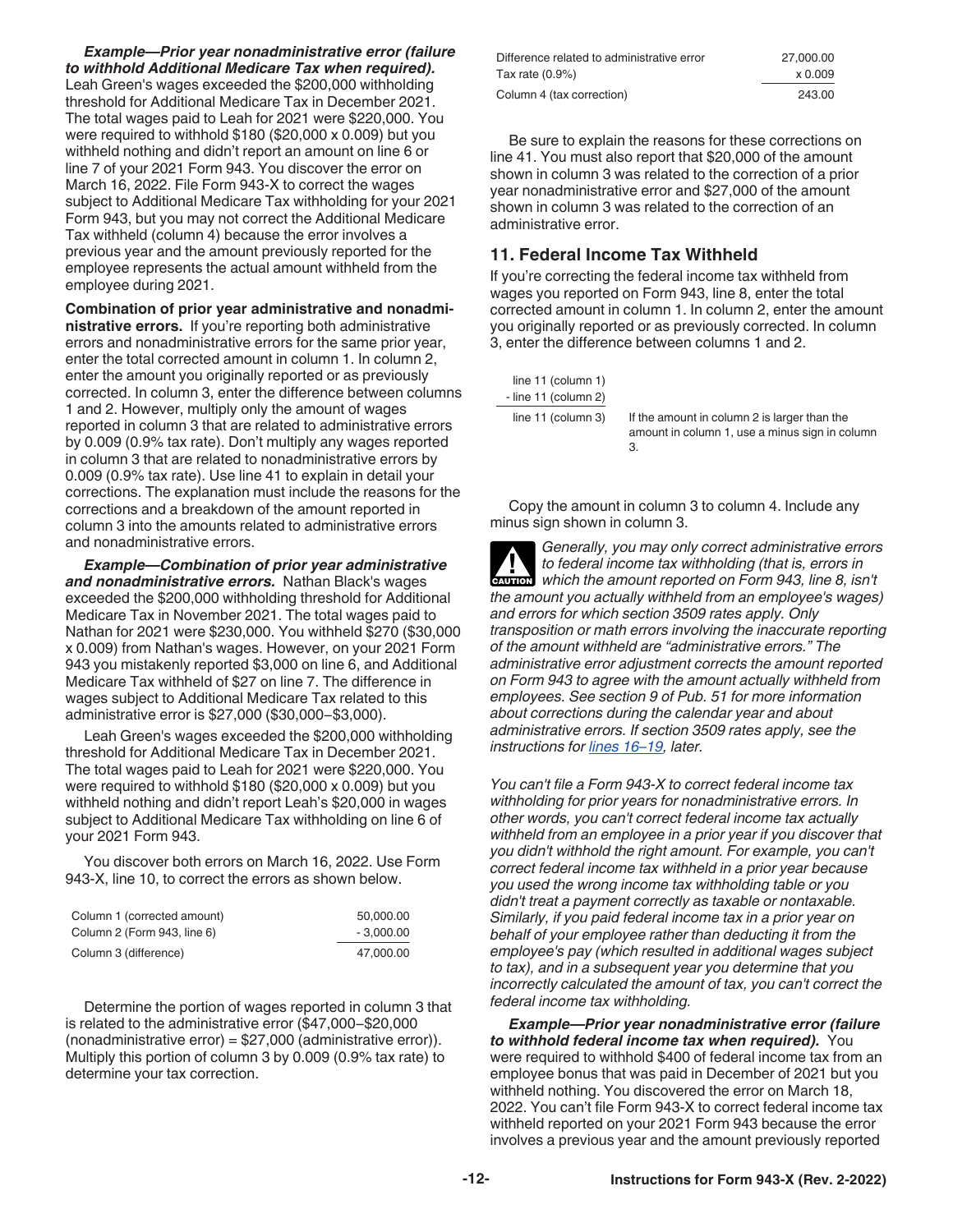<span id="page-12-0"></span>for the employee represents the actual amount withheld from the employee during 2021.

*Example—Prior year administrative error (incorrectly reported amount of federal income tax actually withheld).* You had three employees. In 2021, you withheld \$1,000 of federal income tax from Nathan Black, \$2,000 from Leah Green, and \$6,000 from Becky Lee. The total amount of federal income tax you withheld was \$9,000. You mistakenly reported \$6,000 on line 8 of your 2021 Form 943. You discovered the error on March 18, 2022. This is an example of an administrative error that may be corrected in a later calendar year because the amount actually withheld from employees' wages isn't the amount reported on Form 943. Use Form 943-X to correct the error. Enter \$9,000 in column 1 and \$6,000 in column 2. Subtract the amount in column 2 from the amount in column 1.

| Column 1 (corrected amount) | 9.000.00    |
|-----------------------------|-------------|
| Column 2 (Form 943, line 8) | $-6.000.00$ |
| Column 3 (difference)       | 3.000.00    |

Report the \$3,000.00 as a tax correction in column 4.

Be sure to explain the reasons for this correction on line 41.

*Example—Nonadministrative error reporting income tax because of repayment of wages paid in prior year.*  You prepaid Jack Brown \$4,000 of wages for 2 months of work in September 2021. You withheld \$400 of federal income tax at the time you paid Jack. These amounts were reported on your 2021 Form 943. Jack left employment in October 2021 (after only 1 month of service). In February 2022, Jack repaid \$2,000 to you for the 1 month he didn't work. You can't file Form 943-X to reduce the federal income tax withheld because you actually withheld the federal income tax from wages. You also can't file Form 943-X to reduce wages because the wages were income to Jack for the prior year. These amounts were correctly reported on Form 943.

#### **12. Tax Adjustments**

*For purposes of these instructions, all references to "sick pay" mean ordinary sick pay, not "qualified sick leave wages."* **TIP**

Don't enter an amount on line 12 unless you need to correct any adjustments reported on Form 943, line 10. Amounts reported on line 12 reflect corrections of amounts misstated on Form 943, line 10. See *Example—Third-party sick pay underreported*, later.

Enter in column 1 the total **corrected** amount for Form 943, line 10. Enter in column 2 the total originally reported or previously corrected amount from Form 943, line 10. In column 3, enter the difference between columns 1 and 2.

 line 12 (column 1) - line 12 (column 2) line 12 (column 3)



Copy the amount in column 3 to column 4. Include any minus sign shown in column 3.

On line 41, describe what you misreported on Form 943. Tell us if your adjustment is for fractions of cents, third-party sick pay, or group-term life insurance.

*Example—Third-party sick pay underreported.* You reported \$6,900 (shown as "-6,900.00") as a third-party sick pay adjustment (reduction to tax) on your 2021 Form 943, line 10. Your third-party sick pay adjustment should have been \$9,600 (shown as "-9,600.00") because your third-party sick pay payer withheld that amount of social security and Medicare taxes from your employees. You discover the error in April of 2022. To correct the error, figure the difference on Form 943-X as shown.

| Column 1 (corrected amount)  | $-9,600.00$   |
|------------------------------|---------------|
| Column 2 (Form 943, line 10) | $-(6,900.00)$ |
| Column 3 (difference)        | -2.700.00     |

Here is how you would enter the numbers on Form 943-X.

| Column 1           | Column 2            | Column 3     |
|--------------------|---------------------|--------------|
| (corrected amount) | (Form 943, line 10) | (difference) |
| -9.600.00          | $-6.900.00$         | $-2.700.00$  |

Report "-2,700.00" as your correction in column 4.

In this example, you're claiming a credit for \$2,700 in overreported tax for your 2021 Form 943. Always enter the same amount in column 4 (including any minus sign) that you enter in column 3.

Be sure to explain the reasons for this correction on line 41.

*Only use line 12 to correct adjustments for fractions of cents, third-party sick pay, or group-term life*  of cents, third-party sick pay, or group-term life<br> **CAUTION** insurance previously reported. File a separate Form *943-X for each year being corrected.*

#### **13. Qualified Small Business Payroll Tax Credit for Increasing Research Activities**

If you're correcting the qualified small business payroll tax credit for increasing research activities that you reported on Form 943, line 12a (line 12 for years prior to 2020), enter the total corrected amount in column 1. In column 2, enter the amount you originally reported or as previously corrected. In column 3, enter the difference between columns 1 and 2.

Copy the amount in column 3 to column 4. However, to properly show the amount as a credit or balance due item, enter a positive number in column 3 as a negative number in column 4 or a negative number in column 3 as a positive number in column 4.

You must attach a corrected Form 8974 and explain the reasons for this correction on line 41.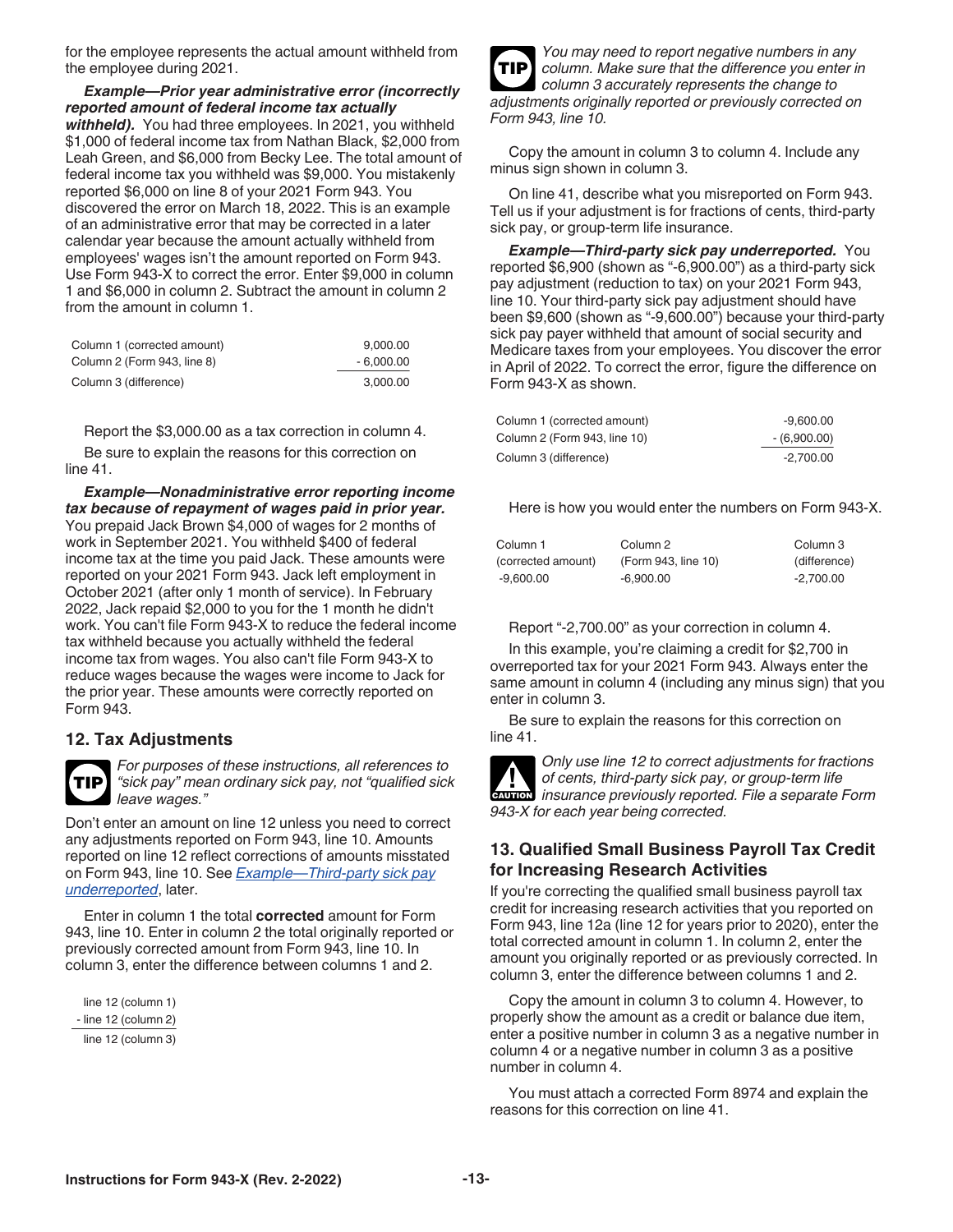

*IRS.*

<span id="page-13-0"></span>*The payroll tax credit election must be made on or before the due date of the originally filed income tax Perfore the due date of the originally filed income tax extensions). Any election to take the payroll tax credit may be revoked only with the consent of the* 

### **14. Nonrefundable Portion of Credit for Qualified Sick and Family Leave Wages for Leave Taken Before April 1, 2021**

*Form 943-X and these instructions use the terms "nonrefundable" and "refundable" when discussing credits. The term "nonrefundable" means the portion of the credit which is limited by law to certain taxes. The term "refundable" means the portion of the credit which is in excess of those taxes.* **TIP**

If you're correcting the nonrefundable portion of the credit for qualified sick and family leave wages for leave taken before April 1, 2021, that you reported on Form 943, line 12b, enter the total corrected amount from [Worksheet 1,](#page-22-0) Step 2, line 2j, in column 1. In column 2, enter the amount you originally reported or as previously corrected. In column 3, enter the difference between columns 1 and 2. For more information about the credit for qualified sick and family leave wages, go to *[IRS.gov/PLC](https://www.irs.gov/plc)*.

Copy the amount in column 3 to column 4. However, to properly show the amount as a credit or balance due item, enter a positive number in column 3 as a negative number in column 4 or a negative number in column 3 as a positive number in column 4.

For corrections to a 2020 Form 943, line 12b, the credit for qualified sick and family leave wages is only available for wages paid with respect to leave taken after March 31, 2020, and before January 1, 2021. For corrections to a 2021 Form 943, line 12b, the credit for qualified sick and family leave wages is only available for wages paid in 2021 with respect to any leave taken after March 31, 2020, and before April 1, 2021. If you're correcting a year before 2020, don't enter any amount on line 14.

**Definition of qualified sick and family leave wages for leave taken before April 1, 2021.** For purposes of the credit for qualified sick and family leave wages, qualified sick and family leave wages are wages for social security and Medicare tax purposes, determined without regard to the exclusions from the definition of employment under sections 3121(b)(1)–(22), that an employer pays that otherwise meet the requirements of the Emergency Paid Sick Leave Act (EPSLA) or the Emergency Family and Medical Leave Expansion Act (Expanded FMLA), as enacted under the Families First Coronavirus Response Act (FFCRA) and amended by the COVID-related Tax Relief Act of 2020. However, don't include any wages otherwise excluded under sections 3121(b)(1)–(22) when reporting qualified sick and family leave wages on your employment tax return and when figuring the credit on [Worksheet 1](#page-22-0), Step 2, lines 2a and 2a(i), and on Step 2, lines 2e and 2e(i). Instead, include qualified sick leave wages and qualified family leave wages excluded from the definition of employment under sections 3121(b)(1)– (22) separately in Step 2, lines 2a(iii) and/or line 2e(iii), respectively, before you figure your total credit in Step 2, line 2d (credit for qualified sick leave wages), or Step 2, line 2h (credit for qualified family leave wages).

The 2020 Instructions for Form 943 were released before the COVID-related Tax Relief Act of 2020 was enacted on

December 27, 2020; therefore, Worksheet 1, in the 2020 Instructions for Form 943, didn't include lines to add the wages that meet an exclusion under sections 3121(b)(1)– (22) when figuring the credit for qualified sick and family leave wages. If your Form 943 for 2020 didn't claim the correct amount of the credit for qualified sick and family leave wages because you paid qualified sick leave wages and/or qualified family leave wages that meet an exclusion under sections 3121(b)(1)–(22), you may file Form 943-X and complete [Worksheet 1](#page-22-0) to claim the correct amount of the credit. You'll also include on Form 943-X, lines 26 and 27, and on Worksheet 1 any qualified health plan expenses allocable to those wages. The appropriate lines related to the exclusions under sections 3121(b)(1)–(22) were added to Worksheet 1 in the 2021 Instructions for Form 943.

*Example—Nonrefundable portion of credit for qualified sick and family leave wages increased.* You originally reported a \$1,000 nonrefundable portion of the credit for qualified sick and family leave wages on Form 943, line 12b, for 2020. In March 2022, you discover that you made an error when figuring the credit. You use Worksheet 1 to refigure the nonrefundable portion of the credit for qualified sick and family leave wages and you determine that the credit is \$2,000. To correct the error, figure the difference on Form 943-X as shown.

| Column 1 (corrected amount)   | 2.000.00    |
|-------------------------------|-------------|
| Column 2 (Form 943, line 12b) | $-1.000.00$ |
| Column 3 (difference)         | 1.000.00    |

To properly show the credit increase as a reduction to your tax balance, enter the positive number in column 3 as a negative number in column 4. Here is how you would enter the numbers on Form 943-X, line 14.

| Column 1<br>(corrected<br>amount) | Column 2<br>(Form 943, line 12b) (difference) | Column 3 | Column 4<br>(tax correction) |  |
|-----------------------------------|-----------------------------------------------|----------|------------------------------|--|
| 2.000.00                          | 1.000.00                                      | 1.000.00 | $-1.000.00$                  |  |

Be sure to explain the reasons for this correction on line 41.

#### **15a. Nonrefundable Portion of Employee Retention Credit**

*Section 206(c) of the Taxpayer Certainty and Disaster Tax Relief Act of 2020 removed the restriction on an employer who has received a Small Business Interruption Loan under the Paycheck Protection Program (PPP) from claiming the employee retention credit. The eligible employer can claim the employee retention credit on any qualified wages that aren't counted as payroll costs in obtaining PPP loan forgiveness. Any wages that could count toward eligibility for the employee retention credit or PPP loan forgiveness can be applied to either of these two programs, but not both. If your Form 943 for 2020 didn't claim the correct amount for the employee retention credit because you received a Small Business Interruption Loan under the PPP, you may file Form 943-X and complete [Worksheet 2](#page-23-0) to claim the correct amount of the credit. For more information, see Notice 2021-20, 2021-11 I.R.B. 922, available at [IRS.gov/irb/2021-11\\_IRB#NOT-2021-20](https://www.irs.gov/irb/2021-11_IRB#NOT-2021-20); and Rev. Proc.*  **TIP**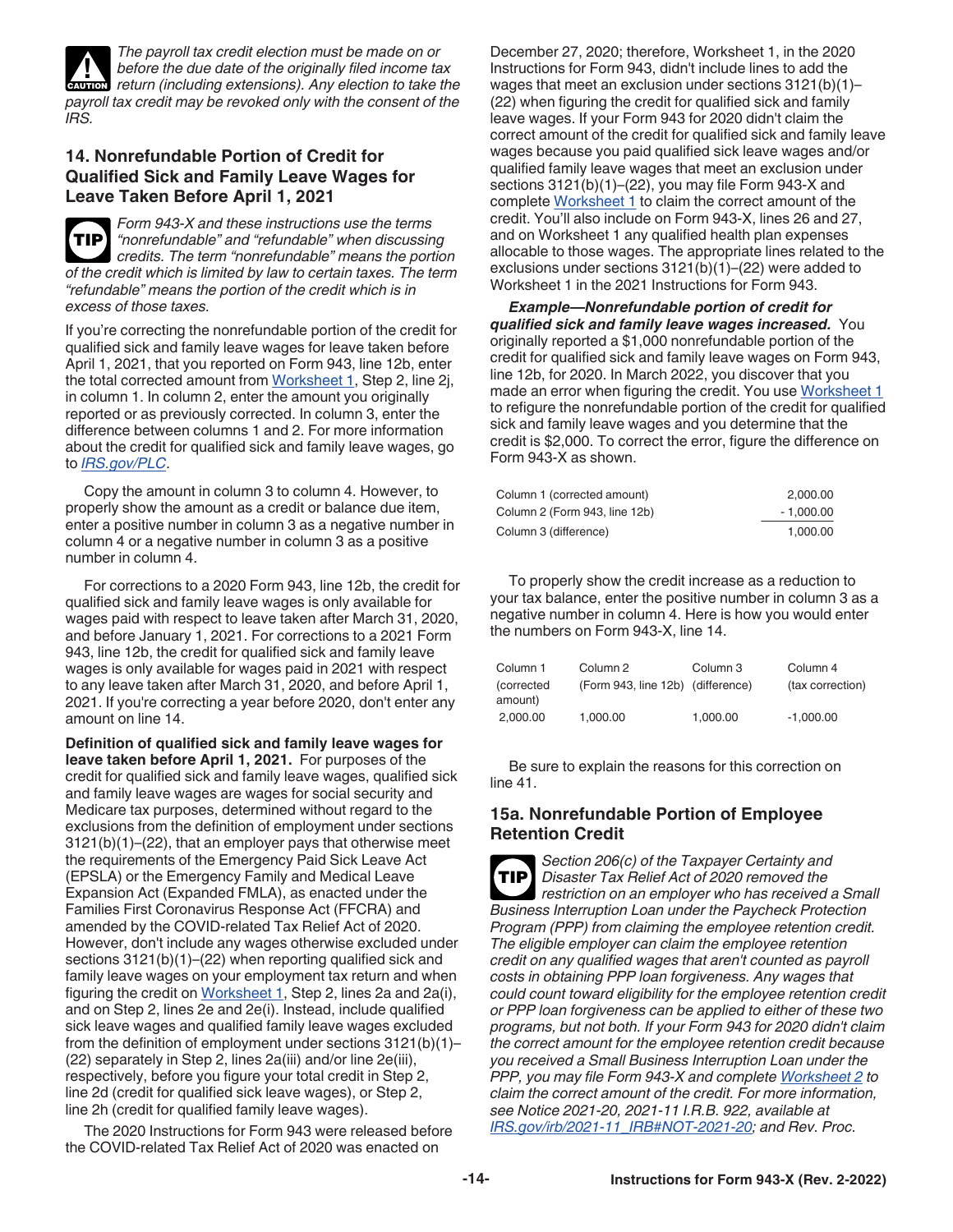#### **Instructions for Qualified Wages Paid After March 12, 2020, and Before July 1, 2021**

If you're correcting the nonrefundable portion of the employee retention credit for qualified wages paid after March 12, 2020, and before July 1, 2021, that you reported on Form 943, line 12c, enter the total corrected amount from [Worksheet 2,](#page-23-0) Step 2, line 2h, in column 1. In column 2, enter the amount you originally reported or as previously corrected. In column 3, enter the difference between columns 1 and 2.

Copy the amount in column 3 to column 4. However, to properly show the amount as a credit or balance due item, enter a positive number in column 3 as a negative number in column 4 or a negative number in column 3 as a positive number in column 4. For an example of how to report amounts in columns 1–4 for an employment tax credit, see the instructions for [line 14,](#page-13-0) earlier.

For more information about the employee retention credit for qualified wages paid after March 12, 2020, and before January 1, 2021, see *[Notice 2021-20](https://www.irs.gov/irb/2021-11_IRB#NOT-2021-20)*. See Notice 2021-23, 2021-16 I.R.B. 1113, available at *[IRS.gov/irb/](https://www.IRS.gov/irb/2021-16_IRB#NOT-2021-23) [2021-16\\_IRB#NOT-2021-23](https://www.IRS.gov/irb/2021-16_IRB#NOT-2021-23)*, for more information about the employee retention credit for qualified wages paid after December 31, 2020, and before July 1, 2021. Also see section IV of Notice 2021-49, 2021-34 I.R.B. 316, available at *[IRS.gov/irb/2021-34\\_IRB#NOT-2021-49](https://www.IRS.gov/irb/2021-34_IRB#NOT-2021-49)*; and *[Rev. Proc.](https://www.IRS.gov/irb/2021-34_IRB#REV-PROC-2021-33) [2021-33](https://www.IRS.gov/irb/2021-34_IRB#REV-PROC-2021-33)*.

Be sure to explain the reasons for this correction on line 41.

*For corrections to a 2020 Form 943, the employee retention credit is only available for qualified wages paid after March 12, 2020, and before January 1, 2021. For corrections to a 2021 Form 943, the employee retention credit is only available for qualified wages paid after December 31, 2020, and before October 1, 2021, unless the employer was a recovery startup business. An employer that was a recovery startup business could also claim the employee retention credit for wages paid after September 30, 2021, and before January 1, 2022. Adjustments to the nonrefundable portion of the employee retention credit for qualified wages paid after March 12, 2020, and before July 1, 2021, are reported on Form 943-X, line 15a, and adjustments to the refundable portion of the credit are reported on Form 943-X, line 24a. Adjustments to qualified wages for the employee retention credit are reported on Form 943-X, line 28. Adjustments to qualified health plan expenses allocable to the employee retention credit are reported on Form 943-X, line 29. If you claimed the employee retention credit on your original 2020 Form 943 or your original 2021 Form 943 for qualified wages paid before July 1, 2021, and you make any corrections on Form 943-X for the year to amounts used to figure this credit, you'll need to refigure the amount of the credit using [Worksheet 2](#page-23-0). You'll also use this worksheet to figure the credit for qualified wages paid after March 12, 2020, and before July 1, 2021, if you're claiming the credit for the first time on Form 943-X.* **TIP**

### **Instructions for Qualified Wages Paid After June 30, 2021, and Before January 1, 2022**

If you're correcting the nonrefundable portion of the employee retention credit for qualified wages paid after June 30, 2021, and before January 1, 2022, that you reported on Form 943, line 12c, enter the total corrected amount from [Worksheet 4,](#page-25-0) Step 2, line 2h, in column 1. In column 2, enter the amount you originally reported or as previously corrected. In column 3, enter the difference between columns 1 and 2.

Copy the amount in column 3 to column 4. However, to properly show the amount as a credit or balance due item, enter a positive number in column 3 as a negative number in column 4 or a negative number in column 3 as a positive number in column 4. For an example of how to report amounts in columns 1–4 for an employment tax credit, see the instructions for [line 14,](#page-13-0) earlier.

For more information about the employee retention credit for qualified wages paid after June 30, 2021, and before January 1, 2022, see *[Notice 2021-49](https://www.IRS.gov/irb/2021-34_IRB#NOT-2021-49)* and *[Rev. Proc.](https://www.IRS.gov/irb/2021-34_IRB#REV-PROC-2021-33) [2021-33](https://www.IRS.gov/irb/2021-34_IRB#REV-PROC-2021-33)*. See Notice 2021-65, 2021-51 I.R.B. 880, available at *[IRS.gov/irb/2021-51\\_IRB#NOT-2021-65](https://www.irs.gov/irb/2021-51_IRB#NOT-2021-65)*, for modifications to Notice 2021-49.

Be sure to explain the reasons for this correction on line 41.

*For corrections to a 2021 Form 943, the employee retention credit is only available for qualified wages paid after December 31, 2020, and before October 1, 2021, unless the employer was a recovery startup business. An employer that was a recovery startup business could also claim the employee retention credit for wages paid after September 30, 2021, and before January 1, 2022. Adjustments to the nonrefundable portion of the employee retention credit for qualified wages paid after June 30, 2021, and before January 1, 2022, are reported on Form 943-X, line 15a, and adjustments to the refundable portion of the credit are reported on Form 943-X, line 24a. Adjustments to qualified wages for the employee retention credit are reported on Form 943-X, line 28. Adjustments to qualified health plan expenses allocable to the employee retention credit are reported on Form 943-X, line 29. If you claimed the employee retention credit on your original 2021 Form 943 and you make any corrections on Form 943-X to amounts used to figure the credit for qualified wages paid after June 30, 2021, and before January 1, 2022, you'll need to refigure the amount of the credit using [Worksheet 4.](#page-25-0) You'll also use this worksheet to figure this credit if you're claiming the credit for the first time on Form 943-X.* **TIP**

#### **15b. Nonrefundable Portion of Credit for Qualified Sick and Family Leave Wages for Leave Taken After March 31, 2021, and Before October 1, 2021**

If you're correcting the nonrefundable portion of the credit for qualified sick and family leave wages for leave taken after March 31, 2021, and before October 1, 2021, that you reported on Form 943, line 12d, enter the total corrected amount from [Worksheet 3](#page-24-0), Step 2, line 2r, in column 1. In column 2, enter the amount you originally reported or as previously corrected. In column 3, enter the difference between columns 1 and 2. For more information about the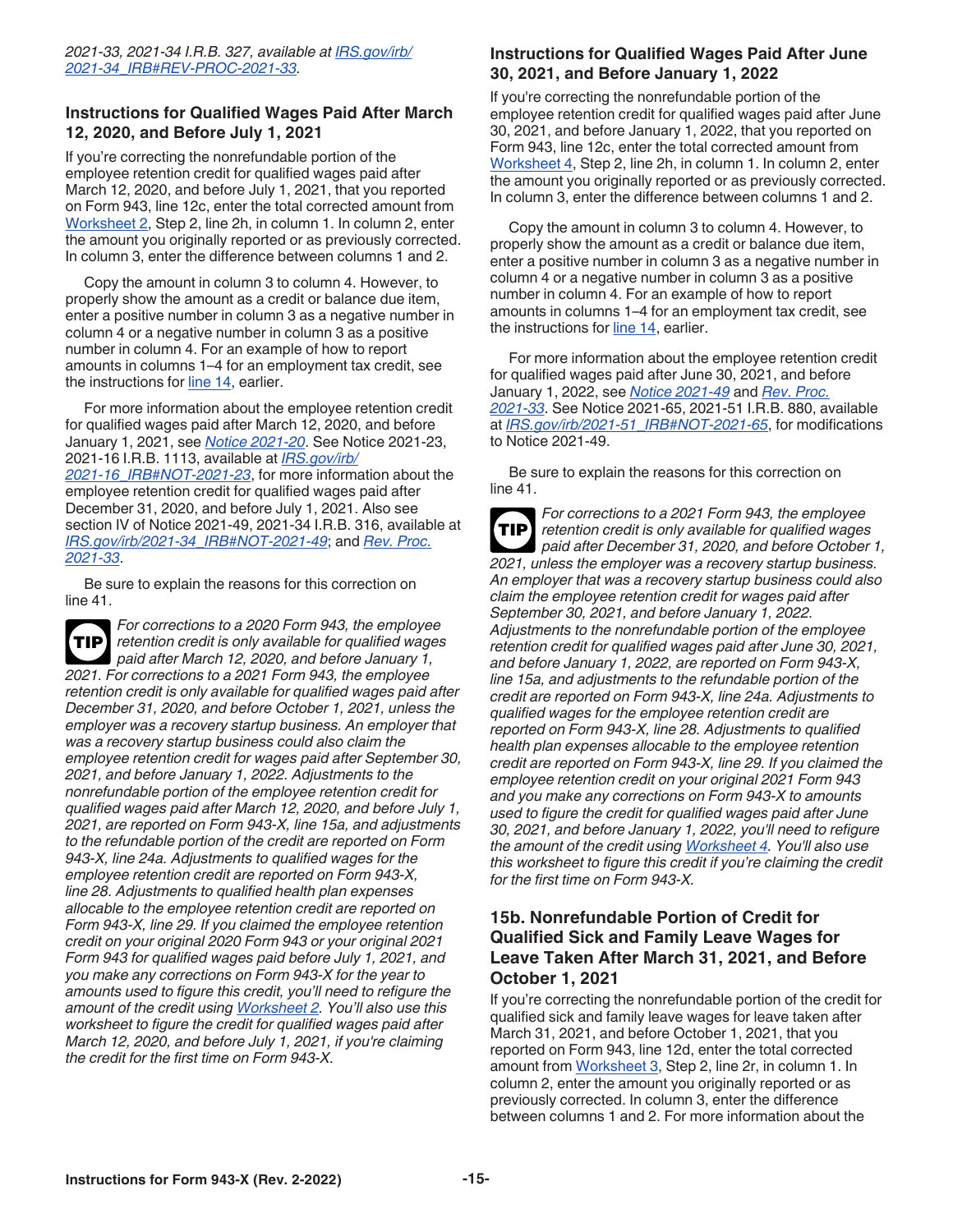#### <span id="page-15-0"></span>credit for qualified sick and family leave wages, go to *[IRS.gov/PLC](https://www.irs.gov/PLC)*.

Copy the amount in column 3 to column 4. However, to properly show the amount as a credit or balance due item, enter a positive number in column 3 as a negative number in column 4 or a negative number in column 3 as a positive number in column 4. For an example of how to report amounts in columns 1–4 for an employment tax credit, see the instructions for [line 14,](#page-13-0) earlier.

#### **Definition of Qualified Sick and Family Leave Wages for Leave Taken After March 31, 2021, and Before October 1, 2021**

For purposes of this credit, qualified sick leave wages and qualified family leave wages are wages for social security and Medicare tax purposes, determined without regard to the exclusions from the definition of employment under sections 3121(b)(1)–(22), that an employer pays that otherwise meet the requirements of the EPSLA or Expanded FMLA, as enacted under the FFCRA and amended for purposes of the ARP. Taxable qualified sick leave wages and qualified family leave wages for leave taken after March 31, 2021, and before October 1, 2021, were included on Form 943, line 2, and can be adjusted only on Form 943-X, line 6. Total qualified sick and family leave wages for leave taken after March 31, 2021, and before October 1, 2021, including any qualified leave wages that were above the social security wage base and any qualified leave wages excluded from the definition of employment under sections 3121(b)(1)–(22), were included on Form 943, lines 22 and 25, respectively, and can be adjusted only on Form 943-X, lines 31 and 34, respectively. Use [Worksheet 3](#page-24-0) to figure your credit.

Be sure to explain the reasons for this correction on line 41.

#### **15c. Nonrefundable Portion of COBRA Premium Assistance Credit**

*Premium payees that receive an election from an assistance eligible individual are entitled to the*  **TIP** *COBRA premium assistance credit for premiums not paid during the quarter in which the election is received. Premium payees don't file a Form 943-X for premium assistance even if the coverage is retroactive to a prior quarter. See [Notice 2021-31](https://IRS.gov/irb/2021-23_IRB#NOT-2021-31) for more information.*

If you're correcting the nonrefundable portion of the COBRA premium assistance credit that you reported on Form 943, line 12e, enter the total corrected amount from [Worksheet 5](#page-26-0), Step 2, line 2g, in column 1. In column 2, enter the amount you originally reported or as previously corrected. In column 3, enter the difference between columns 1 and 2.

Copy the amount in column 3 to column 4. However, to properly show the amount as a credit or balance due item, enter a positive number in column 3 as a negative number in column 4 or a negative number in column 3 as a positive number in column 4. For an example of how to report amounts in columns 1–4 for an employment tax credit, see the instructions for [line 14,](#page-13-0) earlier.

Be sure to explain the reasons for this correction on line 41.

#### **15d. Number of Individuals Provided COBRA Premium Assistance**

If you're correcting the number of individuals provided COBRA premium assistance that you reported on Form 943, line 12f, enter the total corrected amount in column 1. In column 2, enter the amount you originally reported or as previously corrected. In column 3, enter the difference between columns 1 and 2.

Be sure to explain the reasons for this correction on line 41.

#### **16–19. Special Additions to Wages for Federal Income Tax, Social Security Taxes, Medicare Taxes, and Additional Medicare Tax**

Section 3509 provides special rates for the employee share of social security tax, Medicare tax, Additional Medicare Tax, and federal income tax withholding when workers are reclassified as employees in certain circumstances. The applicable rate depends on whether you filed required information returns. An employer can't recover any tax paid under this provision from the employees. The full employer share of social security and Medicare tax is due for all reclassifications.

**Note.** Section 3509 rates aren't available if you intentionally disregarded the requirements to withhold taxes from the employee, or if you withheld federal income tax but didn't withhold social security and Medicare tax. Section 3509 rates are also not available for certain statutory employees.

On lines 16–19, enter **only** corrections to wages resulting from reclassifying certain workers as employees when section 3509 rates are used to calculate the taxes.

If the employer issued the required information returns, use the section 3509 rates as follows.

• For social security taxes, use the employer rate of 6.2% plus 20% of the employee rate of 6.2%, for a total rate of 7.44% of wages.

• For Medicare taxes, use the employer rate of 1.45% plus 20% of the employee rate of 1.45%, for a total rate of 1.74% of wages.

• For Additional Medicare Tax, 0.18% (20% of the employee rate of 0.9%) of wages subject to Additional Medicare Tax. • For federal income tax withholding, the rate is 1.5% of wages.

If the employer didn't issue the required information returns, use the section 3509 rates as follows.

• For social security taxes, use the employer rate of 6.2% plus 40% of the employee rate of 6.2%, for a total rate of 8.68% of wages.

• For Medicare taxes, use the employer rate of 1.45% plus 40% of the employee rate of 1.45%, for a total rate of 2.03% of wages.

• For Additional Medicare Tax, 0.36% (40% of the employee rate of 0.9%) of wages subject to Additional Medicare Tax. • For federal income tax withholding, the rate is 3.0% of wages.

Unlike some other lines on Form 943-X, enter in column 1 only the corrected wages for workers being reclassified, not the amount paid to **all** employees. Enter in column 2 previously reported wages (if any) to reclassified employees. To get the amount for column 4, use the applicable section 3509 rates. If you filed the required information returns for some employees but didn't file them for other employees, be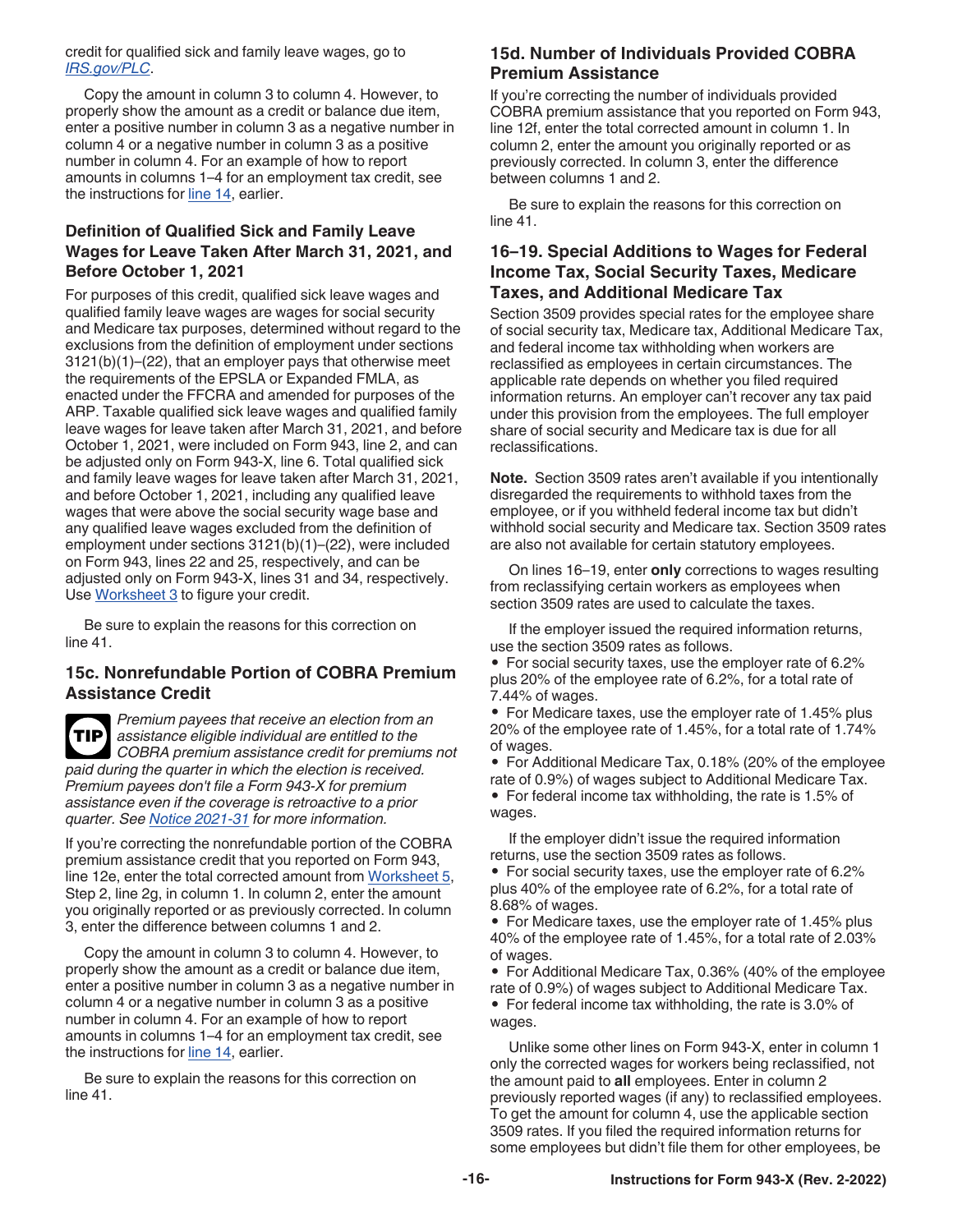sure to use the applicable rates for each employee when calculating the amounts in column 4 and show your calculations on line 41. The tax correction in column 4 will be a positive number if you increased the amount of wages you previously reported. See the instructions for [line 40](#page-20-0), later, for more information.

#### **20. Subtotal**

Combine the amounts on lines 6–19 of column 4 and enter the total on line 20.

**Example.** You entered "-500.00" in column 4 of line 6, "-100.00" in column 4 of line 9, and "1,400.00" in column 4 of line 11. Combine these amounts and enter "800.00" in column 4 of line 20.

| Line 6 (column 4)  | $-500.00$   |
|--------------------|-------------|
| Line 9 (column 4)  | $-100.00$   |
| Line 11 (column 4) | $+1,400.00$ |
| Line 20 (column 4) | 800.00      |

### **21. Deferred Amount of the Employer Share of Social Security Tax**

Use Form 943-X, line 21, if you need to correct the deferred amount of the employer share of social security tax that you reported on your 2020 Form 943, line 14b. Enter the total corrected amount in column 1. In column 2, enter the amount you originally reported or as previously corrected by you or the IRS. In column 3, enter the difference between columns 1 and 2.

Copy the amount in column 3 to column 4. However, because an increase to the deferred amount of the employer share of social security tax defers the payment due, to properly show the amount as a deferral of payment, enter a positive number in column 3 as a negative number in column 4. A decrease to the deferred amount of the employer share of social security tax decreases the payment you can defer and must be shown as a balance due item; therefore, to properly show the amount as a balance due item, enter a negative number in column 3 as a positive number in column 4.

If you're filing Form 943-X to increase the amount of social security wages paid on or after March 27, 2020, and before January 1, 2021, so that there is an additional amount of social security tax that hasn't yet been paid, and hasn't yet been deferred, then you may use Form 943-X to increase the amount of the deferred employer share of social security tax originally reported on Form 943, line 14b. If you're filing Form 943-X to decrease the amount of social security wages paid on or after March 27, 2020, and before January 1, 2021, so that there is a decrease in the amount of social security tax that is eligible for deferral, then you must use Form 943-X to decrease the amount of the deferred employer share of social security tax originally reported on Form 943, line 14b, if the decrease in wages causes the amount you originally deferred to exceed the amount that is now eligible for deferral. Otherwise, you may only correct the amount of the deferred employer share of social security tax if the amount originally reported on Form 943, line 14b, isn't the amount you actually deferred (for example, you incorrectly reported the amount that you actually deferred). If you already paid the correct amount of the employer share of social security tax during the payroll tax deferral period, you may not subsequently defer the payment by filing Form 943-X. See

*[IRS.gov/ETD](https://www.irs.gov/etd)* for more information about the interaction of credits and the deferral of employment tax deposits and payments.

The deferred amount of the employer share of social security tax was only available for deposits and payments due on or after March 27, 2020, and before January 1, 2021, as well as deposits and payments due after January 1, 2021, that are required for wages paid during the applicable period. One-half of the deferred amount of the employer share of social security tax was due by December 31, 2021, and the remainder is due by December 31, 2022. Because both December 31, 2021, and December 31, 2022, are nonbusiness days, payments made on the next business day will be considered timely. Any payments or deposits you made before December 31, 2021, were first applied against your payment due on December 31, 2021, and then applied against your payment due on December 31, 2022. For more information about the deferral of employment tax deposits, go to *[IRS.gov/ETD](https://www.irs.gov/etd)* and see the Instructions for Form 943, available at *[IRS.gov/Form943](https://www.irs.gov/form943)*.

Be sure to explain the reasons for any correction on line 41.

#### **22. Deferred Amount of the Employee Share of Social Security Tax**

Use Form 943-X, line 22, if you need to correct the deferred amount of the employee share of social security tax that you reported on your 2020 Form 943, line 14c. Enter the total corrected amount in column 1. In column 2, enter the amount you originally reported or as previously corrected by you or the IRS. In column 3, enter the difference between columns 1 and 2.

Copy the amount in column 3 to column 4. However, because an increase to the deferred amount of the employee share of social security tax defers the payment due, to properly show the amount as a deferral of payment, enter a positive number in column 3 as a negative number in column 4. A decrease to the deferred amount of the employee share of social security tax decreases the payment you can defer and must be shown as a balance due item; therefore, to properly show the amount as a balance due item, enter a negative number in column 3 as a positive number in column 4.

You may only correct the amount of the deferred employee share of social security tax if the amount originally reported on Form 943, line 14c, isn't the amount you actually deferred (for example, you incorrectly reported the amount that you actually deferred). If you already paid the correct amount of the employee's share of social security tax, you may not subsequently defer the payment by filing Form 943-X.

The deferred amount of the employee share of social security tax was only available for social security wages of less than \$4,000 paid to an employee in any biweekly pay period (or the equivalent threshold amount for other pay periods) paid on a pay date during the period beginning on September 1, 2020, and ending on December 31, 2020. The due date for withholding and payment of the deferred employee share of social security tax was postponed until the period beginning on January 1, 2021, and ending on December 31, 2021. The employer is liable to pay the deferred employee share of social security tax to the IRS and was required to do so before January 1, 2022, to avoid interest, penalties, and additions to tax on those amounts.

#### **Instructions for Form 943-X (Rev. 2-2022) -17-**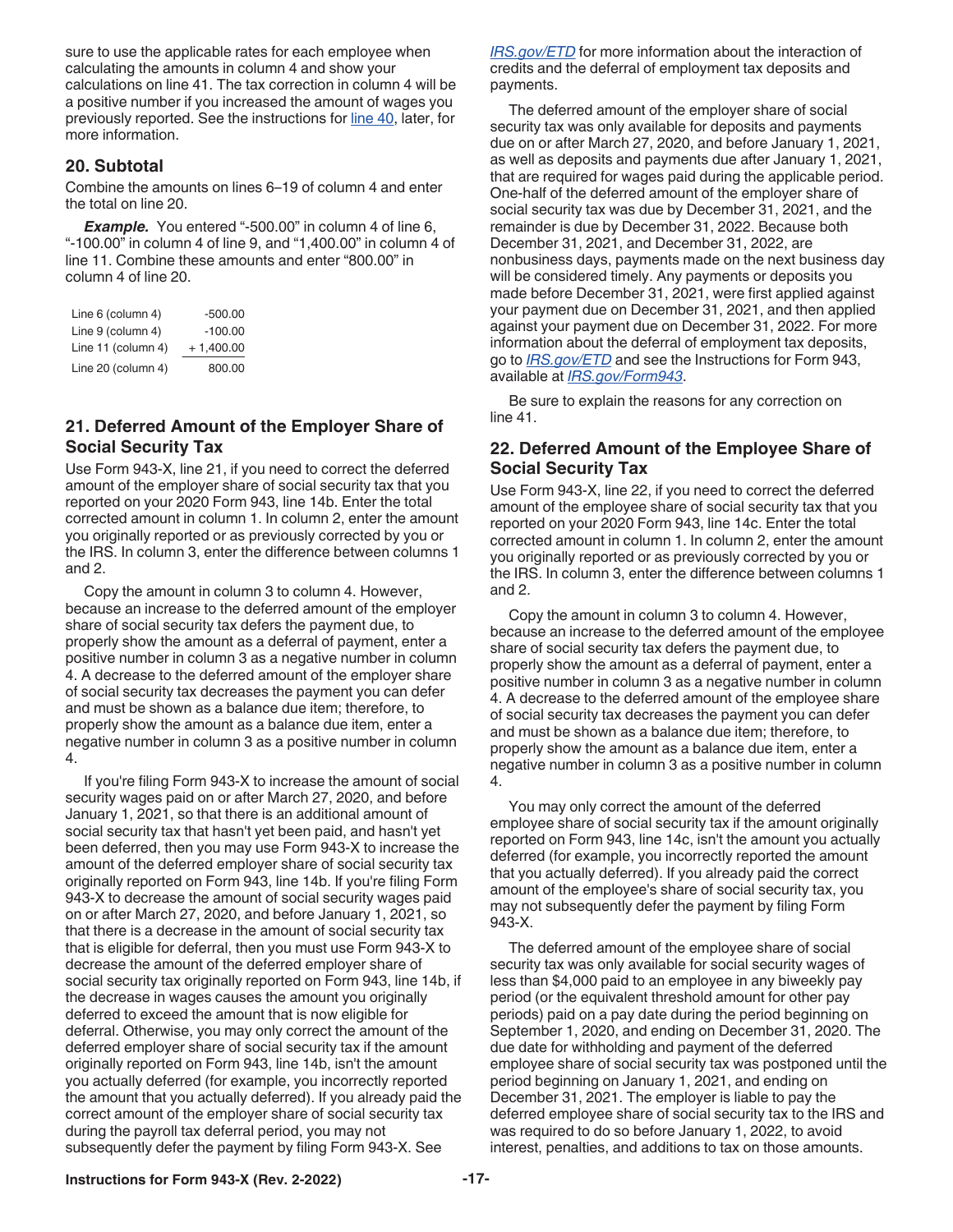Because January 1, 2022, was a nonbusiness day, payments made on January 3, 2022, were considered timely. For more information about the deferral of the employee share of social security tax, see Notice 2020-65, 2020-38 I.R.B. 567, available at *[IRS.gov/irb/](https://www.irs.gov/irb/2020-38_IRB#NOT-2020-65) [2020-38\\_IRB#NOT-2020-65](https://www.irs.gov/irb/2020-38_IRB#NOT-2020-65)*; and Notice 2021-11, 2021-06 I.R.B. 827, available at *[IRS.gov/irb/](https://www.irs.gov/irb/2021-06_IRB#NOT-2021-11) [2021-06\\_IRB#NOT-2021-11](https://www.irs.gov/irb/2021-06_IRB#NOT-2021-11)*.

Be sure to explain the reasons for any corrections on line 41.

### **23. Refundable Portion of Credit for Qualified Sick and Family Leave Wages for Leave Taken Before April 1, 2021**

If you're correcting the refundable portion of the credit for qualified sick and family leave wages for leave taken before April 1, 2021, that you reported on Form 943, line 14d, enter the total corrected amount from [Worksheet 1,](#page-22-0) Step 2, line 2k, in column 1. In column 2, enter the amount you originally reported or as previously corrected. In column 3, enter the difference between columns 1 and 2. For more information about the credit for qualified sick and family leave wages, go to *[IRS.gov/PLC](https://www.irs.gov/plc)*.

Copy the amount in column 3 to column 4. However, to properly show the amount as a credit or balance due item, enter a positive number in column 3 as a negative number in column 4 or a negative number in column 3 as a positive number in column 4. For an example of how to report amounts in columns 1–4 for an employment tax credit, see the instructions for [line 14,](#page-13-0) earlier.

Be sure to explain the reasons for this correction on line 41.

#### **24a. Refundable Portion of Employee Retention Credit**

*For corrections to a 2020 Form 943, the employee retention credit is only available for qualified wages paid after March 12, 2020, and before January 1, 2021. For corrections to a 2021 Form 943, the employee retention credit is only available for qualified wages paid after December 31, 2020, and before October 1, 2021, unless the employer was a recovery startup business. An employer that was a recovery startup business could also claim the employee retention credit for wages paid after September 30, 2021, and before January 1, 2022.* **TIP**

#### **Instructions for Qualified Wages Paid After March 12, 2020, and Before July 1, 2021**

If you're correcting the refundable portion of the employee retention credit that you reported on Form 943, line 14e, for qualified wages paid after March 12, 2020, and before July 1, 2021, enter the total corrected amount from [Worksheet 2,](#page-23-0) Step 2, line 2i, in column 1. In column 2, enter the amount you originally reported or as previously corrected. In column 3, enter the difference between columns 1 and 2. For more information about the employee retention credit for qualified wages paid after March 12, 2020, and before January 1, 2021, see *[Notice 2021-20](https://www.irs.gov/irb/2021-11_IRB#NOT-2021-20)*. See *[Notice 2021-23](https://www.irs.gov/irb/2021-16_IRB#NOT-2021-23)* for more information about the employee retention credit for qualified wages paid after December 31, 2020, and before July 1, 2021. Also see section IV of *[Notice 2021-49](https://www.IRS.gov/irb/2021-34_IRB#NOT-2021-49)*, and *[Rev. Proc.](https://www.IRS.gov/irb/2021-34_IRB#REV-PROC-2021-33) [2021-33](https://www.IRS.gov/irb/2021-34_IRB#REV-PROC-2021-33)*.

Copy the amount in column 3 to column 4. However, to properly show the amount as a credit or balance due item, enter a positive number in column 3 as a negative number in column 4 or a negative number in column 3 as a positive number in column 4. For an example of how to report amounts in columns 1–4 for an employment tax credit, see the instructions for [line 14,](#page-13-0) earlier.

Be sure to explain the reasons for this correction on line 41.

#### **Instructions for Qualified Wages Paid After June 30, 2021, and Before January 1, 2022**

If you're correcting the refundable portion of the employee retention credit that you reported on Form 943, line 14e, for qualified wages paid after June 30, 2021, and before January 1, 2022, enter the total corrected amount from [Worksheet 4,](#page-25-0) Step 2, line 2i, in column 1. In column 2, enter the amount you originally reported or as previously corrected. In column 3, enter the difference between columns 1 and 2. For more information about the employee retention credit for qualified wages paid after June 30, 2021, and before January 1, 2022, see *[Notice 2021-49](https://www.IRS.gov/irb/2021-34_IRB#NOT-2021-49)* and *[Rev. Proc. 2021-33](https://www.IRS.gov/irb/2021-34_IRB#REV-PROC-2021-33)*. See *[Notice](https://www.irs.gov/irb/2021-51_IRB#NOT-2021-65)  [2021-65](https://www.irs.gov/irb/2021-51_IRB#NOT-2021-65)* for modifications to Notice 2021-49.

Copy the amount in column 3 to column 4. However, to properly show the amount as a credit or balance due item, enter a positive number in column 3 as a negative number in column 4 or a negative number in column 3 as a positive number in column 4. For an example of how to report amounts in columns 1–4 for an employment tax credit, see the instructions for [line 14,](#page-13-0) earlier.

Be sure to explain the reasons for this correction on line 41.

#### **24b. Refundable Portion of Credit for Qualified Sick and Family Leave Wages for Leave Taken After March 31, 2021, and Before October 1, 2021**

If you're correcting the refundable portion of the credit for qualified sick and family leave wages for leave taken after March 31, 2021, and before October 1, 2021, that you reported on Form 943, line 14f, enter the total corrected amount from [Worksheet 3](#page-24-0), Step 2, line 2s, in column 1. In column 2, enter the amount you originally reported or as previously corrected. In column 3, enter the difference between columns 1 and 2. For more information about the credit for qualified sick and family leave wages, go to *[IRS.gov/PLC](https://www.irs.gov/plc)*.

Copy the amount in column 3 to column 4. However, to properly show the amount as a credit or balance due item, enter a positive number in column 3 as a negative number in column 4 or a negative number in column 3 as a positive number in column 4. For an example of how to report amounts in columns 1–4 for an employment tax credit, see the instructions for [line 14,](#page-13-0) earlier.

Be sure to explain the reasons for this correction on line 41.

### **24c. Refundable Portion of COBRA Premium Assistance Credit**

If you're correcting the refundable portion of the COBRA premium assistance credit that you reported on Form 943,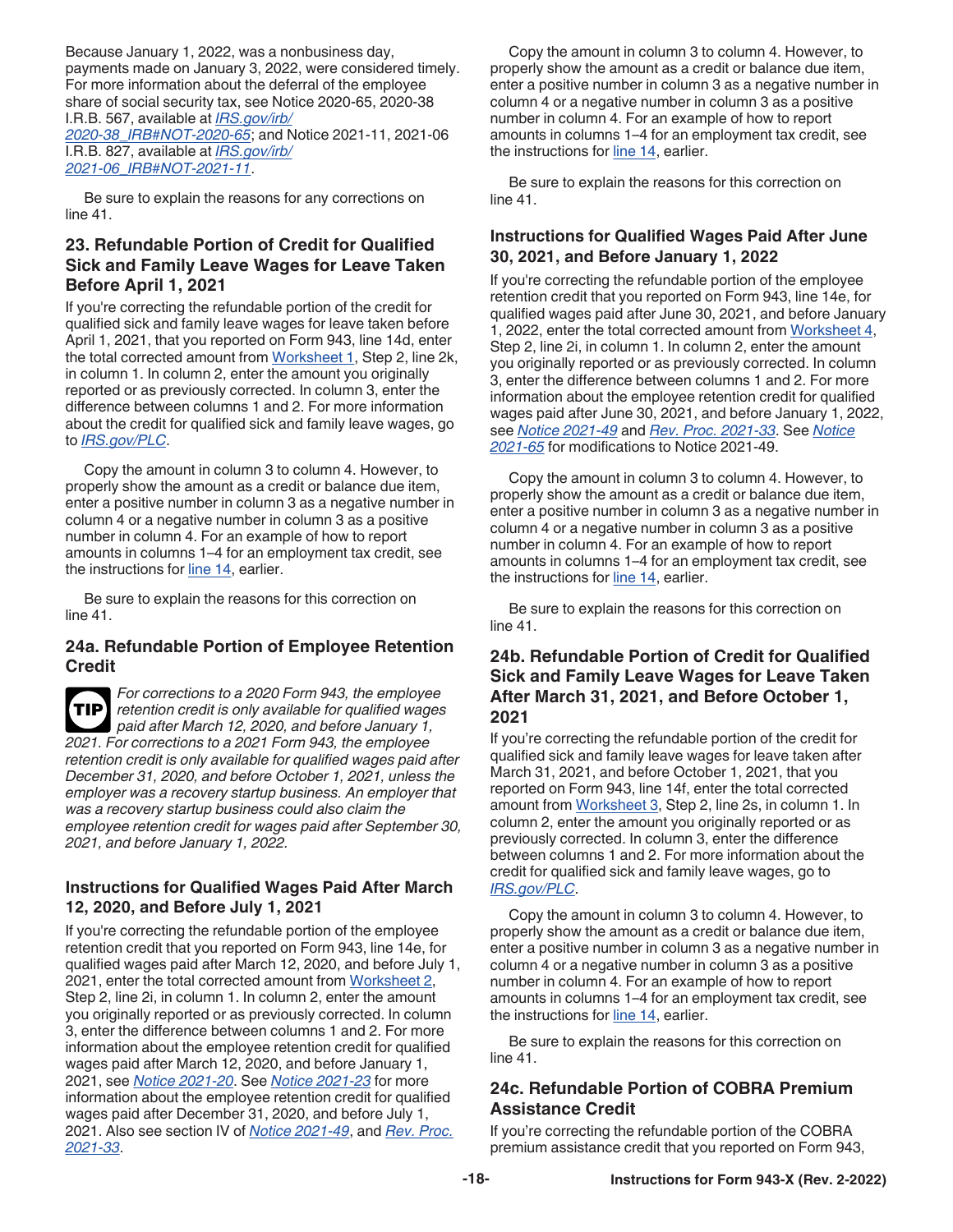<span id="page-18-0"></span>line 14g, enter the total corrected amount from [Worksheet 5](#page-26-0), Step 2, line 2h, in column 1. In column 2, enter the amount you originally reported or as previously corrected. In column 3, enter the difference between columns 1 and 2.

Copy the amount in column 3 to column 4. However, to properly show the amount as a credit or balance due item, enter a positive number in column 3 as a negative number in column 4 or a negative number in column 3 as a positive number in column 4. For an example of how to report amounts in columns 1–4 for an employment tax credit, see the instructions for [line 14,](#page-13-0) earlier.

Be sure to explain the reasons for this correction on line 41.

#### **Corrections to Form 943, Line 14g (For 2020) or Line 14i (For 2021)**

Form 943-X doesn't include a line to correct amounts reported on Form 943, line 14g (14i), for the total advances received from filing Form(s) 7200 for the year. If a discrepancy exists between the amount reported on Form 943 and the amount of advance payments issued, the IRS will generally correct the amount reported on Form 943, line 14g (14i), to match the amount of advance payments issued. However, aggregate filers may need to correct the amount reported on Form 943, line 14g (14i), to reflect the correct advance payments received by their clients or customers. If you're an aggregate filer that needs to correct the amount reported on Form 943, line 14g (14i), include any increase or decrease to the amount in the "Total" reported on Form 943-X, line 25; write "Correction to line 14g (14i)" on the dotted line to the left of the entry box on line 25; explain your correction on line 41; and attach Schedule R (Form 943) to Form 943-X to show corrections for your clients or customers.

#### **25. Total**

Combine the amounts from column 4 on lines 20–24c and enter the result on line 25.

Your credit. If the amount entered on line 25 is less than zero, for example, "-115.00," you have a credit because you overreported your federal employment taxes.

• If you checked the box on line 1, include this amount on the "Total deposits" line of Form 943 for the year during which you filed Form 943-X. Don't make any changes to your record of federal tax liability reported on Form 943, line 17, or Form 943-A, unless you were assessed an FTD penalty. For more information, see the Form 943-A instructions.

• If you checked the box on line 2, you're filing a claim for refund or abatement of the amount shown.

If your credit is less than \$1, we will send a refund or apply it to your next return only if you ask us in writing to do so.

**Amount you owe.** If the amount on line 25 is a positive number, you must **pay** the amount you owe **by the time you file** Form 943-X. You may not use any credit that you show on another Form 943-X to pay the amount you owe, even if you filed for the amount you owe and the credit at the same time.

If you owe tax and are filing a timely Form 943-X, don't file an amended Form 943-A unless you were assessed an FTD penalty caused by an incorrect, incomplete, or missing Form 943-A. Don't include the tax increase reported on Form 943-X on any amended Form 943-A you file.

If you owe tax and are filing a late Form 943-X, that is, after the due date of Form 943 for the year in which you discovered the error, you must file an amended Form 943-A with the Form 943-X. Otherwise, the IRS may assess an "averaged" FTD penalty. The total tax reported on Form 943-A, line M, must match the corrected tax (Form 943, line 13, combined with any correction reported on Form 943-X, line 20) for the year, less any previous abatements and interest-free tax assessments.

**Payment methods.** You may pay the amount you owe on line 25 electronically using the Electronic Federal Tax Payment System (EFTPS), by credit card or debit card, or by a check or money order.

• The preferred method of payment is EFTPS. For more information, go to *[EFTPS.gov](https://www.eftps.gov)*, or call EFTPS Customer Service at 800-555-4477 or 800-733-4829 (TDD). Additional information about EFTPS is also available in Pub. 966. • To pay by credit or debit card, go to *[IRS.gov/PayByCard](https://www.irs.gov/paybycard)*. Your payment will be processed by a payment processor who will charge a processing fee.

• If you pay by check or money order, make it payable to "United States Treasury." On your check or money order, be sure to write your EIN, "Form 943-X," and the year corrected. You don't have to pay if the amount you owe is less than \$1.

#### **Lines 26–38**

For lines 26–38, you'll only enter amounts in columns 1, 2, and 3. These lines don't have an entry space for column 4 because these adjustments don't directly result in an increase or decrease to your tax. The amounts entered on lines 26–36 are amounts that you use on Worksheets 1–5, as applicable, to figure your credits. If you reported an incorrect amount on lines 18–29 on your original Form 943, then you'll use lines 26–38 of Form 943-X to report the correction. Use Worksheets 1–5, as applicable, to refigure your credits based on the corrected amounts reported in column 1. Be sure to explain the reasons for your corrections to lines 26–38 on line 41.

#### **26. Qualified Health Plan Expenses Allocable to Qualified Sick Leave Wages for Leave Taken Before April 1, 2021**

If you're correcting the qualified health plan expenses allocable to qualified sick leave wages for leave taken before April 1, 2021, that you reported on Form 943, line 18, enter the total corrected amount for all employees in column 1. In column 2, enter the amount you originally reported or as previously corrected. In column 3, enter the difference between columns 1 and 2. Enter the corrected amount from column 1 on [Worksheet 1](#page-22-0), Step 2, line 2b.

#### **27. Qualified Health Plan Expenses Allocable to Qualified Family Leave Wages for Leave Taken Before April 1, 2021**

If you're correcting the qualified health plan expenses allocable to qualified family leave wages for leave taken before April 1, 2021, that you reported on Form 943, line 19, enter the total corrected amount for all employees in column 1. In column 2, enter the amount you originally reported or as previously corrected. In column 3, enter the difference between columns 1 and 2. Enter the corrected amount from column 1 on [Worksheet 1](#page-22-0), Step 2, line 2f.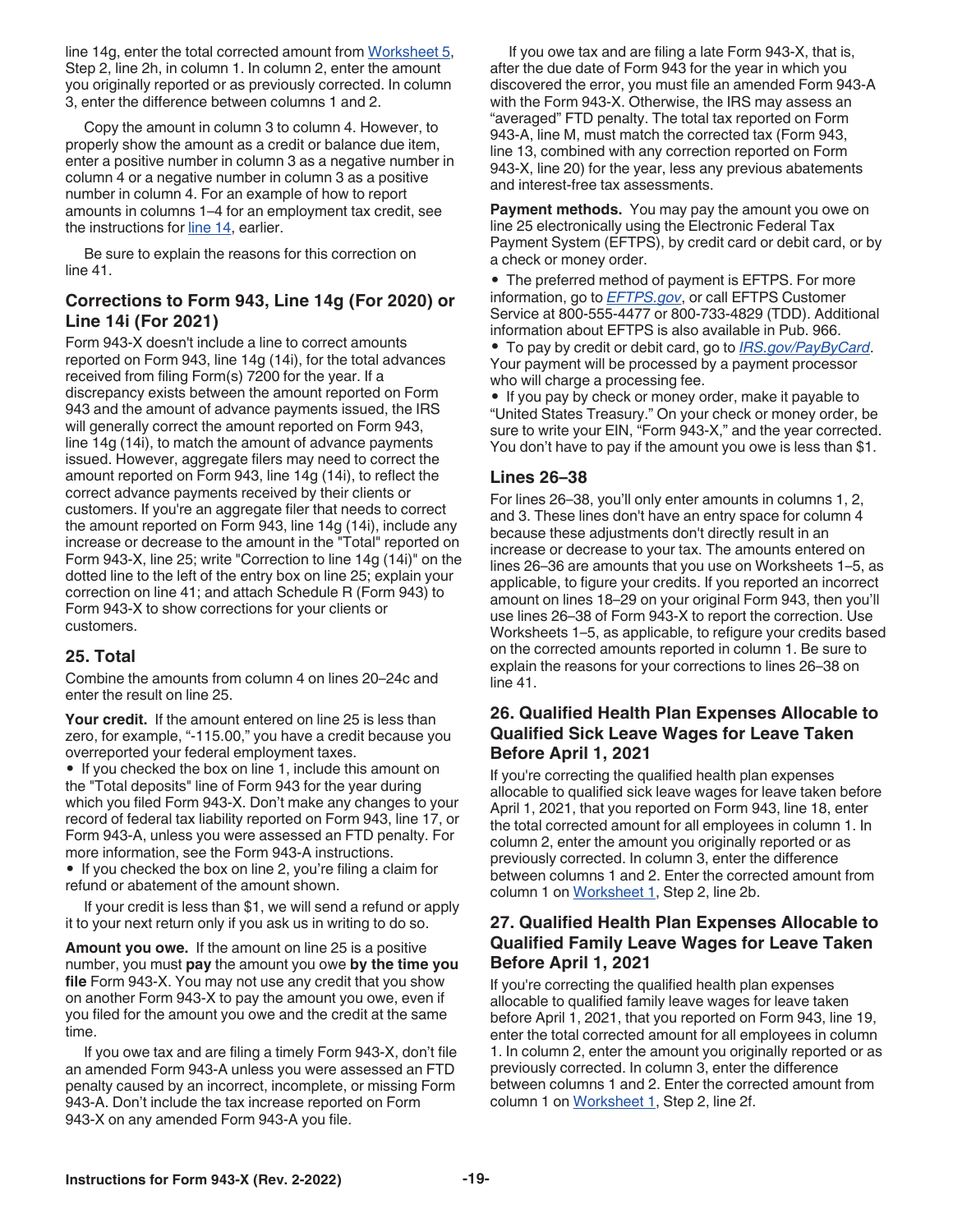#### **28. Qualified Wages for the Employee Retention Credit**

If you're correcting the qualified wages for the employee retention credit that you reported on Form 943, line 20, enter the total corrected amount for all employees in column 1. In column 2, enter the amount you originally reported or as previously corrected. In column 3, enter the difference between columns 1 and 2. Enter the corrected amount from column 1 on [Worksheet 2](#page-23-0), Step 2, line 2a, for qualified wages paid after March 31, 2020, and before July 1, 2021. Enter the corrected amount from column 1 on [Worksheet 4,](#page-25-0) Step 2, line 2a, for qualified wages paid after June 30, 2021, and before January 1, 2022.

#### **29. Qualified Health Plan Expenses for the Employee Retention Credit**

If you're correcting the qualified health plan expenses allocable to wages reported on Form 943, line 20, that you reported on Form 943, line 21, enter the total corrected amount for all employees in column 1. In column 2, enter the amount you originally reported or as previously corrected. In column 3, enter the difference between columns 1 and 2. Enter the corrected amount from column 1 on [Worksheet 2,](#page-23-0) Step 2, line 2b, for qualified health plan expenses allocable to qualified wages paid after March 31, 2020, and before July 1, 2021. Enter the corrected amount from column 1 on [Worksheet 4,](#page-25-0) Step 2, line 2b, for qualified health plan expenses allocable to qualified wages paid after June 30, 2021, and before January 1, 2022.

### **30. Credit From Form 5884-C, Line 11, for the Year**

If you're correcting the credit from Form 5884-C, line 11, for the year, that you reported on 2020 Form 943, line 22, enter the total corrected amount in column 1. In column 2, enter the amount you originally reported or as previously corrected. In column 3, enter the difference between columns 1 and 2. Enter the corrected amount from column 1 on [Worksheet 1,](#page-22-0) Step 1, line 1g. Entering an amount here is strictly for purposes of figuring the credit for qualified sick and family wages for leave taken before April 1, 2021, on Worksheet 1. For purposes of figuring the employee retention credit for qualified wages paid after March 12, 2020, and before July 1, 2021, enter the corrected amount from column 1 on [Worksheet 2,](#page-23-0) Step 1, line 1h, unless you also completed Worksheet 1 and you're bringing the amount from Worksheet 1, Step 1, line 1j, forward to Worksheet 2, Step 1, line 1a. Reporting a correction on this line doesn't correct the credit claimed on Form 5884-C.

#### **31. Qualified Sick Leave Wages for Leave Taken After March 31, 2021, and Before October 1, 2021**

If you're correcting the qualified sick leave wages for leave taken after March 31, 2021, and before October 1, 2021, that you reported on Form 943, line 22, enter the total corrected amount in column 1. In column 2, enter the amount you originally reported or as previously corrected. In column 3, enter the difference between columns 1 and 2. Enter the corrected amount from column 1 on [Worksheet 3,](#page-24-0) Step 2, line 2a.

Be sure to explain the reasons for this correction on line 41.

#### **32. Qualified Health Plan Expenses Allocable to Qualified Sick Leave Wages for Leave Taken After March 31, 2021, and Before October 1, 2021**

If you're correcting the qualified health plan expenses allocable to qualified sick leave wages for leave taken after March 31, 2021, and before October 1, 2021, that you reported on Form 943, line 23, enter the total corrected amount for all employees in column 1. In column 2, enter the amount you originally reported or as previously corrected. In column 3, enter the difference between columns 1 and 2. Enter the corrected amount from column 1 on [Worksheet 3,](#page-24-0) Step 2, line 2b.

Be sure to explain the reasons for this correction on line 41.

#### **33. Amounts Under Certain Collectively Bargained Agreements Allocable to Qualified Sick Leave Wages for Leave Taken After March 31, 2021, and Before October 1, 2021**

If you're correcting the amounts under certain collectively bargained agreements allocable to qualified sick leave wages for leave taken after March 31, 2021, and before October 1, 2021, that you reported on Form 943, line 24, enter the total corrected amount for all employees in column 1. In column 2, enter the amount you originally reported or as previously corrected. In column 3, enter the difference between columns 1 and 2. Enter the corrected amount from column 1 on [Worksheet 3](#page-24-0), Step 2, line 2c.

Be sure to explain the reasons for this correction on line 41.

### **34. Qualified Family Leave Wages for Leave Taken After March 31, 2021, and Before October 1, 2021**

If you're correcting the qualified family leave wages for leave taken after March 31, 2021, and before October 1, 2021, that you reported on Form 943, line 25, enter the total corrected amount in column 1. In column 2, enter the amount you originally reported or as previously corrected. In column 3, enter the difference between columns 1 and 2. Enter the corrected amount from column 1 on [Worksheet 3,](#page-24-0) Step 2, line 2g.

Be sure to explain the reasons for this correction on line 41.

#### **35. Qualified Health Plan Expenses Allocable to Qualified Family Leave Wages for Leave Taken After March 31, 2021, and Before October 1, 2021**

If you're correcting the qualified health plan expenses allocable to qualified family leave wages for leave taken after March 31, 2021, and before October 1, 2021, that you reported on Form 943, line 26, enter the total corrected amount for all employees in column 1. In column 2, enter the amount you originally reported or as previously corrected. In column 3, enter the difference between columns 1 and 2. Enter the corrected amount from column 1 on [Worksheet 3,](#page-24-0) Step 2, line 2h.

Be sure to explain the reasons for this correction on line 41.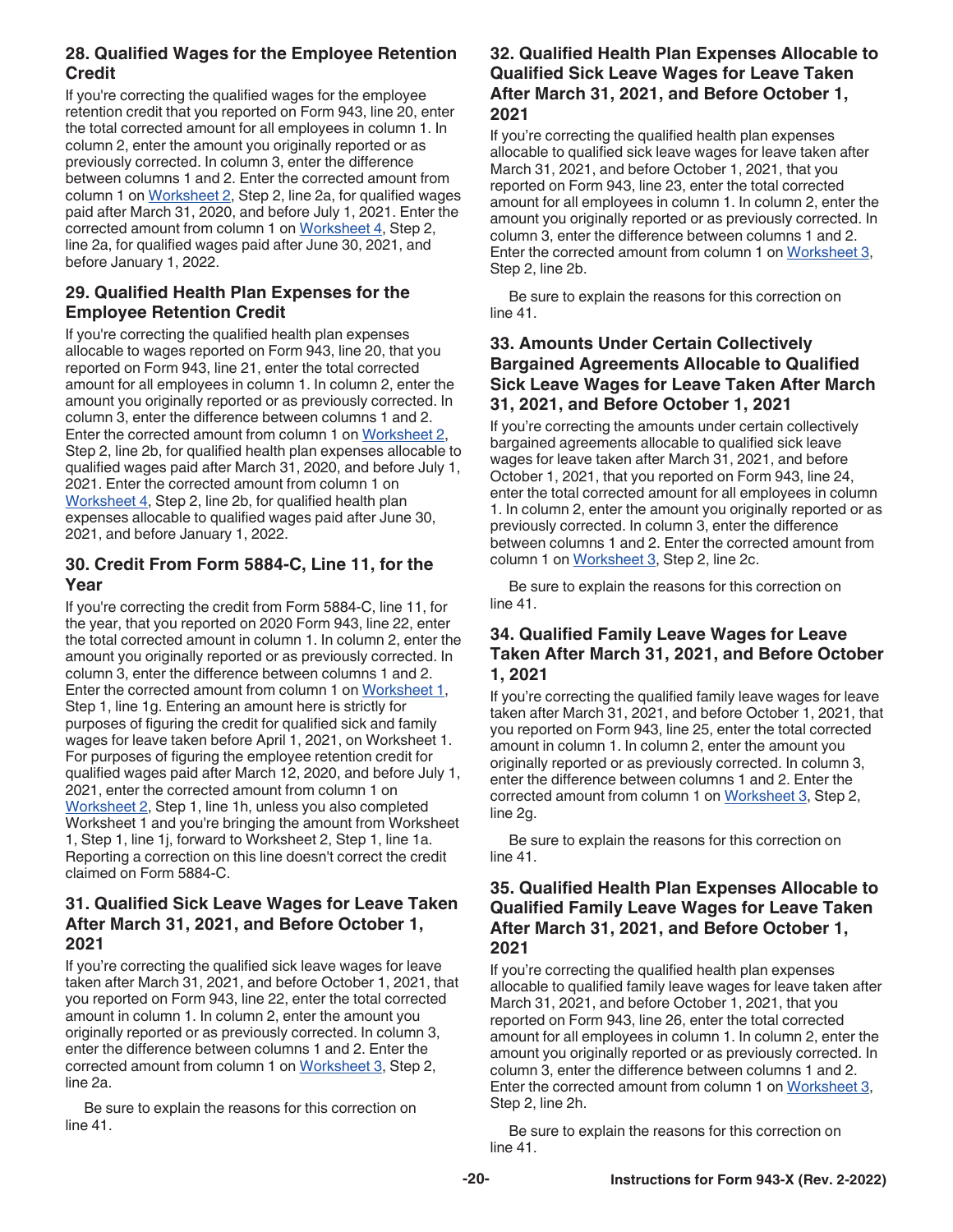#### <span id="page-20-0"></span>**36. Amounts Under Certain Collectively Bargained Agreements Allocable to Qualified Family Leave Wages for Leave Taken After March 31, 2021, and Before October 1, 2021**

If you're correcting the amounts under certain collectively bargained agreements allocable to qualified family leave wages for leave taken after March 31, 2021, and before October 1, 2021, that you reported on Form 943, line 27, enter the total corrected amount for all employees in column 1. In column 2, enter the amount you originally reported or as previously corrected. In column 3, enter the difference between columns 1 and 2. Enter the corrected amount from column 1 on [Worksheet 3](#page-24-0), Step 2, line 2i.

Be sure to explain the reasons for this correction on line 41.

*Recovery startup businesses are limited to a maximum employee retention credit of \$50,000 per*  **z** *quarter. Don't enter more than \$50,000 per quarter in*  $\frac{1}{2}$  *<i>quarter. Don't enter more than \$50,000 per quarter in total on lines 15a and 24a.*

#### **37. If You're Eligible for the Employee Retention Credit in the Third Quarter of 2021 Solely Because Your Business Is a Recovery Startup Business . . .**

Whether you complete line 37 to tell us if you're eligible for the employee retention credit in the third quarter of 2021 **solely** because your business is a recovery startup business depends on its applicability and whether you originally reported an amount on your 2021 Form 943, line 28. • If you reported the total of any amounts included on lines 12c and 14e on line 28 for the third quarter on your originally filed 2021 Form 943 but that is no longer accurate, explain in detail on line 41 why you no longer think that you're a recovery startup business and the reasons that you still qualify for the employee retention credit.

• If you didn't report the total of any amounts included on lines 12c and 14e on line 28 for the third quarter on your originally filed 2021 Form 943 and this still doesn't apply, don't complete line 37.

• If you didn't report the total of any amounts included on lines 12c and 14e for the third quarter on your originally filed 2021 Form 943 but you're now claiming the employee retention credit as a recovery startup business, complete line 37 with the total of the corrected amounts included on Form 943-X, lines 15a and 24a.

**Recovery startup business.** For the third quarter of 2021, a recovery startup business is an employer that:

• Began carrying on a trade or business after February 15, 2020;

• Had average annual gross receipts of \$1 million or less for the 3 tax years ending with the tax year before the calendar quarter in which the employee retention credit is claimed; and

• Isn't otherwise eligible for the employee retention credit because business operations aren't fully or partially suspended due to a governmental order or because gross receipts (within the meaning of section 448(c) or, if you're a tax-exempt organization, section 6033) aren't less than 80% of the gross receipts for the same calendar quarter in calendar year 2019.

### **38. If You're Eligible for the Employee Retention Credit in the Fourth Quarter of 2021 Solely Because Your Business Is a Recovery Startup Business . . .**

For the fourth quarter of 2021, only a recovery startup business may claim the employee retention credit. Whether you complete line 38 to tell us if you're eligible for the employee retention credit in the fourth quarter of 2021 **solely**  because your business is a recovery startup business depends on its applicability and whether you originally reported an amount on your 2021 Form 943, line 29.

• If you reported the total of any amounts included on lines 12c and 14e on line 29 for the fourth quarter on your originally filed 2021 Form 943 but that is no longer accurate, explain in detail on line 41 why you no longer think that you're a recovery startup business and the reasons that you still qualify for the employee retention credit.

• If you didn't report the total of any amounts included on lines 12c and 14e on line 29 for the fourth quarter on your originally filed 2021 Form 943 and this still doesn't apply, don't complete line 38.

• If you didn't report the total of any amounts included on lines 12c and 14e for the fourth quarter on your originally filed 2021 Form 943 but you're now claiming the employee retention credit as a recovery startup business, complete line 38 with the total of the corrected amounts included on Form 943-X, lines 15a and 24a.

For the fourth quarter of 2021, a recovery startup business is an employer that began carrying on a trade or business after February 15, 2020, and had average annual gross receipts of \$1 million or less for the 3 tax years ending with the tax year before the calendar quarter in which the employee retention credit is claimed.

# **Part 4: Explain Your Corrections for the Calendar Year You're Correcting**

### **39. Corrections of Both Underreported and Overreported Amounts**

Check the box on line 39 if any corrections you entered on lines 6–19, lines 21–24c, or lines 26–38, column 3, reflect both underreported and overreported amounts.

**Example.** If you had an increase to social security wages of \$15,000 for Nathan Black and a decrease to social security wages of \$5,000 for Leah Green, you would enter \$10,000 on line 6, column 3. That \$10,000 represents the net change from offsetting corrections.

On line 41, you must explain the reason for both the \$15,000 increase and the \$5,000 decrease.

### **40. Did You Reclassify Any Workers?**

Check the box on line 40 if you reclassified any workers to be independent contractors or nonemployees. Also check this box if the IRS or you determined that workers you treated as independent contractors or nonemployees should be classified as employees. On line 41, give us a detailed reason why any worker was reclassified and, if you used section 3509 rates on lines 16-19 for any worker reclassified as an employee, explain why section 3509 rates apply and what rates you used.

**Return not filed because you didn't treat any workers as employees.** If you didn't previously file Form 943 because you mistakenly treated workers as independent contractors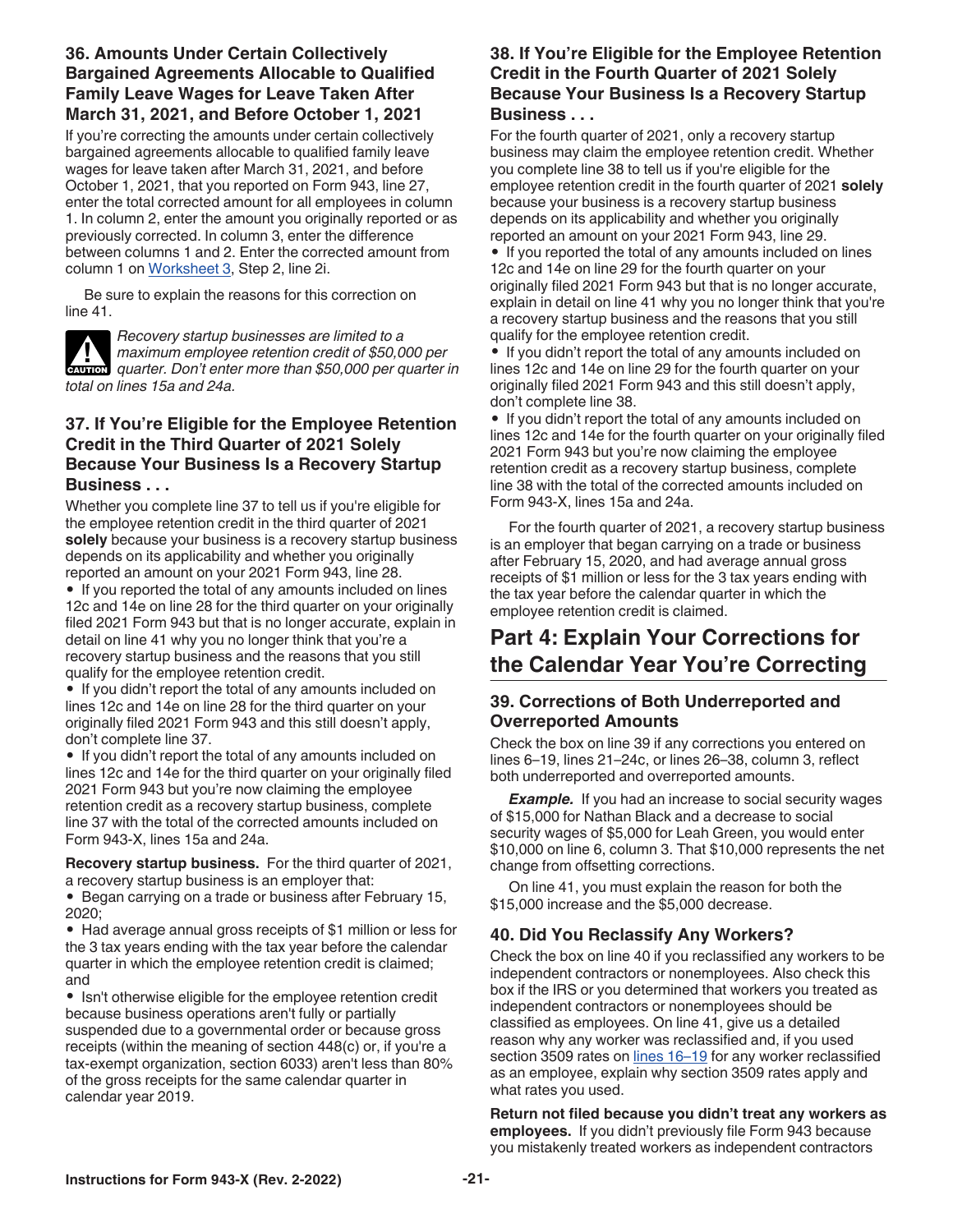<span id="page-21-0"></span>or as nonemployees, file a Form 943 for each delinquent year.

On each Form 943 for which you're entitled to use section 3509 rates, complete the following steps.

#### • Write "**Misclassified Employees**" in **bold** letters across the top margin of page 1.

- Enter a zero on line 13.
- Complete the signature area.

• Attach a completed Form 943-X (see instructions next). On each attached Form 943-X, complete the following steps.

• Complete the top of Form 943-X, including the date you discovered the error.

- Enter the wage amounts on lines 16–19, column 1.
- Enter zeros on lines 16–19, column 2.
- Complete columns 3 and 4 as instructed in Part 3.
- Provide a detailed statement on line 41.
- Complete the signature area.

*If you can't use section 3509 rates (for example, because the workers you treated as nonemployees*  **WE ARE SERVICES** *were certain statutory employees), file a Form 943 for each delinquent year. Write "Misclassified Employees" in bold letters across the top margin of page 1 of each Form 943. Complete Form 943 using the Instructions for Form 943. Attach a Form 943-X to each Form 943. Complete the top of Form 943-X, including the date you discovered the error, and provide a detailed explanation on line 41.*

### **41. Explain Your Corrections**

Treasury regulations require you to explain in detail the grounds and facts relied upon to support each correction. On line 41, describe in detail each correction you entered in column 4 on lines 6–19 and lines 21–24c. Also use line 41 to describe in detail corrections made on lines 26–38. If you need more space, attach additional sheets, but be sure to write your name, EIN, "Form 943-X," and the calendar year you're correcting on the top of each sheet.

You must describe the events that caused the underreported or overreported amounts. Explanations such as "social security and Medicare wages were overstated," "administrative/payroll errors were discovered," or "taxes were not withheld" are insufficient and may delay processing your Form 943-X because the IRS may need to ask for a more complete explanation.

Provide the following information in your explanation for each correction.

- Form 943-X line number(s) affected.
- Date you discovered the error.
- Amount of the error.
- Cause of the error.

You may report the information in paragraph form. The following paragraph is an example.

"The \$1,000 difference shown in column 3 of lines 6 and 9 was discovered on May 14, 2022, during an internal payroll audit. We discovered that we included \$1,000 of wages for one of the employees twice. This correction removes the reported wages that were never paid."

For corrections shown on lines 16–19, explain why the correction was necessary and attach any notice you received from the IRS.

# **Part 5: Sign Here**

You must complete all five pages of Form 943-X and sign it on page 5. If you don't sign, processing of Form 943-X will be delayed.

**Who must sign the Form 943-X?** The following persons are authorized to sign the return for each type of business entity.

• **Sole proprietorship**—The individual who owns the business.

• **Corporation (including a limited liability company (LLC) treated as a corporation)**—The president, vice president, or other principal officer duly authorized to sign. • **Partnership (including an LLC treated as a** 

**partnership) or unincorporated organization**—A responsible and duly authorized partner, member, or officer having knowledge of its affairs.

• **Single-member LLC treated as a disregarded entity for federal income tax purposes**—The owner of the LLC or a principal officer duly authorized to sign.

• **Trust or estate**—The fiduciary.

Form 943-X may also be signed by a duly authorized agent of the taxpayer if a valid power of attorney has been filed.

**Alternative signature method.** Corporate officers or duly authorized agents may sign Form 943-X by rubber stamp, mechanical device, or computer software program. For details and required documentation, see Rev. Proc. 2005-39, 2005-28 I.R.B. 82, available at *[IRS.gov/irb/](https://www.irs.gov/irb/2005-28_IRB#RP-2005-39) [2005-28\\_IRB#RP-2005-39](https://www.irs.gov/irb/2005-28_IRB#RP-2005-39)*.

#### **Paid Preparer Use Only**

A paid preparer must sign Form 943-X and provide the information in the *Paid Preparer Use Only* section of Part 5 if the preparer was paid to prepare Form 943-X and isn't an employee of the filing entity. Paid preparers must sign paper returns with a manual signature. The preparer must give you a copy of the return in addition to the copy to be filed with the IRS.

If you're a paid preparer, enter your Preparer Tax Identification Number (PTIN) in the space provided. Include your complete address. If you work for a firm, enter the firm's name and the EIN of the firm. You can apply for a PTIN online or by filing Form W-12. For more information about applying for a PTIN online, go to *[IRS.gov/PTIN](https://www.irs.gov/ptin)*. You can't use your PTIN in place of the EIN of the tax preparation firm.

Generally, you're not required to complete this section if you're filing the return as a reporting agent and have a valid Form 8655 on file with the IRS. However, a reporting agent must complete this section if the reporting agent offered legal advice, for example, advising the client on determining whether its workers are employees or independent contractors for federal tax purposes.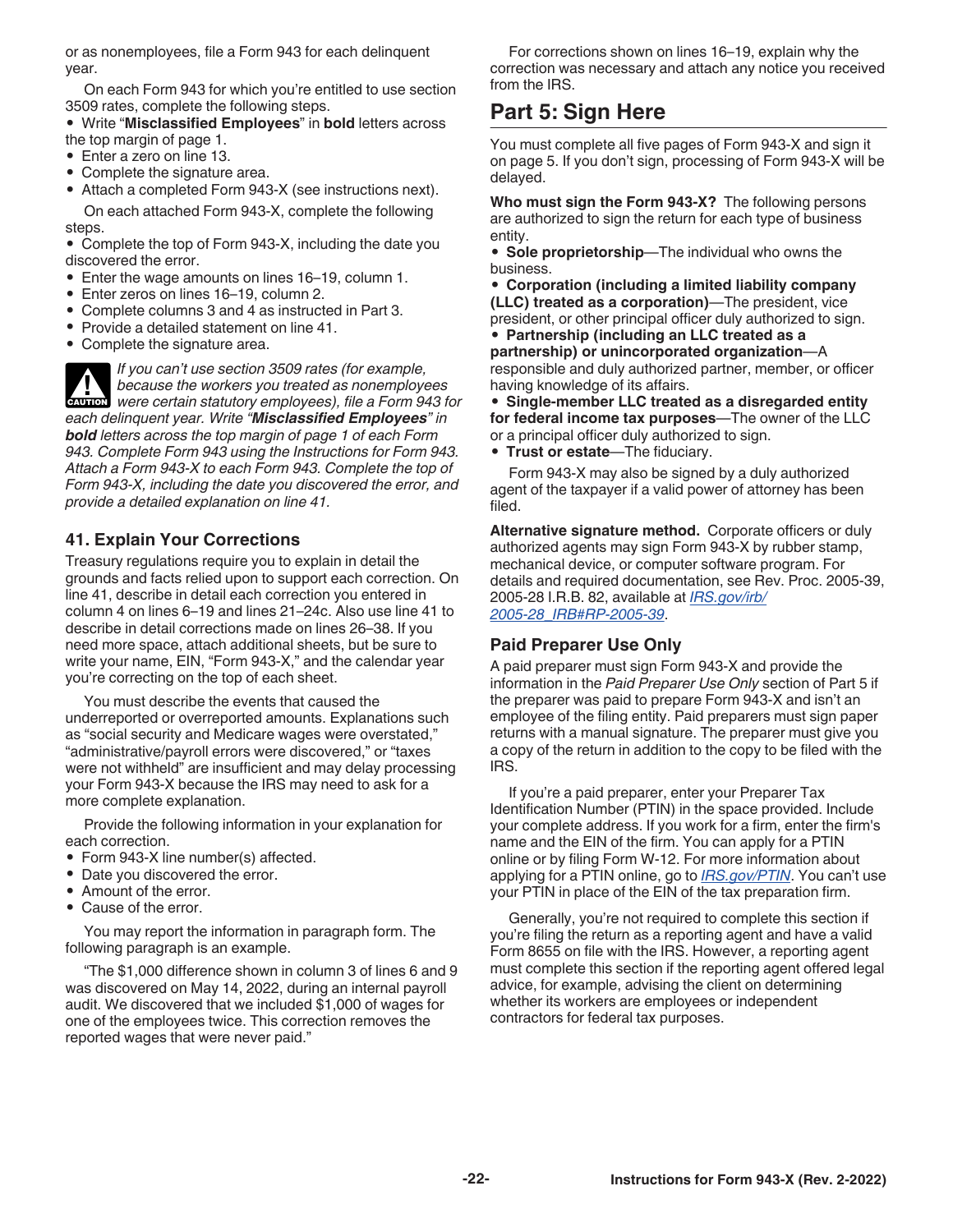#### <span id="page-22-0"></span>**Worksheet 1. Adjusted Credit for Qualified Sick and Family Leave Wages for Leave Taken Before April 1, 2021** *Keep for Your Records*



You must use this worksheet if you claimed the credit for qualified sick and family leave wages for leave taken before April 1, 2021, on your original Form 943 and you correct any amounts used to figure the credit for qualified sick and family leave wages for leave taken before April 1, 2021. You'll also use this worksheet to figure this credit if you're claiming it for the first time on Form 943-X. **Step 1. Determine the corrected employer share of social security tax after it is reduced by any credit claimed on Form 8974 and any credit to be claimed on Form 5884-C and/or Form 5884-D** 1a Enter the amount of social security wages from Form 943, line 2, or, if corrected, the amount from Form 943-X, line 6, column 1 ............................ 1a 1b Multiply line 1a by 6.2% (0.062) ........................................ 1b 1c If you're a third-party payer of sick pay that isn't an agent and you're claiming credits for amounts paid to your employees, enter the employer share of social security tax included on Form 943, line 10, or, if corrected, the amount of the employer share of social security tax on sick pay that you included on Form 943-X, line 12, column 1 (enter as a **negative** number) ........................... 1c 1d Employer share of social security tax included on Form 943-X, line 17, column 4 ......................................................... 1d 1e **Employer share of social security tax.** Combine lines 1b, 1c, and 1d ........ 1e 1f Enter the amount from Form 943, line 12a, or, if corrected, the amount from Form 943-X, line 13, column 1 (credit from Form 8974) .......................... 1f 1g Enter the amount from Form 5884-C, line 11, for this year (for 2020, this amount was also included on Form 943, line 22, or, if corrected, the amount from Form 943-X, line 30, column 1) ............................................. 1g 1h Enter the amount from Form 5884-D, line 12, for the year .................... 1h 1i **Total nonrefundable credits already used against the employer share of social security tax.** Add lines 1f, 1g, and 1h ............................. 1i 1j **Employer share of social security tax remaining.** Subtract line 1i from line 1e ....................................................... 1j **Step 2. Figure the sick and family leave credit** 2a Qualified sick leave wages reported on Form 943, line 2a, or, if corrected, the amount from Form 943-X, line 7, column 1 ............................... 2a 2a(i) Qualified sick leave wages included on Form 943, line 4, or, if corrected, the amount from Form 943-X, line 9, column 1, but not included on Form 943, line 2a, or Form 943-X, line 7, column 1, because the wages reported on that line were limited by the social security wage base  $\dots \dots \dots \dots \dots \dots \dots \dots \dots \dots$  2a(i) 2a(ii) Total qualified sick leave wages. Add lines 2a and 2a(i) ..................... 2a(ii) 2a(iii) Qualified sick leave wages excluded from the definition of employment under sections 3121(b)(1)–(22) ............................................. 2a(iii) 2b Qualified health plan expenses allocable to qualified sick leave wages (Form 943, line 18, or, if corrected, Form 943-X, line 26, column 1)  $\dots\dots\dots\dots\dots\dots\dots$  2b 2c Employer share of Medicare tax on qualified sick leave wages. Multiply line 2a(ii) by 1.45% (0.0145) .................................................. 2c 2d **Credit for qualified sick leave wages.** Add lines 2a(ii), 2a(iii), 2b, and 2c ...... 2e Qualified family leave wages reported on Form 943, line 2b, or, if corrected, the amount from Form 943-X, line 8, column 1 ............................... 2e 2e(i) Qualified family leave wages included on Form 943, line 4, or, if corrected, the amount from Form 943-X, line 9, column 1, but not included on Form 943, line 2b, or Form 943-X, line 8, column 1, because the wages reported on that line were limited by the social security wage base ................................. 2e(i) 2e(ii) Total qualified family leave wages. Add lines 2e and 2e(i) .................... 2e(ii) 2e(iii) Qualified family leave wages excluded from the definition of employment under sections 3121(b)(1)–(22) ............................................. 2e(iii) 2f Qualified health plan expenses allocable to qualified family leave wages (Form 943, line 19, or, if corrected, Form 943-X, line 27, column 1) .................. 2f 2g Employer share of Medicare tax on qualified family leave wages. Multiply line 2e(ii) by 1.45% (0.0145) .................................................. 2g 2h **Credit for qualified family leave wages.** Add lines 2e(ii), 2e(iii), 2f, and 2g ........................................................... 2h 2i **Credit for qualified sick and family leave wages.** Add lines 2d and 2h ....... 2i 2j **Nonrefundable portion of credit for qualified sick and family leave wages for leave taken before April 1, 2021.** Enter the smaller of line 1j or line 2i. Enter this amount on Form 943-X, line 14, column 1 ............................. 2j 2k **Refundable portion of credit for qualified sick and family leave wages for leave taken before April 1, 2021.** Subtract line 2j from line 2i and enter this amount on Form 943-X, line 23, column 1 ................................ 2k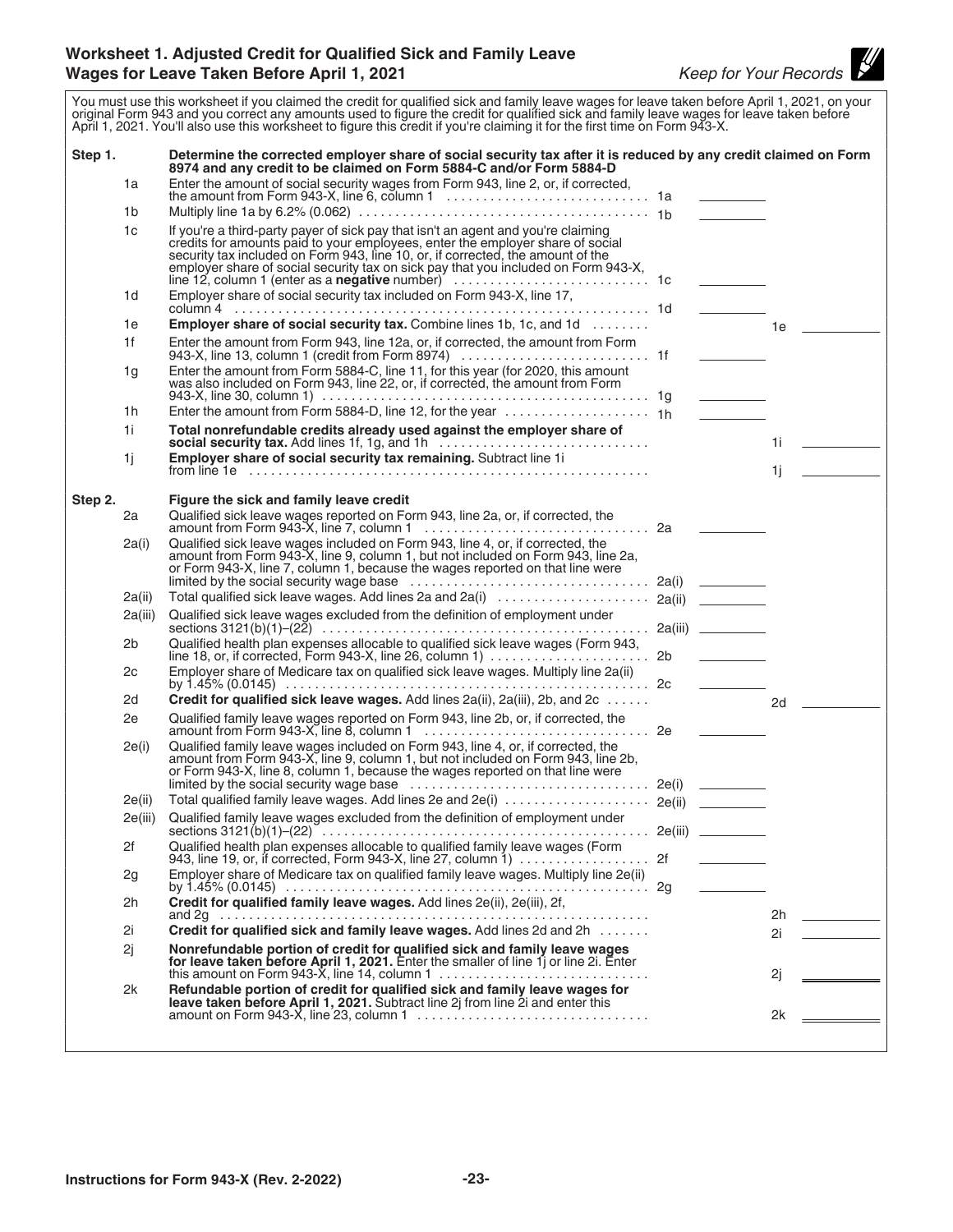# <span id="page-23-0"></span>**Worksheet 2. Adjusted Employee Retention Credit for Qualified Wages Paid After March 12, 2020, and Before January 1, 2021, for a 2020 Form 943, or Qualified Wages Paid After December 31, 2020, and Before July 1, 2021, for a 2021 Form 943** *Keep for Your Records*

| You must use this worksheet if you claimed the employee retention credit for qualified wages paid after March 12, 2020, and before<br>January 1, 2021, on your original 2020 Form 943 or for qualified wages paid after December 31, 2020, and before July 1, 2021, on your<br>original 2021 Form 943 and you correct any amounts used to figure the employee retention credit. You'll also use this worksheet to figure<br>this credit if you're claiming it for the first time on Form 943-X. |                                                                                                                 |                                                                                                                                                                                                                                                                                                                                                                                                                                                                                                                                                                                                                                                                                                                                                                                                                                                                                                                                                                                                                                                                                                                                                                                                                                                                                                                                                                                                                                                                     |  |                                   |                |  |
|-------------------------------------------------------------------------------------------------------------------------------------------------------------------------------------------------------------------------------------------------------------------------------------------------------------------------------------------------------------------------------------------------------------------------------------------------------------------------------------------------|-----------------------------------------------------------------------------------------------------------------|---------------------------------------------------------------------------------------------------------------------------------------------------------------------------------------------------------------------------------------------------------------------------------------------------------------------------------------------------------------------------------------------------------------------------------------------------------------------------------------------------------------------------------------------------------------------------------------------------------------------------------------------------------------------------------------------------------------------------------------------------------------------------------------------------------------------------------------------------------------------------------------------------------------------------------------------------------------------------------------------------------------------------------------------------------------------------------------------------------------------------------------------------------------------------------------------------------------------------------------------------------------------------------------------------------------------------------------------------------------------------------------------------------------------------------------------------------------------|--|-----------------------------------|----------------|--|
| Step 1.                                                                                                                                                                                                                                                                                                                                                                                                                                                                                         | Determine the corrected employer share of social security tax after it is reduced by any credit claimed on Form |                                                                                                                                                                                                                                                                                                                                                                                                                                                                                                                                                                                                                                                                                                                                                                                                                                                                                                                                                                                                                                                                                                                                                                                                                                                                                                                                                                                                                                                                     |  |                                   |                |  |
|                                                                                                                                                                                                                                                                                                                                                                                                                                                                                                 | 1a                                                                                                              | 8974 and any credit to be claimed on Form 5884-C and/or Form 5884-D<br>If you completed Worksheet 1 to claim a credit for qualified sick and family leave<br>wages for leave taken before April 1, 2021, enter the amount from Worksheet 1,<br>Step 1, line 1j, and go to Step 2. If you're not claiming a credit for qualified sick and<br>family leave wages for leave taken before April 1, 2021, continue by completing                                                                                                                                                                                                                                                                                                                                                                                                                                                                                                                                                                                                                                                                                                                                                                                                                                                                                                                                                                                                                                         |  |                                   | 1a             |  |
|                                                                                                                                                                                                                                                                                                                                                                                                                                                                                                 | 1b                                                                                                              |                                                                                                                                                                                                                                                                                                                                                                                                                                                                                                                                                                                                                                                                                                                                                                                                                                                                                                                                                                                                                                                                                                                                                                                                                                                                                                                                                                                                                                                                     |  |                                   |                |  |
|                                                                                                                                                                                                                                                                                                                                                                                                                                                                                                 | 1c                                                                                                              |                                                                                                                                                                                                                                                                                                                                                                                                                                                                                                                                                                                                                                                                                                                                                                                                                                                                                                                                                                                                                                                                                                                                                                                                                                                                                                                                                                                                                                                                     |  |                                   |                |  |
|                                                                                                                                                                                                                                                                                                                                                                                                                                                                                                 | 1d                                                                                                              | If you're a third-party payer of sick pay that isn't an agent and you're claiming credits<br>for amounts paid to your employees, enter the employer share of social security tax<br>included on Form 943, line 10, or, if corrected, the amount of the employer social<br>security tax on sick pay that you included on Form 943-X, line 12, column 1 (enter                                                                                                                                                                                                                                                                                                                                                                                                                                                                                                                                                                                                                                                                                                                                                                                                                                                                                                                                                                                                                                                                                                        |  |                                   |                |  |
|                                                                                                                                                                                                                                                                                                                                                                                                                                                                                                 | 1e                                                                                                              | Employer share of social security tax included on Form 943-X, line 17,                                                                                                                                                                                                                                                                                                                                                                                                                                                                                                                                                                                                                                                                                                                                                                                                                                                                                                                                                                                                                                                                                                                                                                                                                                                                                                                                                                                              |  |                                   |                |  |
|                                                                                                                                                                                                                                                                                                                                                                                                                                                                                                 | 1f                                                                                                              | Employer share of social security tax. Combine lines 1c, 1d, and 1e                                                                                                                                                                                                                                                                                                                                                                                                                                                                                                                                                                                                                                                                                                                                                                                                                                                                                                                                                                                                                                                                                                                                                                                                                                                                                                                                                                                                 |  |                                   |                |  |
|                                                                                                                                                                                                                                                                                                                                                                                                                                                                                                 |                                                                                                                 |                                                                                                                                                                                                                                                                                                                                                                                                                                                                                                                                                                                                                                                                                                                                                                                                                                                                                                                                                                                                                                                                                                                                                                                                                                                                                                                                                                                                                                                                     |  |                                   | 1 <sup>f</sup> |  |
|                                                                                                                                                                                                                                                                                                                                                                                                                                                                                                 | 1g                                                                                                              | Enter the amount from Form 943, line 12a, or, if corrected, the amount from Form                                                                                                                                                                                                                                                                                                                                                                                                                                                                                                                                                                                                                                                                                                                                                                                                                                                                                                                                                                                                                                                                                                                                                                                                                                                                                                                                                                                    |  |                                   |                |  |
|                                                                                                                                                                                                                                                                                                                                                                                                                                                                                                 | 1h                                                                                                              | Enter the amount from Form 5884-C, line 11, for this year (for 2020, this amount was<br>also included on Form 943, line 22, or, if corrected, the amount from Form 943-X,                                                                                                                                                                                                                                                                                                                                                                                                                                                                                                                                                                                                                                                                                                                                                                                                                                                                                                                                                                                                                                                                                                                                                                                                                                                                                           |  |                                   |                |  |
|                                                                                                                                                                                                                                                                                                                                                                                                                                                                                                 |                                                                                                                 |                                                                                                                                                                                                                                                                                                                                                                                                                                                                                                                                                                                                                                                                                                                                                                                                                                                                                                                                                                                                                                                                                                                                                                                                                                                                                                                                                                                                                                                                     |  |                                   |                |  |
|                                                                                                                                                                                                                                                                                                                                                                                                                                                                                                 | 1i.                                                                                                             |                                                                                                                                                                                                                                                                                                                                                                                                                                                                                                                                                                                                                                                                                                                                                                                                                                                                                                                                                                                                                                                                                                                                                                                                                                                                                                                                                                                                                                                                     |  | <u>and the state of the state</u> |                |  |
|                                                                                                                                                                                                                                                                                                                                                                                                                                                                                                 | 1i                                                                                                              | Total nonrefundable credits already used against the employer share of<br>social security tax. Add lines 1g, 1h, and 1i                                                                                                                                                                                                                                                                                                                                                                                                                                                                                                                                                                                                                                                                                                                                                                                                                                                                                                                                                                                                                                                                                                                                                                                                                                                                                                                                             |  |                                   | 1j.            |  |
|                                                                                                                                                                                                                                                                                                                                                                                                                                                                                                 | 1k                                                                                                              | Employer share of social security tax remaining. Subtract line 1j                                                                                                                                                                                                                                                                                                                                                                                                                                                                                                                                                                                                                                                                                                                                                                                                                                                                                                                                                                                                                                                                                                                                                                                                                                                                                                                                                                                                   |  |                                   | 1k             |  |
| Step 2.                                                                                                                                                                                                                                                                                                                                                                                                                                                                                         | 2a<br>2b                                                                                                        | Figure the employee retention credit for qualified wages paid after March 12, 2020, and before July 1, 2021<br>Caution: For qualified wages paid before January 1, 2021, the cumulative total for<br>2020 that can be claimed on lines 2a and 2b can't exceed \$10,000 per employee.<br>For qualified wages paid after December 31, 2020, and before July 1, 2021, the total<br>amount included on lines 2a and 2b is limited to a maximum of \$10,000 per<br>employee in each of the first quarter and the second quarter of 2021 (\$20,000 in<br>total for purposes of this worksheet).<br>Qualified wages (excluding qualified health plan expenses) for the employee<br>retention credit for qualified wages paid after March 12, 2020, and before January 1,<br>2021, for a 2020 Form 943, or qualified wages paid after December 31, 2020, and<br>before July 1, 2021, for a 2021 Form 943 (these qualified wages are included in the total reported on Form 943, line 20, or, if corrected, Form 943-X, line 28, column<br>Qualified health plan expenses allocable to qualified wages for the employee retention credit for qualified wages paid after March 12, 2020, and before January 1,<br>2021, for a 2020 Form 943, or qualified wages paid after December 31, 2020, and<br>before July 1, 2021, for a 2021 Form 943 (these qualified health plan expenses are<br>included in the total reported on Form 943, line 21, or, if corrected, Form 943-X, |  |                                   |                |  |
|                                                                                                                                                                                                                                                                                                                                                                                                                                                                                                 | 2c                                                                                                              |                                                                                                                                                                                                                                                                                                                                                                                                                                                                                                                                                                                                                                                                                                                                                                                                                                                                                                                                                                                                                                                                                                                                                                                                                                                                                                                                                                                                                                                                     |  |                                   |                |  |
|                                                                                                                                                                                                                                                                                                                                                                                                                                                                                                 | 2d                                                                                                              | Retention credit. If you're correcting your 2020 Form 943, multiply line 2c by 50%<br>(0.50). If you're correcting your 2021 Form 943, multiply line 2c by 70%                                                                                                                                                                                                                                                                                                                                                                                                                                                                                                                                                                                                                                                                                                                                                                                                                                                                                                                                                                                                                                                                                                                                                                                                                                                                                                      |  |                                   |                |  |
|                                                                                                                                                                                                                                                                                                                                                                                                                                                                                                 | 2e                                                                                                              | Enter the amount of the employer share of social security tax from Step 1, line 1a,                                                                                                                                                                                                                                                                                                                                                                                                                                                                                                                                                                                                                                                                                                                                                                                                                                                                                                                                                                                                                                                                                                                                                                                                                                                                                                                                                                                 |  |                                   | 2d             |  |
|                                                                                                                                                                                                                                                                                                                                                                                                                                                                                                 | 2f                                                                                                              | Enter the amount of the nonrefundable portion of the credit for qualified sick and<br>family leave wages for leave taken before April 1, 2021, from Worksheet 1, Step 2,                                                                                                                                                                                                                                                                                                                                                                                                                                                                                                                                                                                                                                                                                                                                                                                                                                                                                                                                                                                                                                                                                                                                                                                                                                                                                            |  |                                   |                |  |
|                                                                                                                                                                                                                                                                                                                                                                                                                                                                                                 | 2g                                                                                                              |                                                                                                                                                                                                                                                                                                                                                                                                                                                                                                                                                                                                                                                                                                                                                                                                                                                                                                                                                                                                                                                                                                                                                                                                                                                                                                                                                                                                                                                                     |  |                                   |                |  |
|                                                                                                                                                                                                                                                                                                                                                                                                                                                                                                 |                                                                                                                 | Nonrefundable portion of employee retention credit. Enter the smaller of                                                                                                                                                                                                                                                                                                                                                                                                                                                                                                                                                                                                                                                                                                                                                                                                                                                                                                                                                                                                                                                                                                                                                                                                                                                                                                                                                                                            |  |                                   |                |  |
|                                                                                                                                                                                                                                                                                                                                                                                                                                                                                                 | 2h                                                                                                              | line 2d or line 2g. Enter this amount on Form 943-X, line 15a, column 1                                                                                                                                                                                                                                                                                                                                                                                                                                                                                                                                                                                                                                                                                                                                                                                                                                                                                                                                                                                                                                                                                                                                                                                                                                                                                                                                                                                             |  |                                   | 2h             |  |
|                                                                                                                                                                                                                                                                                                                                                                                                                                                                                                 | 2i                                                                                                              | Refundable portion of employee retention credit. Subtract line 2h from line 2d                                                                                                                                                                                                                                                                                                                                                                                                                                                                                                                                                                                                                                                                                                                                                                                                                                                                                                                                                                                                                                                                                                                                                                                                                                                                                                                                                                                      |  |                                   | 2i             |  |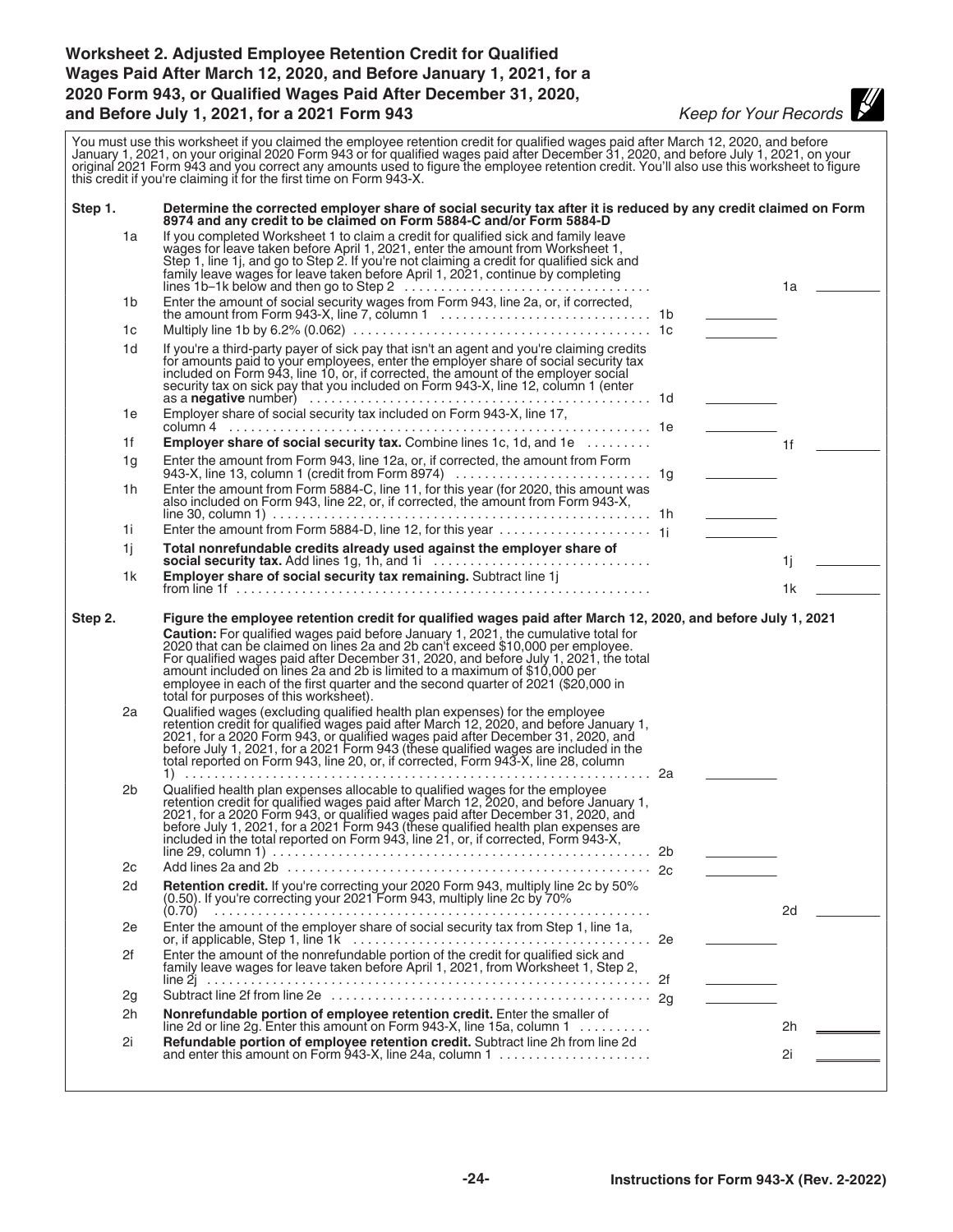# <span id="page-24-0"></span>**Worksheet 3. Adjusted Credit for Qualified Sick and Family Leave Wages for Leave Taken After March 31, 2021, and Before October 1, 2021** *Keep for Your Records*

|         |         | You must use this worksheet if you claimed the credit for qualified sick and family leave wages for leave taken after March 31, 2021, and before October 1,<br>2021, on your original Form 943 and you correct any amounts used to figure the credit for qualified sick and family leave wages for leave taken after March 31,<br>2021, and before October 1, 2021. You'll also use this worksheet to figure this credit if you're claiming it for the first time on Form 943-X. |         |                                                                                                                                                                                                                                            |    |  |
|---------|---------|----------------------------------------------------------------------------------------------------------------------------------------------------------------------------------------------------------------------------------------------------------------------------------------------------------------------------------------------------------------------------------------------------------------------------------------------------------------------------------|---------|--------------------------------------------------------------------------------------------------------------------------------------------------------------------------------------------------------------------------------------------|----|--|
| Step 1. | 1a      | Determine the corrected employer share of Medicare tax<br>Enter the amount of Medicare wages from Form 943, line 4, or, if corrected, the amount from                                                                                                                                                                                                                                                                                                                            |         |                                                                                                                                                                                                                                            |    |  |
|         | 1b      |                                                                                                                                                                                                                                                                                                                                                                                                                                                                                  |         |                                                                                                                                                                                                                                            |    |  |
|         | 1c      | If you're a third-party payer of sick pay that isn't an agent and you're claiming credits for<br>amounts paid to your employees, enter the employer share of Medicare tax included on Form<br>943, line 10, or, if corrected, the amount of the employer share of Medicare tax on sick pay that                                                                                                                                                                                  |         |                                                                                                                                                                                                                                            |    |  |
|         |         | you included on Form 943-X, line 12, column 1 (enter as a negative number)                                                                                                                                                                                                                                                                                                                                                                                                       |         | $\overline{\phantom{a}}$ . The contract of the contract of the contract of the contract of the contract of the contract of the contract of the contract of the contract of the contract of the contract of the contract of the contract of |    |  |
|         | 1d      | Employer share of Medicare tax included on Form 943-X, line 18, column 4 1d                                                                                                                                                                                                                                                                                                                                                                                                      |         |                                                                                                                                                                                                                                            |    |  |
|         | 1e      | <b>Employer share of Medicare tax.</b> Combine lines 1b, 1c, and 1d                                                                                                                                                                                                                                                                                                                                                                                                              |         |                                                                                                                                                                                                                                            | 1e |  |
| Step 2. | 2a      | Figure the sick and family leave credit<br>Qualified sick leave wages for leave taken after March 31, 2021, and before October 1, 2021, reported on Form 943, line 22, or, if corrected, the amount from Form 943-X, line 31,                                                                                                                                                                                                                                                    |         |                                                                                                                                                                                                                                            |    |  |
|         | 2a(i)   | Qualified sick leave wages included on Form 943, line 22, or, if corrected, the amount from<br>Form 943-X, line 31, column 1, that were not included as wages reported on Form 943, lines 2<br>and 4, or, if corrected, the amount from Form 943-X, lines 6 and 9, column 1, because the qualified sick leave wages were excluded from the definition of employment under sections                                                                                               | 2a(i)   |                                                                                                                                                                                                                                            |    |  |
|         | 2a(ii)  |                                                                                                                                                                                                                                                                                                                                                                                                                                                                                  | 2a(ii)  |                                                                                                                                                                                                                                            |    |  |
|         | 2a(iii) | Qualified sick leave wages included on Form 943, line 22, or, if corrected, the amount from<br>Form 943-X, line 31, column 1, that were not included as wages reported on Form 943, line 2,                                                                                                                                                                                                                                                                                      |         |                                                                                                                                                                                                                                            |    |  |
|         | 2a(iv)  |                                                                                                                                                                                                                                                                                                                                                                                                                                                                                  |         | the company of the company                                                                                                                                                                                                                 |    |  |
|         | 2b      |                                                                                                                                                                                                                                                                                                                                                                                                                                                                                  | 2a(iv)  | <u>and the state</u>                                                                                                                                                                                                                       |    |  |
|         |         | Qualified health plan expenses allocable to qualified sick leave wages for leave taken after<br>March 31, 2021, and before October 1, 2021, reported on Form 943, line 23, or, if corrected,                                                                                                                                                                                                                                                                                     |         |                                                                                                                                                                                                                                            |    |  |
|         | 2c      | Amounts under certain collectively bargained agreements allocable to qualified sick leave<br>wages for leave taken after March 31, 2021, and before October 1, 2021, reported on Form<br>943, line 24, or, if corrected, the amount from Form 943-X, line 33, column 1 $\ldots \ldots \ldots$                                                                                                                                                                                    |         |                                                                                                                                                                                                                                            |    |  |
|         | 2d      | Employer share of social security tax on qualified sick leave wages. Multiply line 2a(iv) by 6.2%                                                                                                                                                                                                                                                                                                                                                                                |         |                                                                                                                                                                                                                                            |    |  |
|         | 2e      | Employer share of Medicare tax on qualified sick leave wages. Multiply line 2a(ii) by 1.45%                                                                                                                                                                                                                                                                                                                                                                                      |         |                                                                                                                                                                                                                                            |    |  |
|         | 2f      | <b>Credit for qualified sick leave wages.</b> Add lines 2a, 2b, 2c, 2d, and 2e $\ldots$ , $\ldots$ , $\ldots$                                                                                                                                                                                                                                                                                                                                                                    |         |                                                                                                                                                                                                                                            | 2f |  |
|         | 2g      | Qualified family leave wages for leave taken after March 31, 2021, and before October 1, 2021,<br>reported on Form 943, line 25, or, if corrected, the amount from Form 943-X, line 34,                                                                                                                                                                                                                                                                                          |         |                                                                                                                                                                                                                                            |    |  |
|         | 2g(i)   | Qualified family leave wages included on Form 943, line 25, or, if corrected, the amount from<br>Form 943-X, line 34, column 1, that were not included as wages reported on Form 943, lines 2<br>and 4, or, if corrected, the amount from Form 943-X, lines 6 and 9, column 1, because the<br>qualified family leave wages were excluded from the definition of employment under sections                                                                                        | 2g(i)   |                                                                                                                                                                                                                                            |    |  |
|         | 2g(ii)  |                                                                                                                                                                                                                                                                                                                                                                                                                                                                                  | 2g(ii)  |                                                                                                                                                                                                                                            |    |  |
|         | 2g(iii) | Qualified family leave wages included on Form 943, line 25, or, if corrected, the amount from<br>Form 943-X, line 34, column 1, that were not included as wages reported on Form 943, line 2,<br>or, if corrected, the amount from Form 943-X, line 6, column 1, because the qualified family<br>leave wages were limited by the social security wage base                                                                                                                       | 2g(iii) |                                                                                                                                                                                                                                            |    |  |
|         | 2g(iv)  |                                                                                                                                                                                                                                                                                                                                                                                                                                                                                  |         |                                                                                                                                                                                                                                            |    |  |
|         | 2h      | Qualified health plan expenses allocable to qualified family leave wages for leave taken after<br>March 31, 2021, and before October 1, 2021, reported on Form 943, line 26, or, if corrected,                                                                                                                                                                                                                                                                                   |         |                                                                                                                                                                                                                                            |    |  |
|         | 2i      | Amounts under certain collectively bargained agreements allocable to qualified family leave<br>wages for leave taken after March 31, 2021, and before October 1, 2021, reported on Form<br>943, line 27, or, if corrected, the amount from Form 943-X, line 36, column 1 2i                                                                                                                                                                                                      |         |                                                                                                                                                                                                                                            |    |  |
|         | 2j      | Employer share of social security tax on qualified family leave wages. Multiply line 2g(iv) by                                                                                                                                                                                                                                                                                                                                                                                   |         |                                                                                                                                                                                                                                            |    |  |
|         | 2k      | Employer share of Medicare tax on qualified family leave wages. Multiply line 2g(ii) by 1.45%                                                                                                                                                                                                                                                                                                                                                                                    |         |                                                                                                                                                                                                                                            |    |  |
|         | 21      |                                                                                                                                                                                                                                                                                                                                                                                                                                                                                  |         |                                                                                                                                                                                                                                            | 21 |  |
|         | 2m      | <b>Credit for qualified sick and family leave wages.</b> Add lines 2f and 2l                                                                                                                                                                                                                                                                                                                                                                                                     |         |                                                                                                                                                                                                                                            | 2m |  |
|         | 2n      | Enter any employee retention credit claimed under section 2301 of the CARES Act (from<br>Worksheet 2, line 2d) with respect to qualified wages paid after March 31, 2021, and before<br>July 1, 2021, that were also taken into account for the credit for qualified sick and family leave                                                                                                                                                                                       |         |                                                                                                                                                                                                                                            |    |  |
|         | 2o      | Enter any credit claimed under section 41 for increasing research activities with respect to any                                                                                                                                                                                                                                                                                                                                                                                 |         |                                                                                                                                                                                                                                            |    |  |
|         | 2p      | wages taken into account for the credit for qualified sick and family leave wages $\ldots \ldots \ldots$                                                                                                                                                                                                                                                                                                                                                                         |         |                                                                                                                                                                                                                                            |    |  |
|         | 2q      | Credit for qualified sick and family leave wages after adjusting for other credits.                                                                                                                                                                                                                                                                                                                                                                                              |         |                                                                                                                                                                                                                                            |    |  |
|         |         |                                                                                                                                                                                                                                                                                                                                                                                                                                                                                  |         |                                                                                                                                                                                                                                            | 2q |  |
|         | 2r      | Nonrefundable portion of credit for qualified sick and family leave wages for leave<br>taken after March 31, 2021, and before October 1, 2021. Enter the smaller of line 1e or                                                                                                                                                                                                                                                                                                   |         |                                                                                                                                                                                                                                            | 2r |  |
|         | 2s      | Refundable portion of credit for qualified sick and family leave wages for leave taken<br>after March 31, 2021, and before October 1, 2021. Subtract line 2r from line 2q and enter this amount on Form 943-X, line 24b, column 1                                                                                                                                                                                                                                                |         |                                                                                                                                                                                                                                            | 2s |  |
|         |         |                                                                                                                                                                                                                                                                                                                                                                                                                                                                                  |         |                                                                                                                                                                                                                                            |    |  |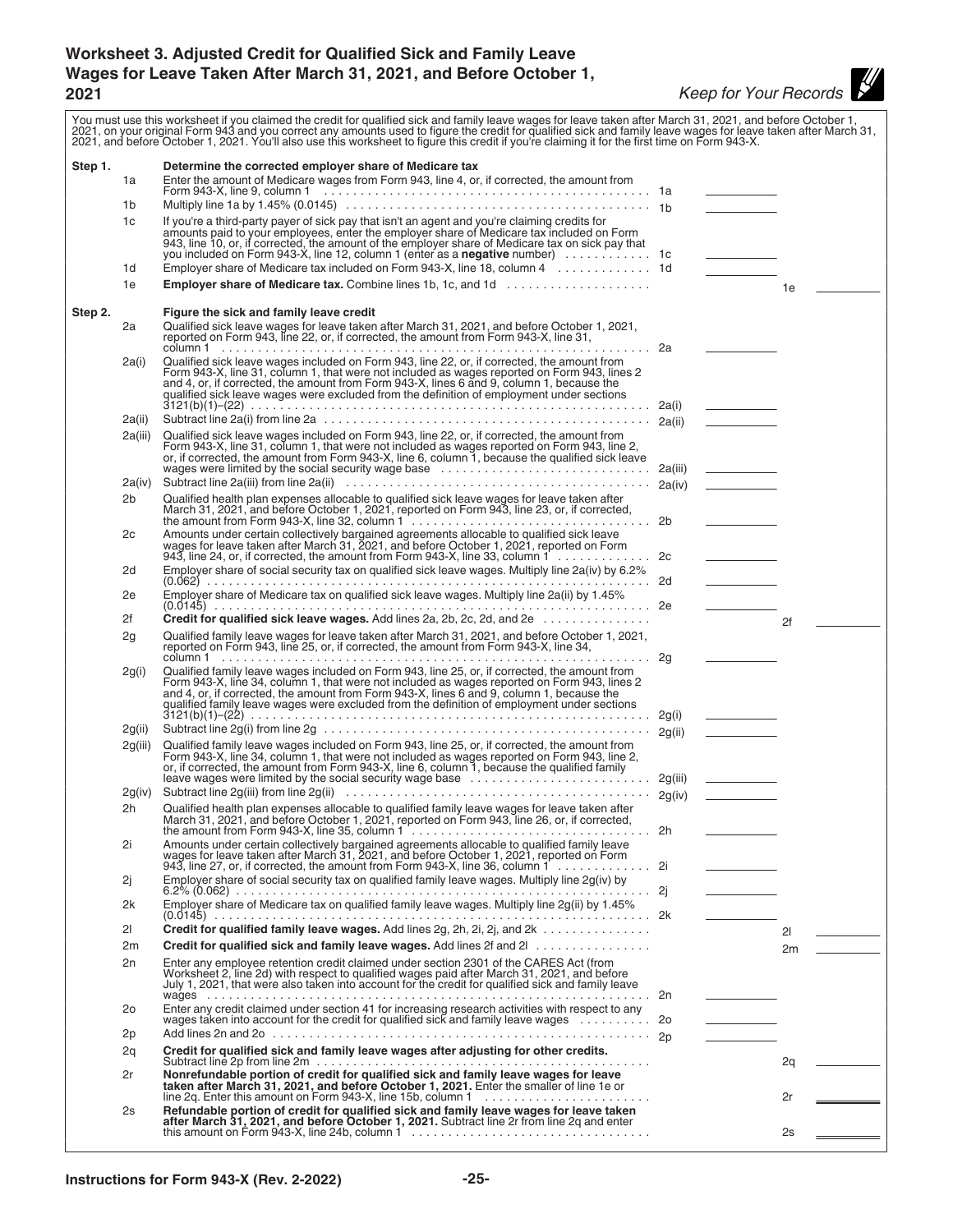#### <span id="page-25-0"></span>**Worksheet 4. Adjusted Employee Retention Credit for Qualified Wages Paid After June 30, 2021, and Before January 1, 2022** *Keep for Your Records*

You must use this worksheet if you claimed the employee retention credit for wages paid after June 30, 2021, and before January 1, 2022, on your original 2021 Form 943 and you correct any amounts used to figure the employee retention credit for wages paid after June 30, 2021, and before January 1, 2022. You'll also use this worksheet to figure this credit if you're claiming it for the first time on Form 943-X. **Step 1. Determine the corrected employer share of Medicare tax** 1a If you completed Worksheet 3 to claim a credit for qualified sick and family leave wages for leave taken after March 31, 2021, and before October 1, 2021, enter the amount from Worksheet 3, Step 1, line 1e, and go to Step 2. If you're not claiming a credit for qualified sick and family leave wages for leave taken after March 31, 2021, and before October 1, 2021, continue by completing lines 1b–1f below and then go to Step 2 .......................................................... 1a 1b Enter the amount of Medicare wages from Form 943, line 4, or, if corrected, the amount from Form 943-X, line 9, column 1 ............................... 1b 1c Multiply line 1b by 1.45% (0.0145) ...................................... 1c 1d If you're a third-party payer of sick pay that isn't an agent and you're claiming credits for amounts paid to your employees, enter the employer share of Medicare tax included on Form 943, line 10, or, if corrected, the amount of the employer share of Medicare tax on sick pay that you included on Form 943-X, line 12, column 1 (enter as a **negative** number) .............................................. 1d 1e Employer share of Medicare tax included on Form 943-X, line 18, column 4 ..... 1e 1f **Employer share of Medicare tax.** Combine lines 1c, 1d, and 1e ............. 1f **Step 2. Figure the employee retention credit for qualified wages paid after June 30, 2021, and before January 1, 2022 Caution:** You must be a recovery startup business to claim the employee retention credit for qualified wages paid after September 30, 2021, and before January 1, 2022 (fourth quarter 2021). The total amount included on lines 2a and 2b is limited to a maximum of \$10,000 per employee in each of the third quarter and the fourth quarter of 2021 (\$20,000 in total for purposes of this worksheet). 2a Qualified wages (excluding qualified health plan expenses) for the employee retention credit for qualified wages paid after June 30, 2021, and before January 1, 2022 (these qualified wages are included in the total reported on Form 943, line 20, or, if corrected, Form 943-X, line 28, column 1) ............................ 2a 2b Qualified health plan expenses allocable to qualified wages for the employee retention credit for qualified wages paid after June 30, 2021, and before January 1, 2022 (these qualified health plan expenses are included in the total reported on Form 943, line 21, or, if corrected, Form 943-X, line 29, column 1) ............. 2b 2c Add lines 2a and 2b ................................................. 2c 2d **Retention credit.** Multiply line 2c by 70% (0.70). If you qualify for the employee retention credit **solely** because your business is a recovery startup business, don't enter more than \$50,000 for each of the third quarter and the fourth quarter of 2021 (\$100,000 in total for the year) ......................................... 2d 2e Enter the amount of the employer share of Medicare tax from Step 1, line 1a, or, if applicable, Step 1, line 1f ............................................. 2e 2f Enter the amount of the nonrefundable portion of the credit for qualified sick and family leave wages for leave taken after March 31, 2021, and before October 1, 2021, from Worksheet 3, Step 2, line 2r .................................. 2f 2g Subtract line 2f from line 2e ........................................... 2g 2h **Nonrefundable portion of employee retention credit.** Enter the smaller of line 2d or line 2g. Enter this amount on Form 943-X, line 15a, column 1 ......... 2h 2i **Refundable portion of employee retention credit.** Subtract line 2h from line 2d and enter this amount on Form 943-X, line 24a, column 1 .................... 2i